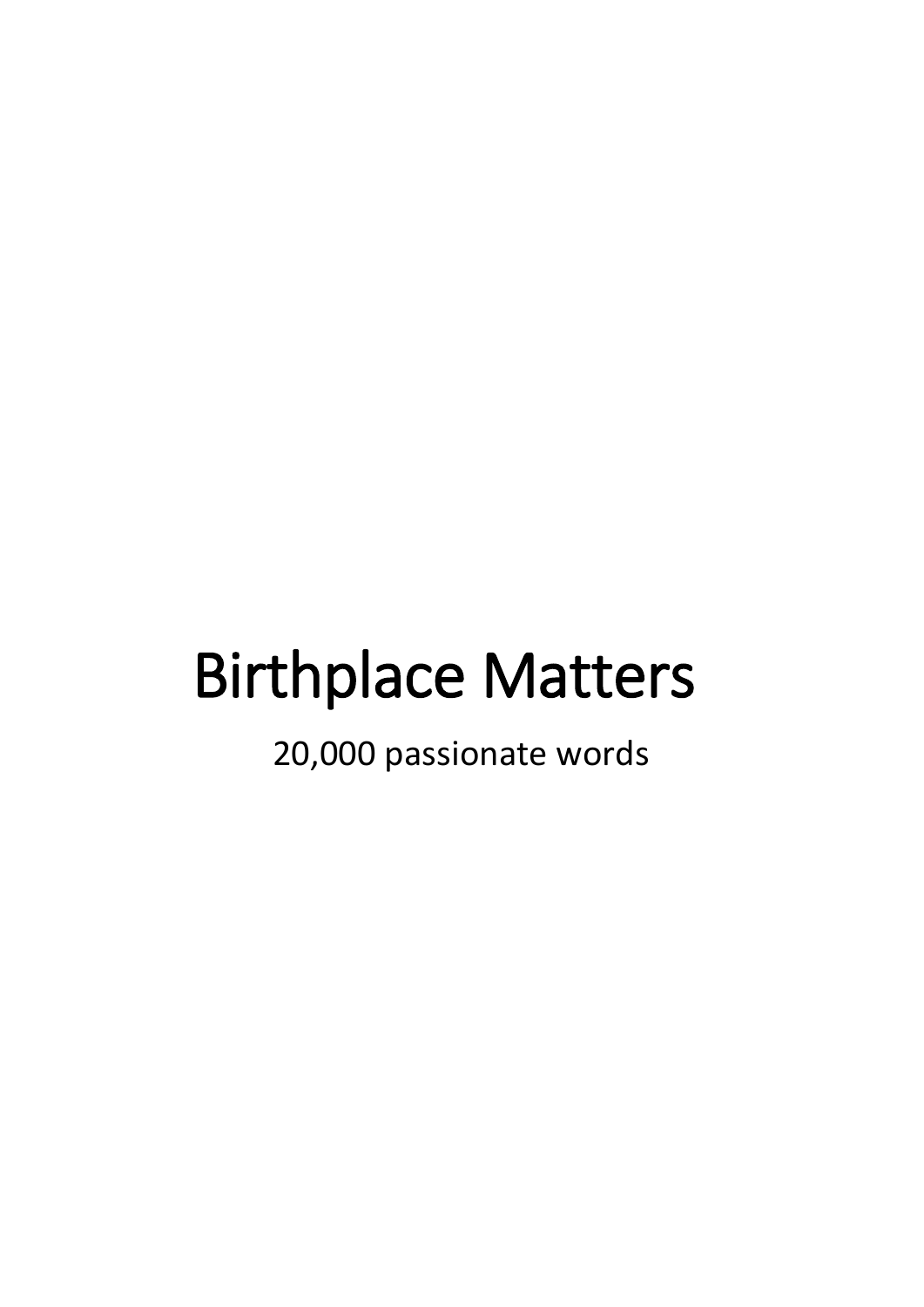A plea to Queen Elizabeth Hospital Homebirth Policy Team to reinstate its homebirth service for women….. and a call for better information about the safety of homebirth and understanding of the strength of women's feelings regarding the place they give birth to their babies.

*This document and all the comments herein, except for the WHO quote, was compiled by Paula Cleary, in September 2014.*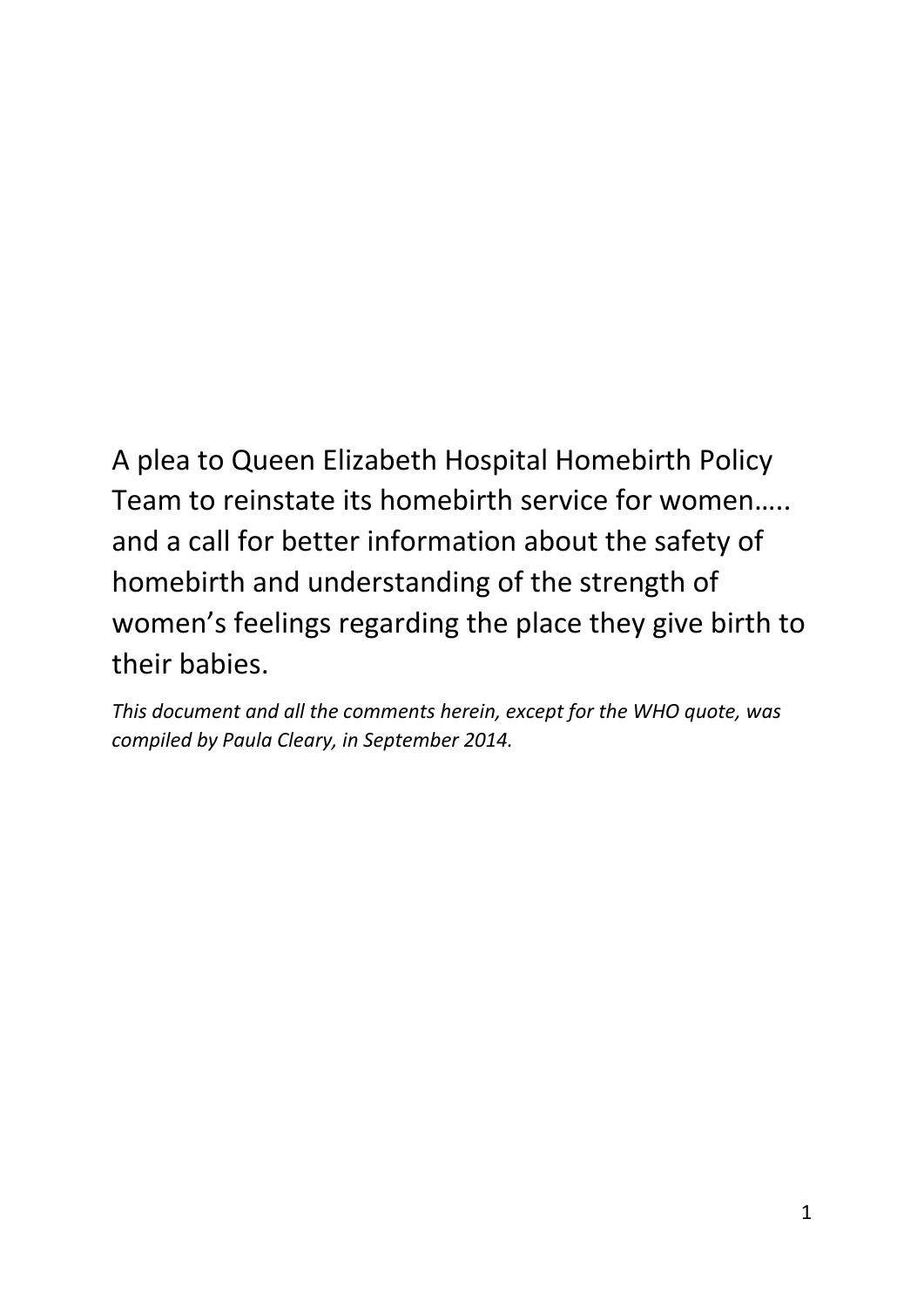## *Quote from World Health Organization "Having a Baby in Europe", European Regional Office, 1985*

*"By medicalising birth, i.e. separating a woman from her own environment and surrounding her with strange people using strange machines to do strange things to her in an effort to assist her, the woman's state of mind and body is so altered that her way of carrying through this intimate act must also be altered and the state of the baby born must equally be altered.* 

*The result is that it is no longer possible to know what births would have been like before these manipulations.* 

*Most health care providers no longer know what 'non-medicalised' birth is. The entire modern obstetric and neonatological literature is essentially based on observations of 'medicalised' birth."*

*How sad that this still remains true after almost 30 years. When will we learn?*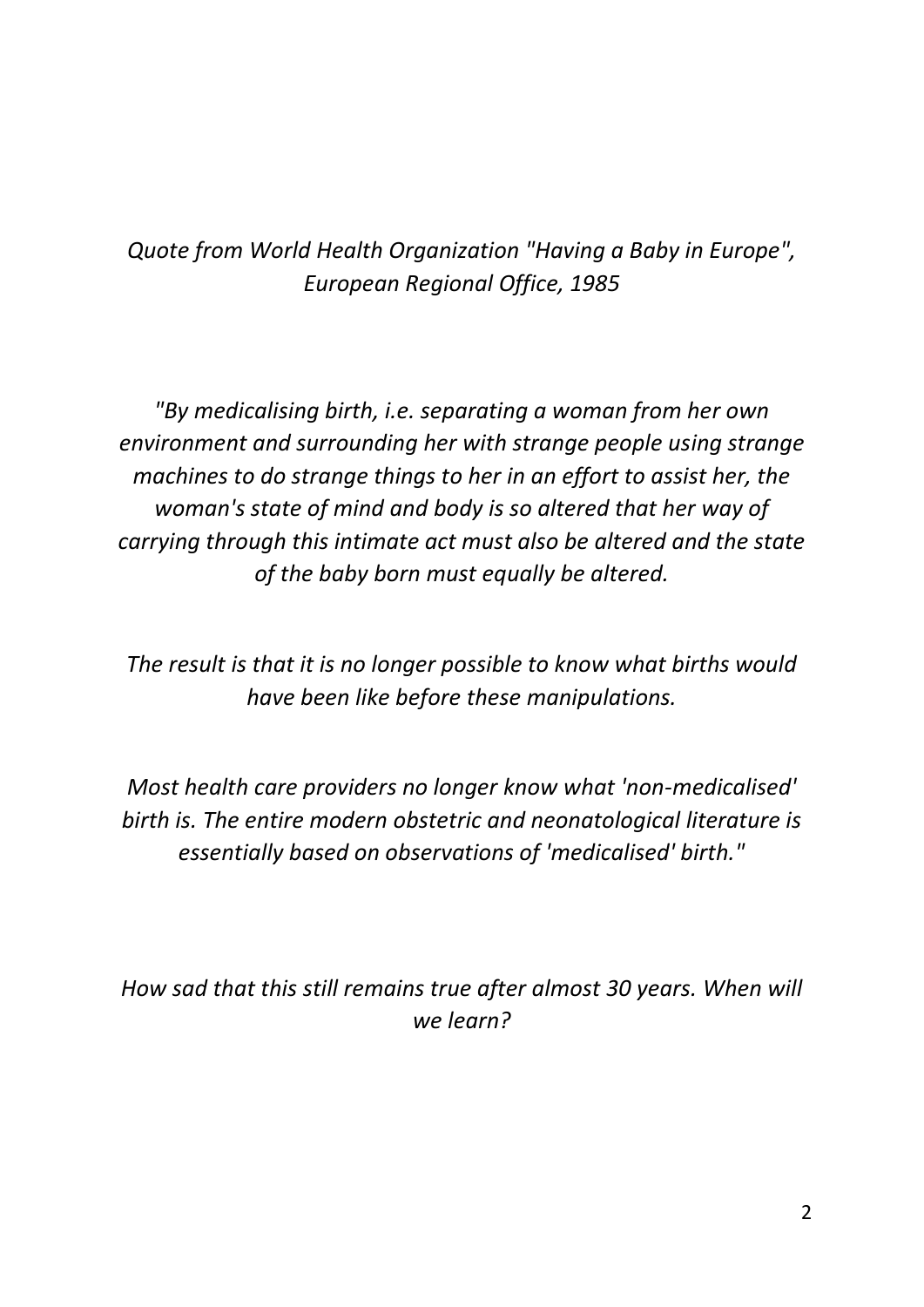This document contains the voices of REAL parents in West Norfolk and those of

NHS midwives,

Independent midwives,

Birth Trauma Counsellors,

NCT volunteers,

## Doulas…

and a lot of supportive, articulate, intelligent and passionate parents from across the UK and beyond, who read the following letter.

Every single one of these comments was made personally and directly to me, in response to my plea, within the last 7 days. They are not generic comments on homebirth from the internet or otherwise.

It has taken great courage for some of these women to speak out and share their stories. A woman never forgets her babies' births, they will either comfort her, or haunt her for a long time. I urge you to read every single word of this document if you wish to really learn something about women and birth.

Every single one of these voices comes from real people. People you serve. People who are talking about your hospital, in public forums. Together, they say volumes – so much more than one little letter on its own. I hope that the relevant people sit up and take notice of what is being expressed here…. a message… that we should value, protect and ACTIVELY encourage homebirth services for ALL women and offer a truly woman-centred approach to their care, right here in Norfolk, and in fact, everywhere.

I am truly grateful and honoured to have heard and documented their stories, and I share them with you, in the hope that you learn something valuable from them.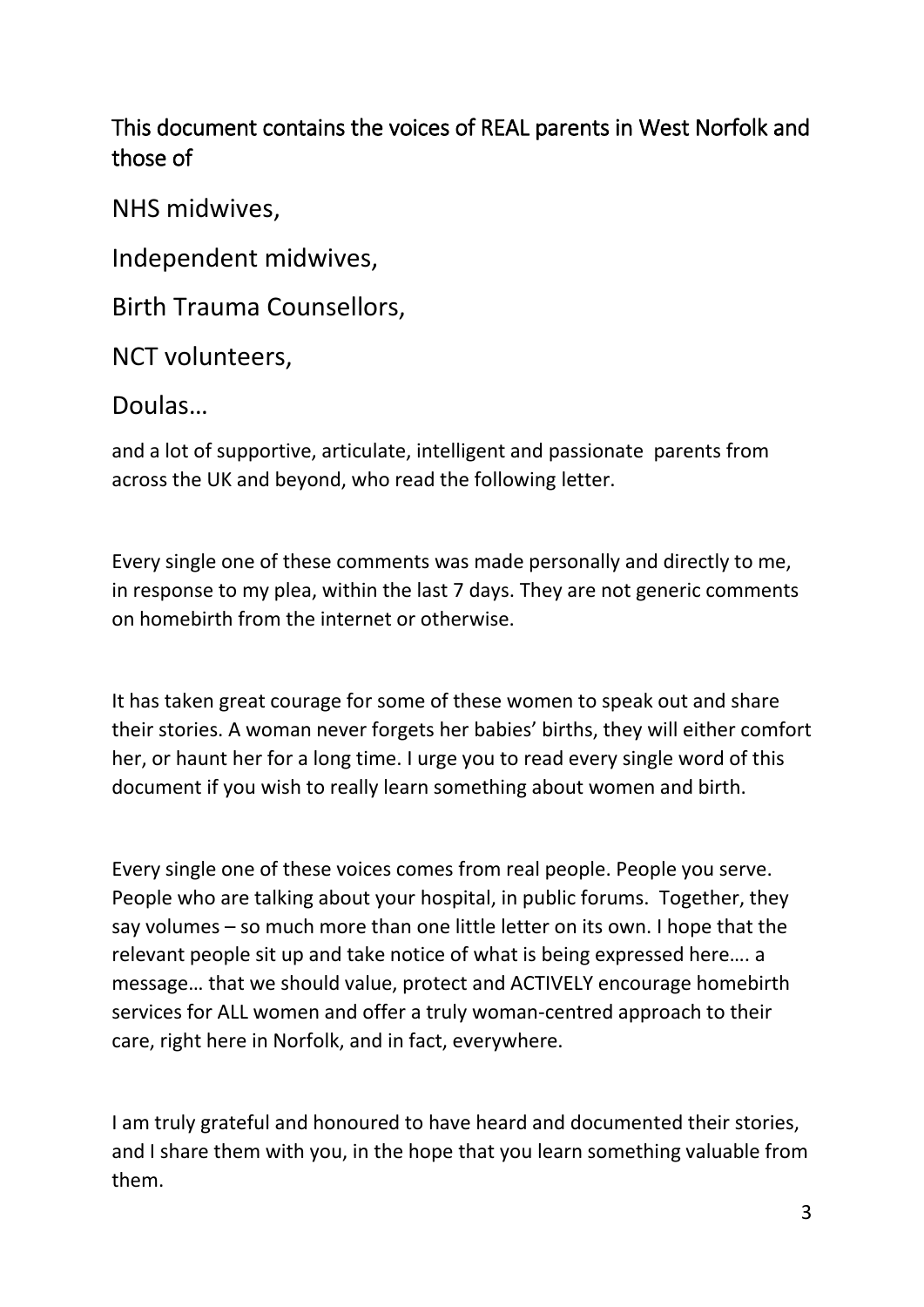After I wrote the following letter to QEH policy-makers, I felt scared of showing it to anyone. I was afraid that they, along with midwives and GP's and would think "What is this woman talking about?" So I plucked up the courage and showed it to a few mothers online and by email. Their reactions blew me away. So I shared it again and the same happened. People seemed to really identify with what I was saying. I started getting comments trickling in from midwives to say they supported what I was saying. The same support was coming from independent midwives… and doulas…. and GP's in training… and mothers who had homebirthed…. and mothers who had given birth in hospital…

People were asking to share it, and share it and Share it! Over and over again, the message I was getting loud and clear, was:

I agree with you.

Your frustrations are those of many, many people.

Thank you for speaking up and speaking out.

The messages became an interesting testament to the strength of people's feelings about homebirth being removed and what giving birth at home, and in hospital felt like for them. So I decided to help give those people a voice, a platform to have their say, to help, with me, see if we can shift this daft policy, and help re-educate NHS service providers towards providing a service that truly reflects people's physical, psychological, emotional and spiritual needs.

It started out as one little letter, and one story. Now it is everyone's letter, and everyone's stories.

If you read this and still think homebirth is too risky, too dangerous, too expensive, too unimportant to support, ask yourself –

What is the true cost of *not* providing a homebirth service?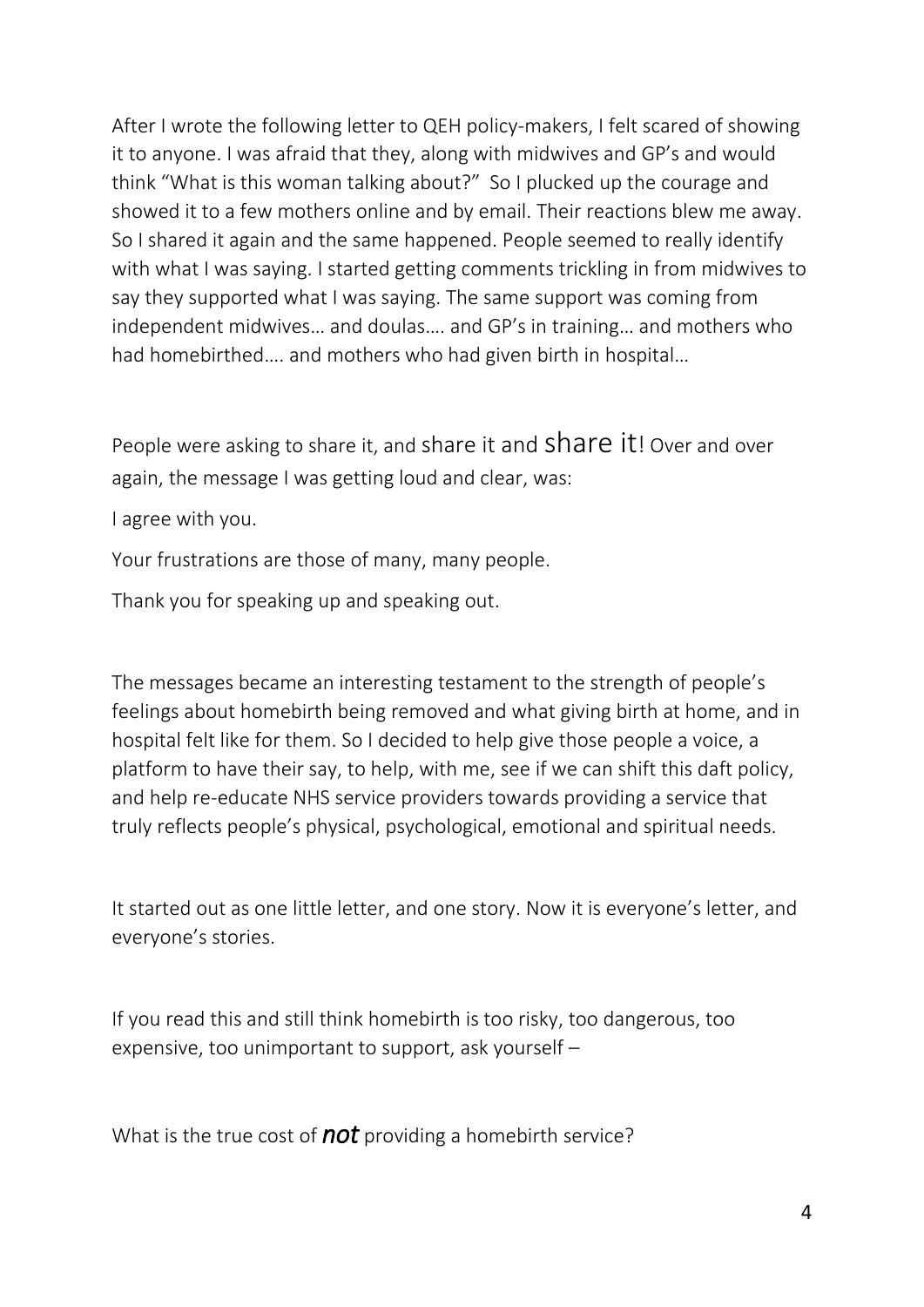# "Dear homebirth policy-makers,

It has taken six months to be able to write this letter because until now I have felt too angry to write coherently. I feel compelled to add my voice however, to the many others who strongly protest the removal of a homebirth service for Kings Lynn and the surrounding areas.

Six months ago, I gave birth to a daughter, my fifth child. Having already experienced one hospital birth and three homebirths, I knew full well the difference between the two. Having discussed birth in great detail with hundreds of women over the last decade both as a mum, as a doula in training and an avid student of natural birth, I know both personally and from others experience (and the opinions of such birth experts as Marsden Wagner, Michel Odent, Sheila Kitzinger, Ina May Gaskin, Frederick Leboyer, Sarah Buckley) , that

Birth hormones work best when not interfered with and women are free to labour and give birth instinctually and spontaneously, in an environment that feels private, safe, comfortable, primal, semi-dark, and quiet

Adrenaline is produced in a woman's body when she is forced to endure a number of extra stimuli besides the already intense sensations of birth. Driving in a car, walking through a car-park, entering a busy hospital environment and accommodating a series of different faces, voices, noises, bright lights, personalities, the use of clinical language and presence of uniforms and machinery, being touched by strangers, the discomfort of the journey and being in institutionalised surroundings all trigger adrenaline, which prolongs birth and can potentially increase the pain of her labour

Once a woman sets foot inside a hospital, she surrenders a great deal of her power. She is now treated as a patient rather than an intelligent, fullyresponsible adult, and it is easy for her to feel bullied into things either subtly or overtly, that she simply wouldn't stand for at home. In this environment, she is more likely to be treated like a little child, having to 'ask permission' to eat, drink, stand up, sit down, go to the loo, basically DO ANYTHING AT ALL. She is made to feel like this because of the language used. You aren't allowed xyz or you are allowed xyz are suddenly in the vocabulary. It is degrading and it is easy for women to feel very small in the face of a whole team of people in uniforms who are on their own patch. So as not to make anyone uncomfortable, or create any bad atmospheres she may consent to all sorts of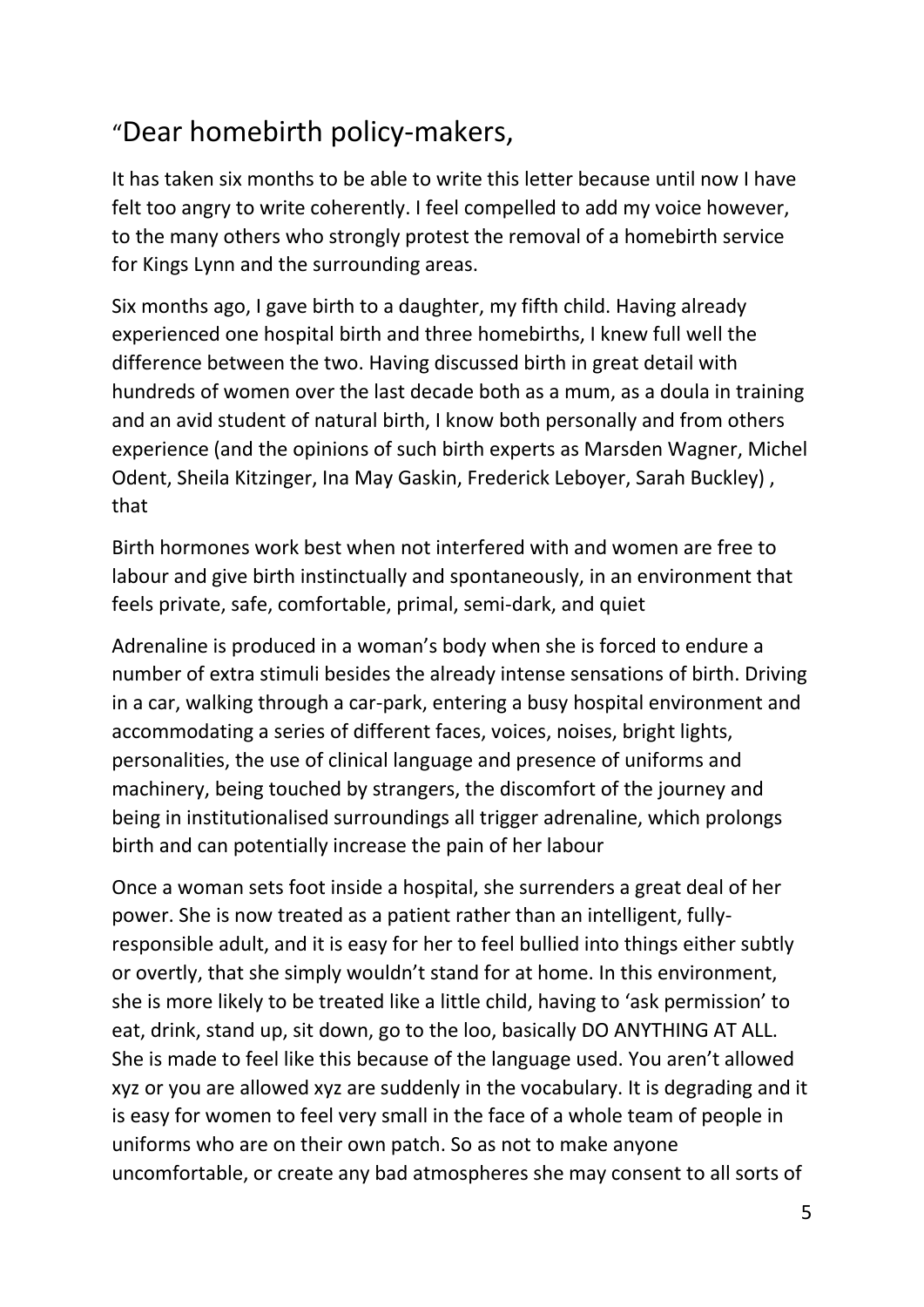things that she just wouldn't allow at home. A woman may be made to feel that she is on a timetable, or worse still, a conveyor belt, with reasoning behind protocols and decisions that may be entirely at odds with her own instincts. This can happen even with the most loving of midwives, simply because of the environment and rules necessary for the smooth functioning of hospital life.

A woman at home can make decisions for herself, eat when she feels hungry, drink when she wants to drink, wear whatever she likes, go for a walk if she feels like it, have a bath or do normal things right up until she gives birth, use her voice in a primal and powerful way, and find positions which help her moment-to-moment because she is not strapped up to machinery which restricts her movement. She can play with her children or bake a cake to take her mind off the pain, rather than be faced with a room with four blank walls and start reaching out for the drugs. She can invite or exclude whoever she feels comfortable with, rather than have a string of random strangers come into her birth space and limits on how many birth supporters she is 'allowed' to have. She can be comforted by her husband or partner, in a way that does not make him feel like a spare part. He can sit or lie down and rest or eat or drink or be with the children as he wants or needs. He is not only included, but utterly integral to birth of his baby. He doesn't have to sit around on horrid plastic chairs and then be kicked out of the scene just at a time when he and mum should be basking, and bonding with their baby, that they made together. In hospital there can be an air of ownership of the baby by hospital staff, albeit temporary, and lots of fussing around doing things to the baby when they are born, rather than the beautiful calm that is more characteristic of a straightforward homebirth where mother is allowed to bond with her baby in a primal and undisturbed way, without strangers overtaking the experience with their own chatter, busyness and so on.

One of the very worst things about hospital birth is the cruel fact that it utterly alienates siblings from the birth of their brother or sister. This is an important life event, a rite of passage, a fundamentally spiritual event, not solely a clinical one, and to remove the option of homebirth is damaging because it creates a generation of girls and boys who do not know what birth looks like. This is wrong, to my mind. It was fundamentally important to my husband and myself that our children should not be excluded from this special, once only, event. Had we gone to hospital, they would be the poorer for it, in ways that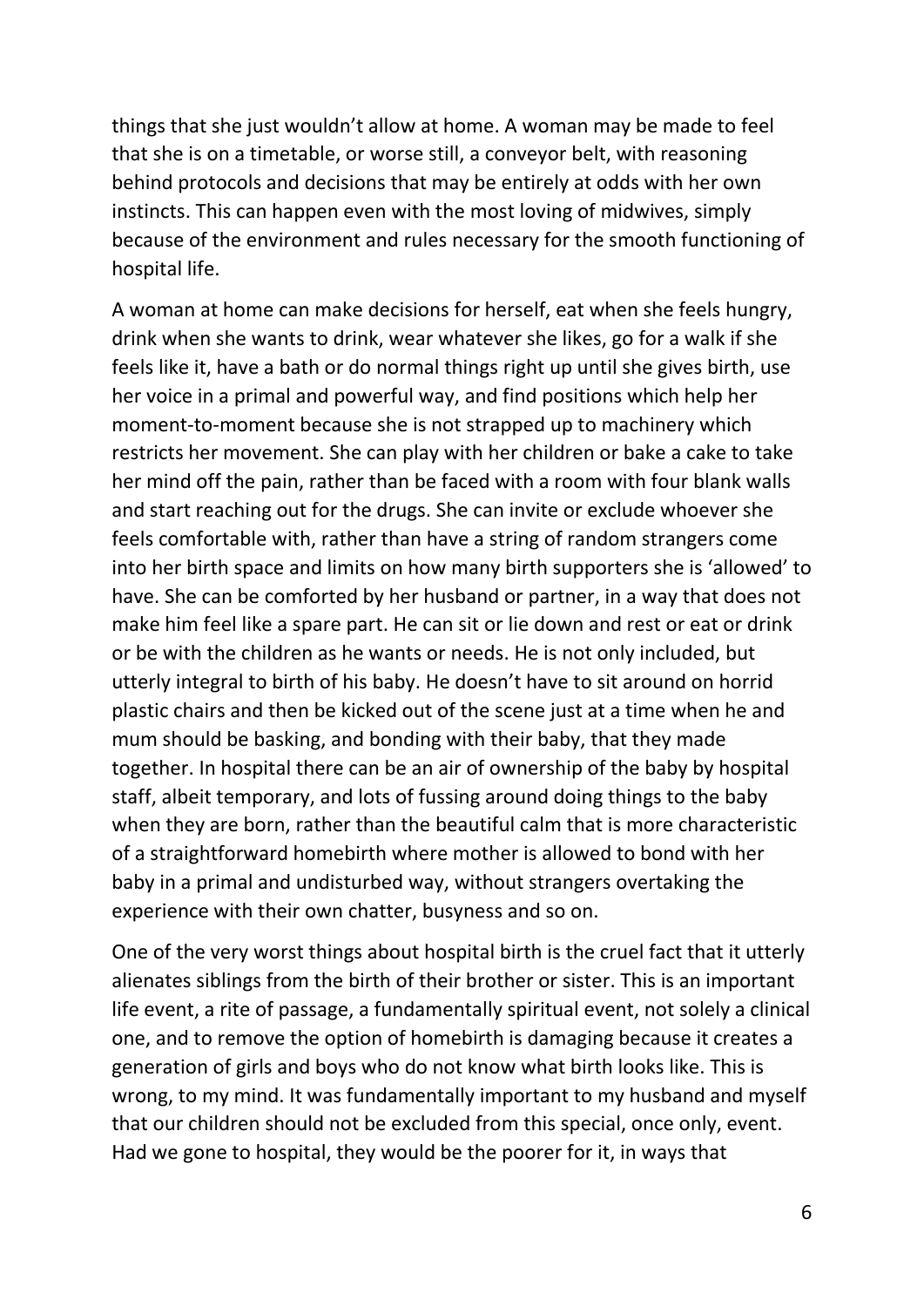statisticians, policy-makers and treasurers cannot grasp, because such things cannot be measured or be accounted for in financial terms.

And speaking of children, from a purely practical perspective, there is no physical way that I could rely on anyone to take on my four other children at the drop of a hat, while I laboured and was at hospital (until they saw fit to 'allow' me and the baby home. We have no family nearby, and our children are home-schooled, so are at home most days. At best we could have got a friend in our village to come and be with the children, but she, having a two children of her own and other commitments simply might not have been able to come. Most of our other friends have at last three or four children of their own, and so it is not an easy thing to orchestrate a childcare arrangement that was 100% reliable at the drop of a hat. (I give birth typically quite quickly).

So, not having the kind of funds for an independent midwife, my husband and I felt forced to choose for me to give birth to my daughter unassisted at home, because going to hospital felt like a very unhappy prospect in every sense. I most definitely did not want to be separated from my family, the very people who deserve to be at my baby's birth. I did not want to feel coerced, guilttripped, subtly pressured, time-pressured, drug-pressured or any other kind of pressured by staff who may well know my rights to choose and refuse in an informed way on my own terms, but might decide to pressure me by subtle means anyway, or by language that implied : 'Comply, or else we will give you less than loving care and create an atmosphere with our silent (or even not so silent) disapproval' - as seems to happen so often to women judging by the hundreds of birth stories and comments I have heard either first hand, through discussion forums, or in books. I also wanted my baby to have a gentle start in life, without having to go on a car journey so early on, and being exposed to so many strange sights, sounds, people, germs and so on, when most mammals at that age are simply snuggling and feeding and sleeping and recovering in a warm closely bonded blissful mother-baby cocoon!

To me, hospital very much feels as alien to primal, undisturbed birth as if you were to ask me to give birth on the moon. I fully understand and appreciate the need for hospitals for the sick. I understand that life-saving technology is a wonderful invention. But to go into hospital 'just in case' seems to invite a cascade of interventions that might otherwise have been avoided. It is my firm belief that when women birth undisturbed, in primal conditions, her body is usually able to work in partnership with her baby to a safe and satisfying end -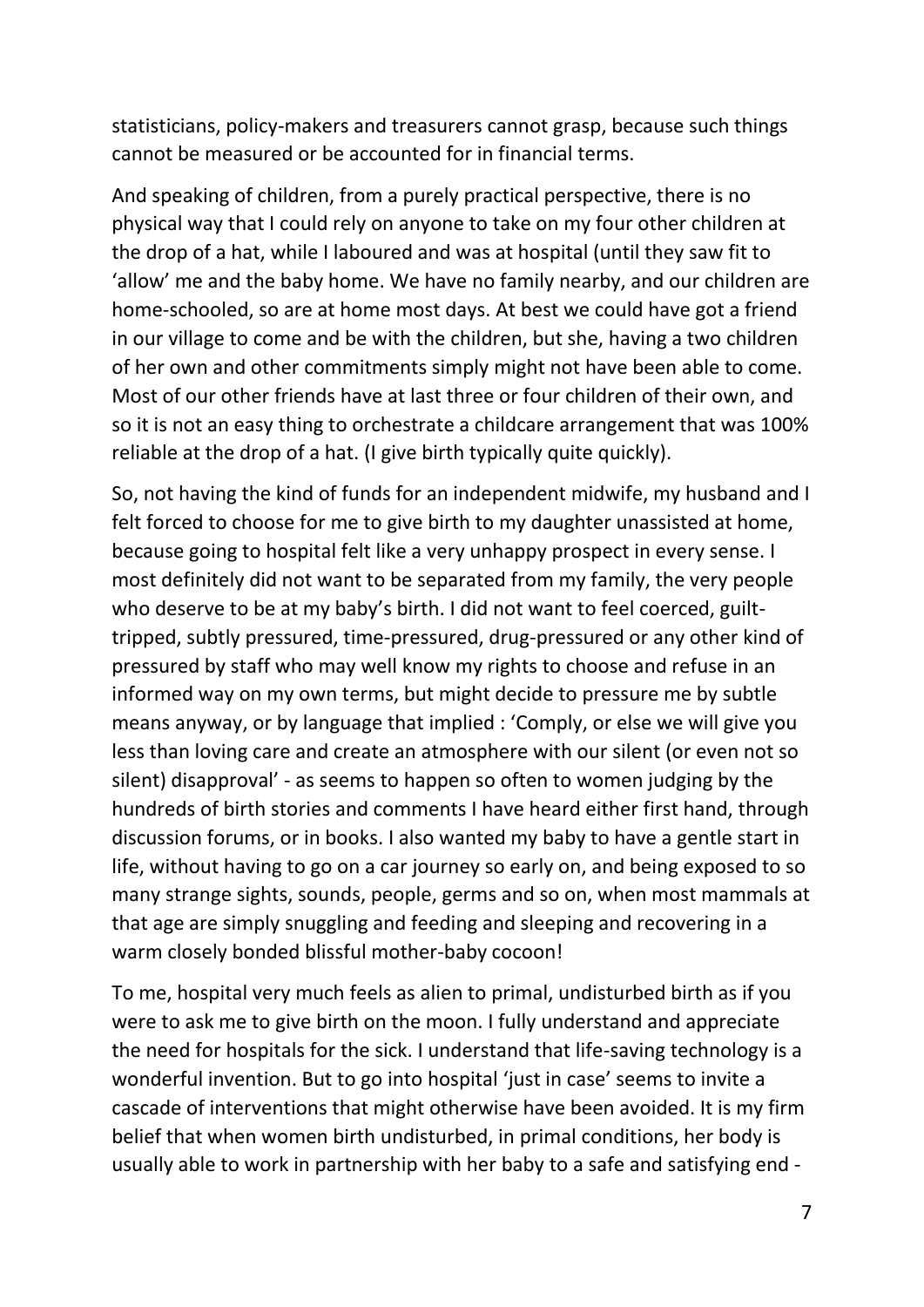with less complications than if she is monitored, time-pressured, falsely induced, artificially sedated, or out of rhythm with her body, which usually knows what to do without the need for (well-meaning) interference. in hospitals, there is a culture of talking endlessly in terms of risk, and almost an obsession with looking for problems to fix or monitor, which can subtly rob women of their own power, making them question their own judgement and intuition, compromising their ability to give birth under their own steam.

In the county of West Sussex where I previously had two homebirths I was told by my GP how wonderful homebirth was, that it was a perfectly sane, and safe option, and was attended by wonderful, warm, loving and respectful midwives. There was never a climate of fear surrounding talk of homebirth, but a warmth and excitement about it. Two separate GP exuded a positive and happy attitude about homebirth, which in turn, instilled confidence and made me feel that I was a sensible, rational woman, making a sensible, rational, safe choice.

Here in Lincolnshire, the message from my GP could not have been more different. The message was 'Homebirth is dangerous and too risky for us to endorse'. He told me he was effectively washing his hands of me, when I had my fourth child, five years ago - and I was in prime health with no problems - a totally straightforward pregnancy. During my recent pregnancy I asked the surgery to confirm their stance on homebirth and have a letter from the Long Sutton Medical Centre, that confirms in writing that *NOT ONE GP* supports homebirth*.* This is just ridiculous, and frankly, shocking. The midwives, whilst lovely, need to, in my opinion, work harder on educating them so they don't scare women and alienate them so unnecessarily. What century are we living in? Even if the policy is out of their hands, GP's shouldn't be allowed to promote such a negative view of homebirth when there is so much evidence to show it is generally a safe option for most women. Is it any wonder, with this total lack of support or real understanding for home-birthing teamed with the lack of a homebirth service that I took my baby's birth into my own hands? To their credit, the local midwives at least seem to support homebirth as a concept, and did encourage me to write letters to my MP and speak to the SOM and so on - but a woman's energies when she is heavily pregnant and already caring daily for four other children are such that she doesn't want to get herself worked up, in fights and discussions that she knows are pointless. I did not wish to invite stress onto my unborn child, and get involved in futile conversations that would no doubt have really achieved nothing.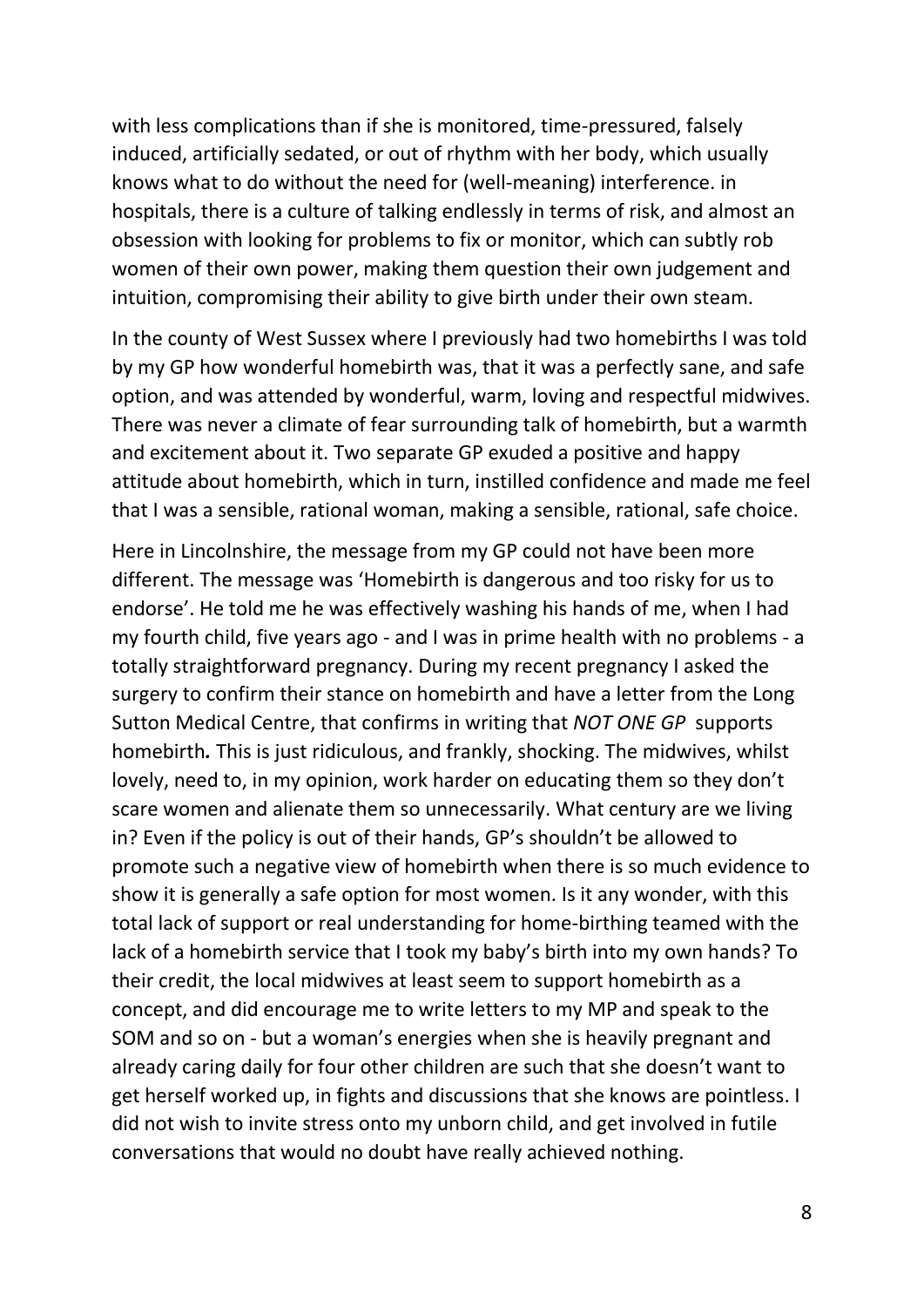I am not directing my anger at any one particular midwife and I believe they do a good job within the limitations of a system which places money above all else, but it is clear from conversations with others that the local homebirth policy decision-makers clearly do not value local women as the intelligent, autonomous and strong mothers that they are, nor truly appreciate the depth of despair at the situation. I understand some midwives feel very frustrated on behalf of women too, and I feel sorry for them that they too are being denied the chance to work and learn away from the busy wards of the hospital, with all the protocols and restrictions to which they feel bound.

I hope for the sake of future generations that the homebirth service is reinstated here in this corner of East Anglia so that families and communities can reclaim birth for their own again and midwives do not lose the skills to be able to deal with normal births. I am glad hospitals exist for the sick, but since childbirth is generally a normal event when treated as such, it really makes sense to keep it where it belongs - with family, at home. Every baby deserves a gentle start in life. Every mother deserves as undisturbed a birth as possible if she so chooses. Every dad deserves unrestricted access to his baby during their first few days on earth. Every sibling should be able to witness the arrival of a kindred family soul as it arrives amongst them. Every midwife should have the right to offer the personalised loving care that homebirth allows. If it is so normal in countries like Holland, and in other counties in the UK, why it is treated here as such a dramatically more dangerous, risky and awkward to implement service? It's time local policy-makers woke up to the inhumanity of withdrawing homebirth from the county and recognize how much it impoverishes families, midwives and the wider society to continue to deny what should be a fundamental, basic right.

Yours,

## Paula Cleary

Mother-of-five, Birth Doula and Freelance writer, Cambridgeshire

September 2014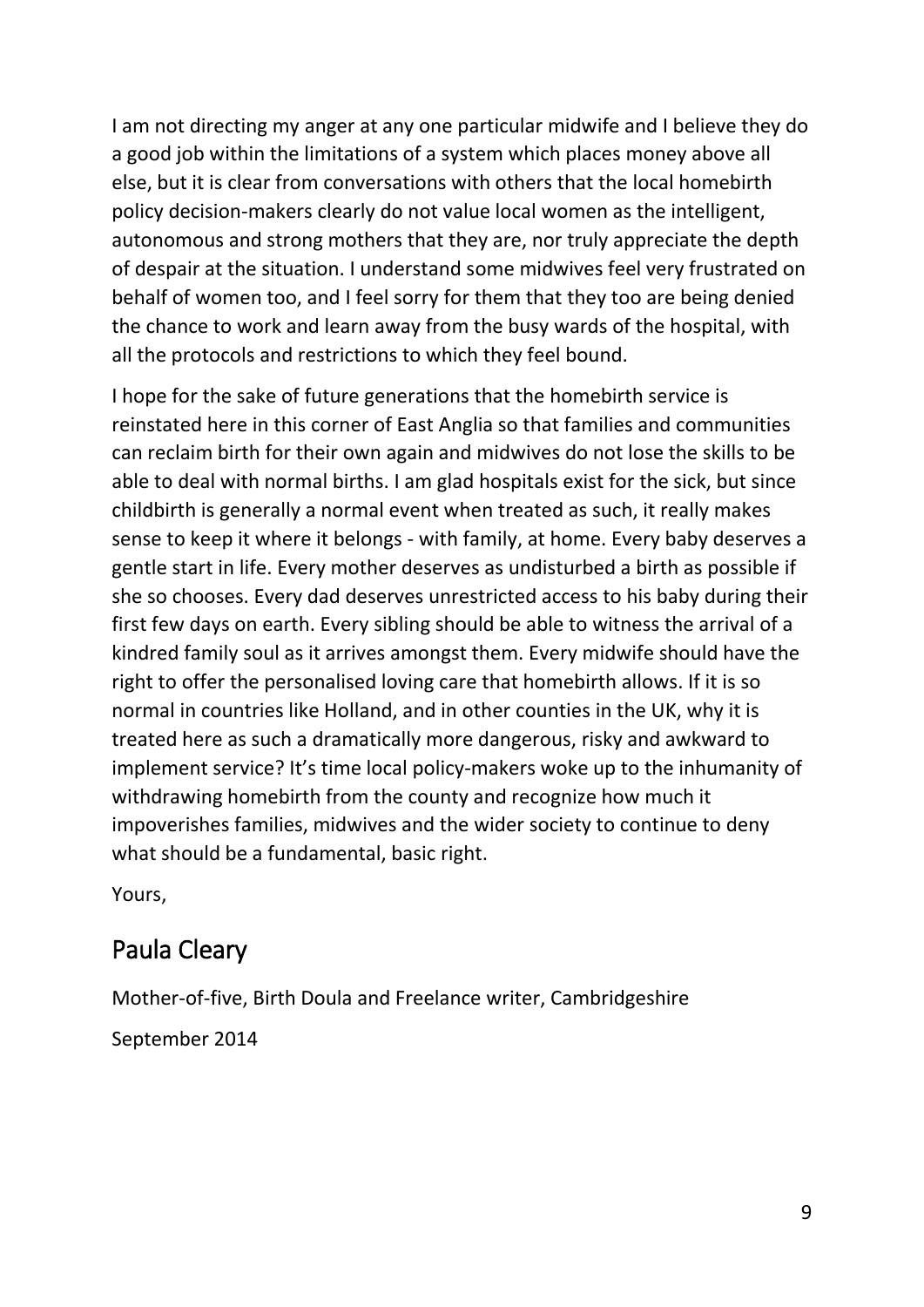## Here's what the experts have to say…

## Professor Soo Downe OBE, Midwife and Chair of the UK Royal College of Midwives Campaign for Normal Birth

"If there was a pill that could be given to pregnant and labouring women that decreased the risk of late miscarriage, low birth weight, prematurity, and maternal infection, increased their chance of successfully breastfeeding their baby, and of completing labour and birth without experiencing an episiotomy, caesarean section, haemorrhage, while saving the NHS money, and without excess risk to the baby (except at a very low level and in very specific circumstances)… I am fairly sure that doctors, midwives, and health service providers would be clamouring for women to have the opportunity to have that drug, and, indeed, insisting that it is unethical to withhold it.

These are the kinds of outcomes associated with booking for home birth during pregnancy. So does it suddenly become less effective, less ethical as a treatment, because it is a way of *doing* birth, and not a drug?. Surely not. All health professionals, actively or by inference, sign up to the philosophy of 'first do no harm'. The opposite way of reading the data above is that healthy women and babies who would choose the model of care associated with booking for a home birth but who are denied it are being exposed to excess harm. How is this defensible in the light of the Hippocratic Oath?. It is long past time for us move on from outdated beliefs about place of birth, and to embrace the formal and informal evidence that choice of place of birth is a moral and ethical imperative."

## Virginia Howes, Homebirth Champion and Independent Midwife as seen on the television programme Home Delivery, and author of 'The Baby's Coming', available on amazon and other bookshops

"Study after study has shown home birth to be a safe and rewarding experience for women and midwives as well as a cheaper alternative than hospital birth for service providers, yet it still is not being given the marketing attention it deserves."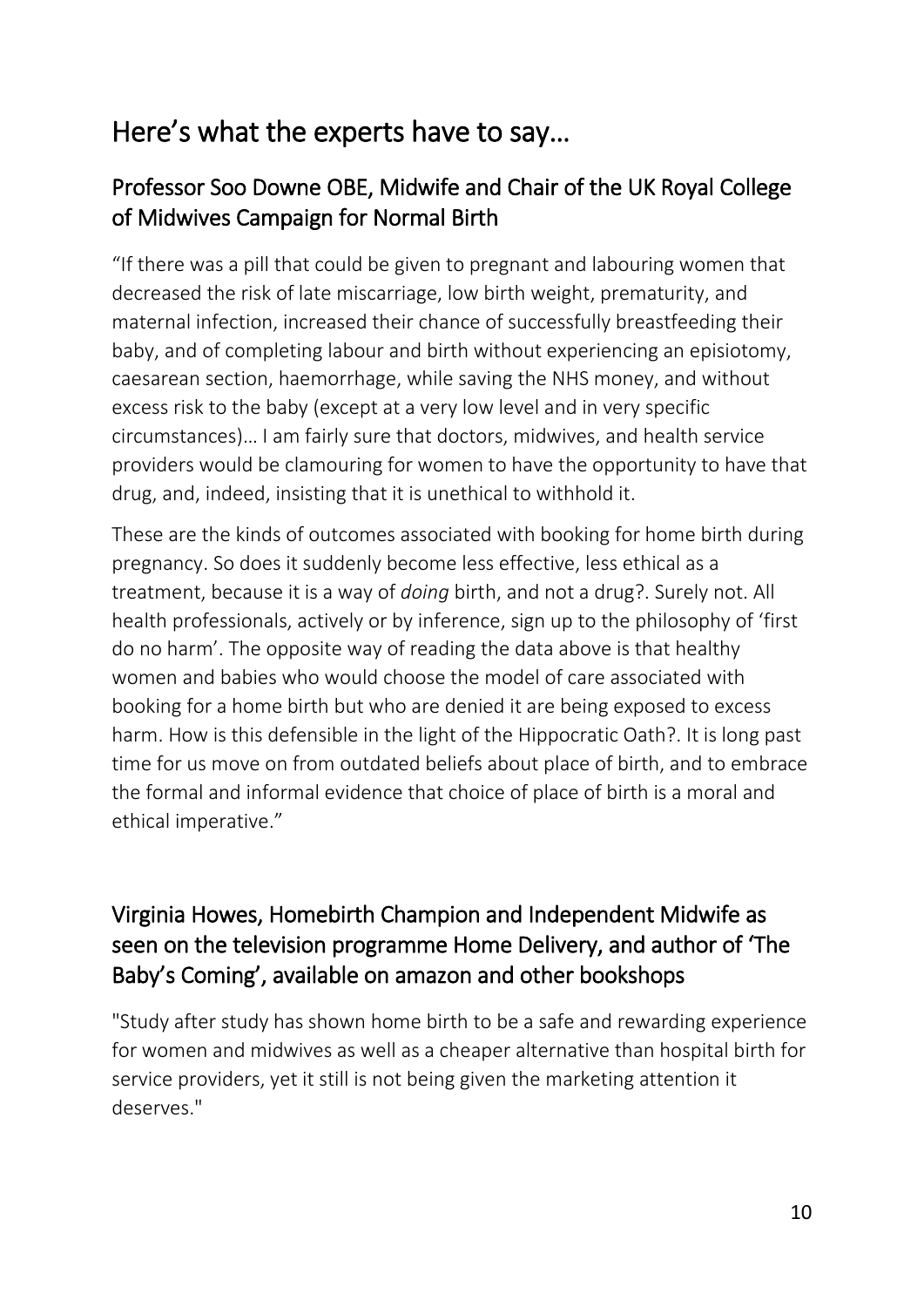## Adela Stockton, registered psychodynamic therapist, specialising in Birth Trauma & Post Traumatic Stress Disorder, and author of 'Birth Space, Safe Place' –

"A positive birth experience is every mother and baby's human right. How safe a mother feels in the place she is giving birth can drastically affect the way her baby is born. If a mother feels most safe to birth her baby at home, then it is vital that health care providers support her in this decision. Birth trauma experienced from feeling unsafe during birth can affect the mother/baby relationship with far reaching implications for the long term mental health of both individuals, fathers as well. Furthermore, as evidence suggests, homebirth is no less safe than hospital birth and comes at considerably less cost to the taxpayer" *www.adelastocktoncounselling.net*

## Anna Culy, a mother who was refused a homebirth by Queen Elizabeth Hospital, Kings Lynn, Norfolk -

"The removal of the homebirth service resulted in a lot of stress for me in the final weeks of my pregnancy. Instead of preparing for the arrival of my baby, I was left to frantically search around for support to get me through what I now perceived to be a traumatic event that was about to take place. Instead of remaining calm about the birth, I was gradually becoming more anxious; not about the physical act of giving birth, but about being taken out of my home and made to give birth in a brightly lit, clinical environment surrounded by unfamiliar people. I was scared about the impact this would have on my ability to birth naturally, the increase in adrenaline rather than oxytocin, which would make the birth difficult for me and my baby. It took a lot of reassurance from others and willpower from me to try and remain calm after having the choice of where to give birth taken away from me.

I did manage to birth naturally in hospital with the amazing support of my husband and doula, but the circumstances were just as I feared. I desperately wanted to stay in the safety of my home but instead had to block out the audience as I made my way through the hospital and try and remain focussed under the bright lights of the birth pool room. These are the main memories I have of the birth, not the joyous arrival of my son into the world. The experience has left me feeling disempowered, which has impacted on the first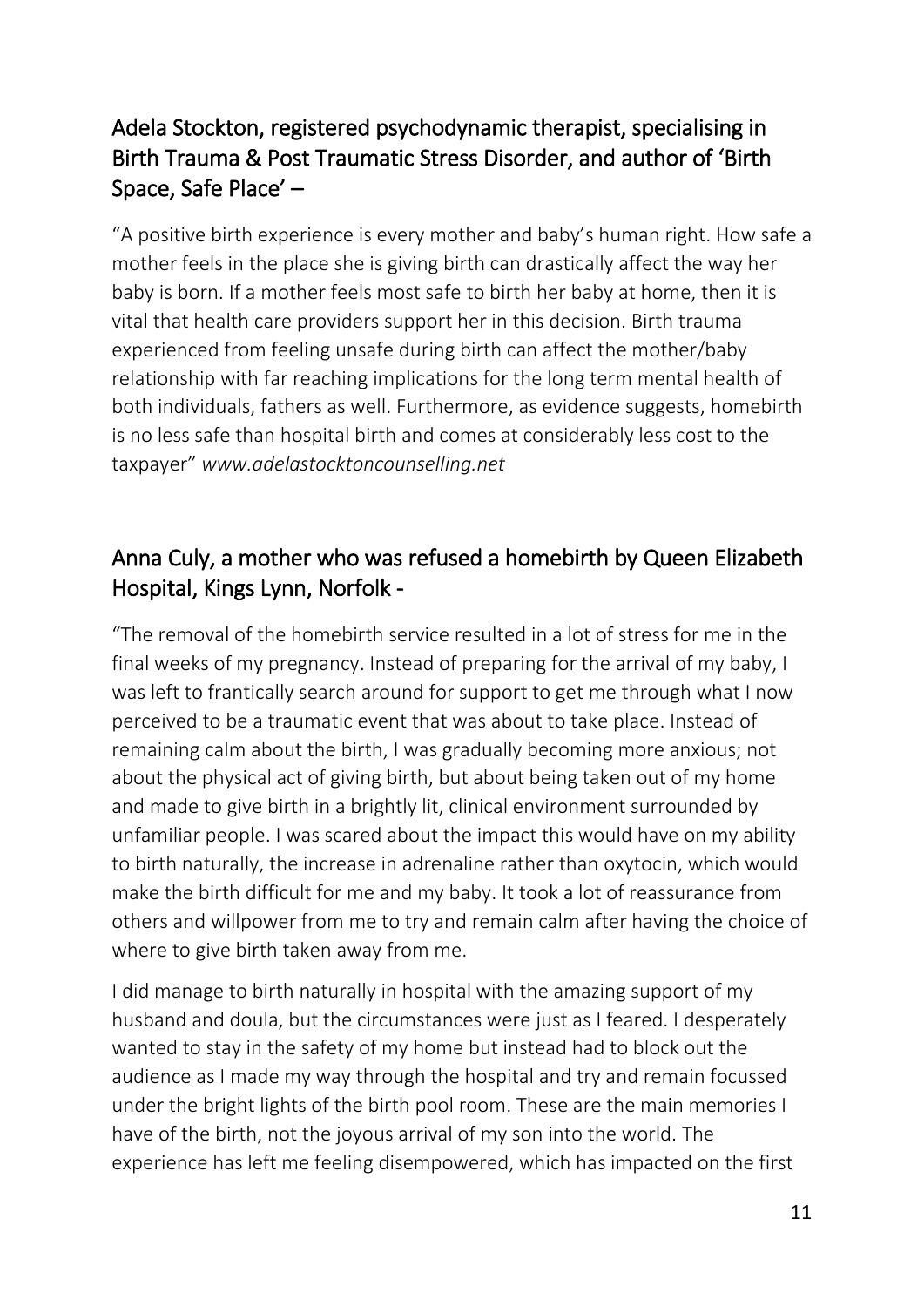months of my son's life. Instead of healing from the birth emotionally and moving into my new role as a mother, I feel trapped with feelings of sadness about how I was forced into giving birth somewhere where I didn't feel safe to"

## Antony Culy, husband of Anna, a father who was denied a homebirth for his son at the Queen Elizabeth Hospital, Kings Lynn, Norfolk -

" I was very disappointed by the hospital's decision to remove the home birth service. Anna and I had decided very early on that if our pregnancy had been normal we would like a home birth. I believe a home birth helps mum relax into the birth process and allows baby to be born more easily leading to less complications. I am well aware of the financial difficulties the Trust is in having been part of the staff who helped them attain foundation status. However the fact that the management were able to take a Trust which Monitor had said was financially stable and, within a few short years, turn it into a Trust in special measures says to me that the financial troubles were due to management's incompetence and not just bad luck. In the end Edison was born safely and in water as we wanted but overall I wouldn't say I was happy with the birth experience. We had our plans ruined by circumstances brought about directly because of poor decisions on the part of Trust management. It's a sad situation because we would have to think long and hard about using the maternity services at QEH again."

## Jeanette Stevens, mother who was denied a homebirth at Queen Elizabeth Hospital, King's Lynn -

"When we found out we were expecting again, there was no question about; we would be having another home birth. Our son, Jensen, had arrived safe and sound with us just 10 months previously and having him at home was the most amazing feeling ever. For myself it was empowering, strengthening, relaxed, blissful...and for my husband equally so, as it was relaxing for him - he felt involved and at ease. Labour was quick, I dare say even painless as we were both just relaxing. Ok, we spent the evening watching Harry Potter and eating popcorn but there was no rush, just us and the wee man on the way. As our son was born at 4 am, my husband would have risked being sent home, had we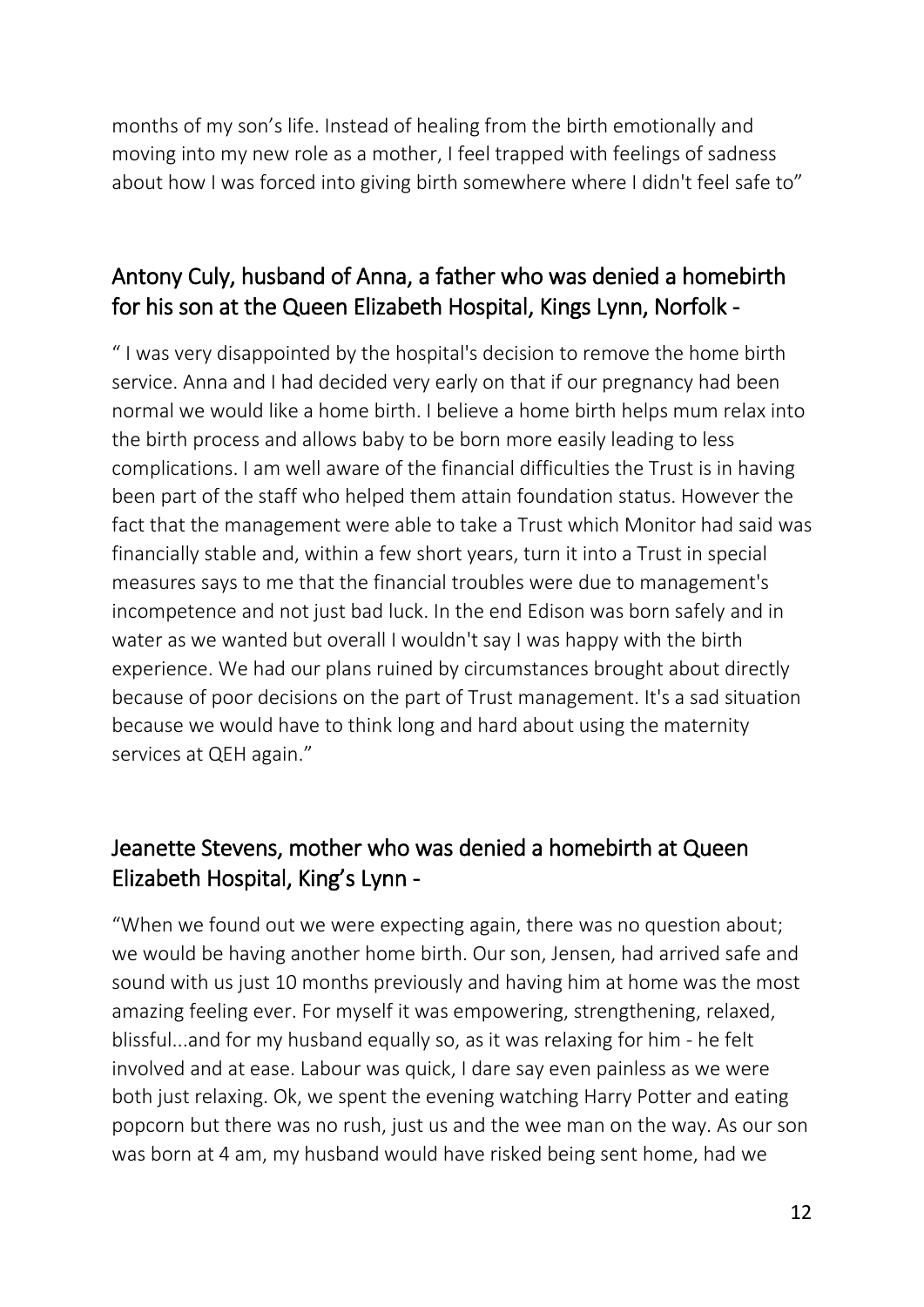been in hospital. Instead we could wave the midwives goodbye and walk up into bed, OUR bed and just enjoy cuddle time with him.

So when we at 32 weeks were suddenly told that the home birth service was suspended, it was devastating and frustrating. Devastating to be told that our daughter would have to arrive in a hospital bed, not in the same warm and comforting surroundings as Jensen. I actually felt guilty as I wanted her to have the same start. Not to mention that I hate hospitals, my parents have between them spent too much time there so unless there is a medical emergency I try and avoid it. My stomach felt cold, sick...I really couldn't imagine how I would manage Labour in an environment I didn't feel at ease in. My husband felt the same, so with this in mind we campaigned against the decision and tried to put pressure on the hospital. We contacted everyone we could think of and even made the papers, television and made some amazing friends on the journey. It wasn't exactly what we had imagined as being told so close to labour that a) our choice wasn't available and b) they wouldn't help us find alternatives. It was stressful and a very worrisome time. What should have been an amazing few months preparing for our daughter was suddenly stressful and grey.

Finding no help anywhere we sought out an independent midwife, Nicky Garrett. It wasn't cheap but nothing could put a price on the experience we had with Jensen and we wanted to give our daughter the best start to life. We were now sorted, bank account emptied but reassured as we could have our daughter at home. However despite this we kept the emails and letters up as we still found the decision appalling.

For women wanting a home birth, going to QEH is probably the most remote option as it isn't midwife led, nor does it have a very natural and relaxing birthing unit. Selfishly we have kept the battle up to reinstate what should be a right (unless of course there is a medical emergency) for ALL birthing mothers. Not the choice to have a home birth, but to have a birth the way they want it; whether fully drugged-up with epidurals etc, right through to giving birth in a field. I obviously prefer the comforts of home but I so truly believe it is a human right and also the healthiest option for mum and child. The more relaxed you are the better it goes, normally. Unfortunately we will probably have to face this all again soon as we do want a little brother or sister to Jensen and Penelope… won't have the same financial backup as we are still paying back the other so we are obviously quite concerned."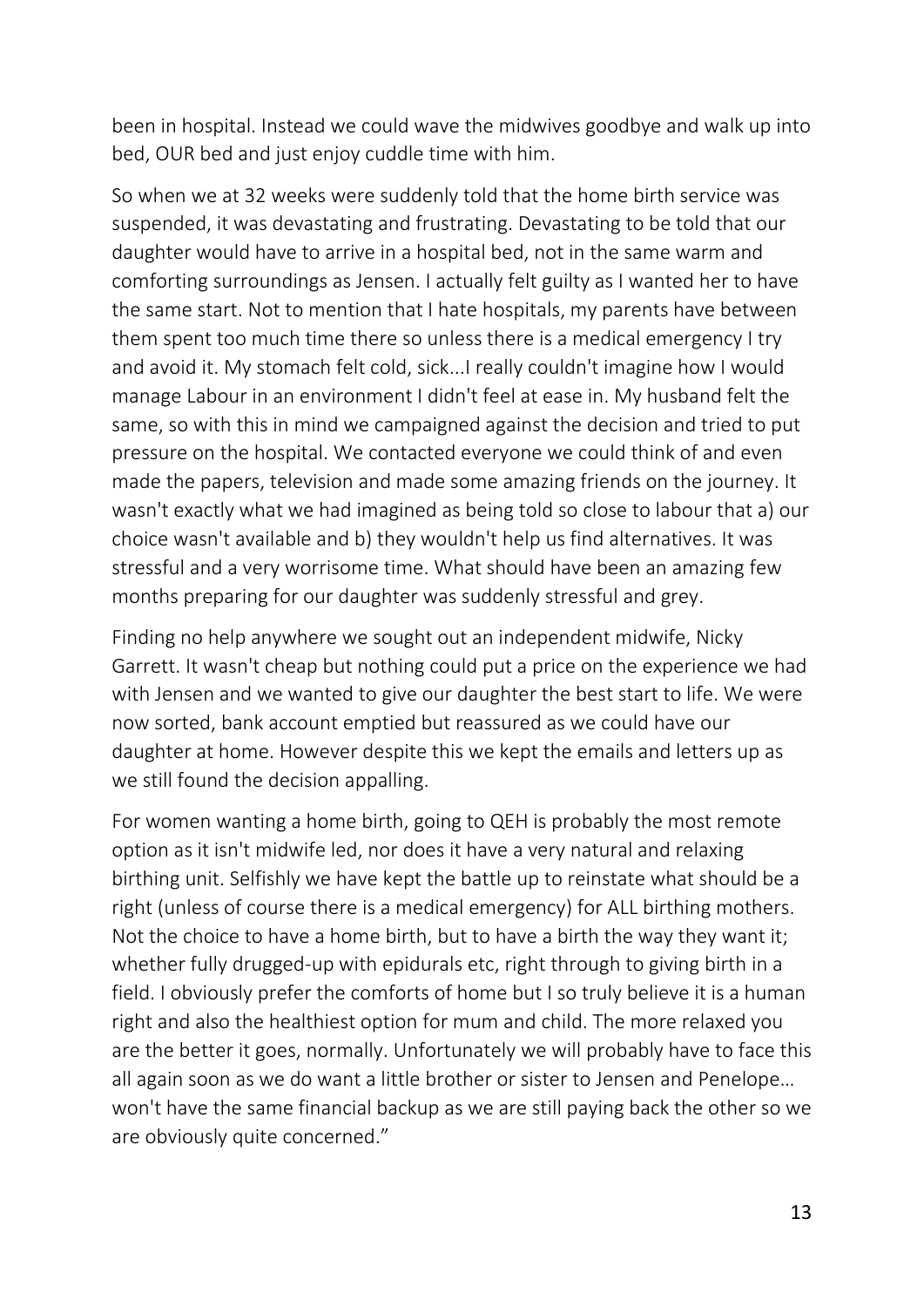## Fiona Ebbs, Midwife - West Norfolk Midwifery -

"Paula, I can't like this letter enough. I agree with all that you have written. As a midwife it sums up my frustrations that all I believe in, and have learned through training about normal birth for healthy women, is becoming increasingly difficult to put into practice within the constraints of the modern NHS. Hence I have made the decision to move into independent midwifery practice. It does sadden me that my services will only be available to families who can afford to pay for what should be a basic right for all."

#### Annabel Bryant, Ex NHS Matron and Independent Midwife -

" Brilliantly written and articulate. I am an Independent Midwife and works for 2 NHS Trusts on their banks. For one of the Trusts, I am on call for their home births when they are unable to cover the service. I am also an ex matron. You have managed to put into words what so many women feel about their birth and how the system blindly works against them."

## Annette Ashford, mother, Midwife and member of East Of England Midwives group -

"Fantastic Paula. I'm very sorry you feel so let down. I think there is a lot of scope for educating GPs"

## Suzanne Howlett – Doula UK Regional Mentor for Norfolk, and founder of Divinely Nurtured -

"All women should be supported in their choices for birth . We are individual with unique circumstances, a baby's birth is a once in a lifetime experience which must be honoured as the sacred start to life. This is a human rights issue, policy makers , money savers , fear mongers and conveyer belt attitudes are neither honouring or respectful of a woman's need to value her birthing experience , and give birth in the way that feels right to her , wherever and whenever possible . There are many angry and anguished voices needing to be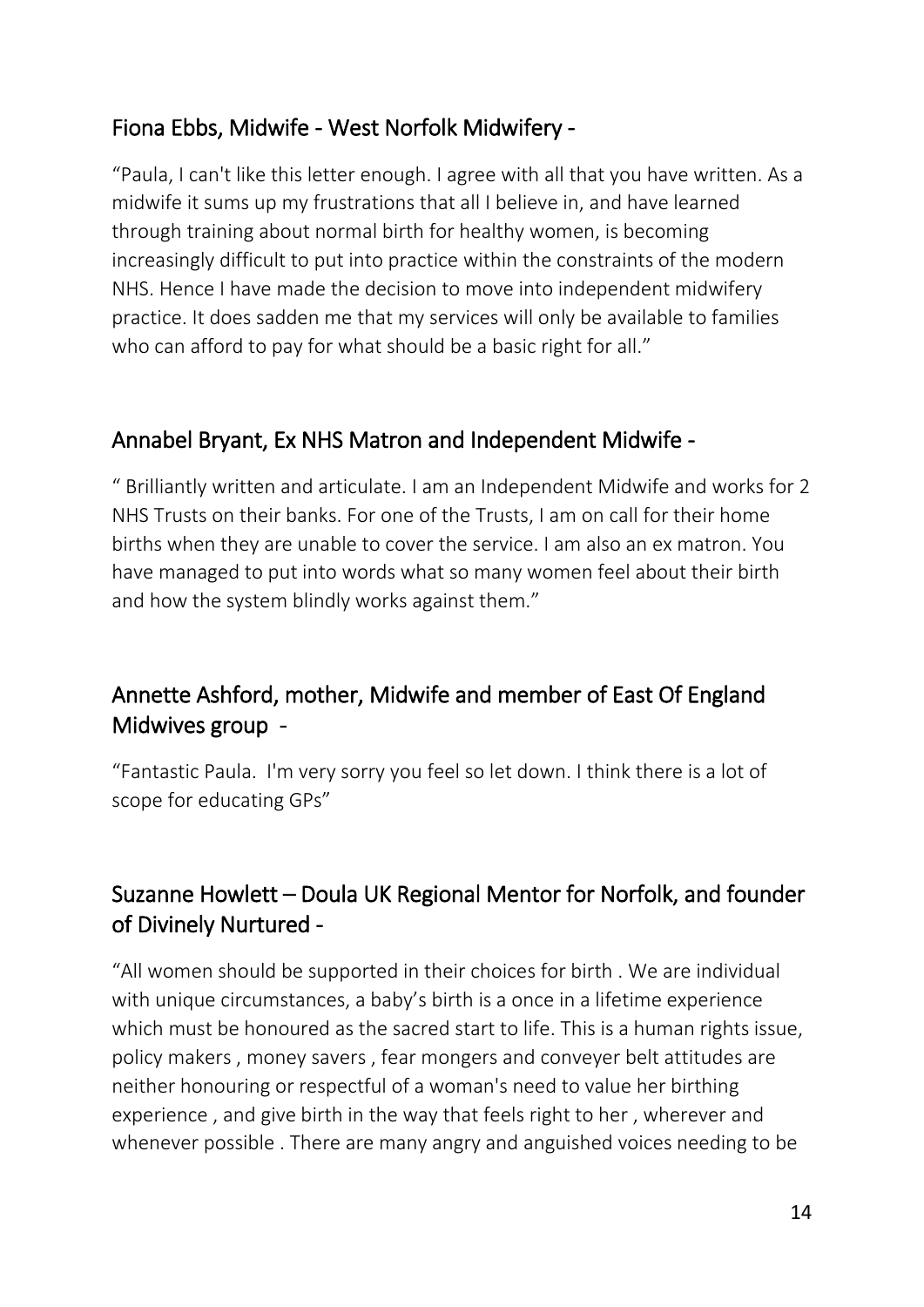heard both mothers and homebirth midwives needing to come to a place of peace.........."

#### Dr. Sophie Messenger (PhD) – Antenatal Teacher and Doula

I am a scientist by background, with a PhD in biology and over 20 years of experience as a research scientist in both the academic and industry sector. You could say that I was not your typical candidate for a homebirth, which is usually associated in people's mind with a more "alternative" background. Yet I gave birth to my children at home in Cambridge in 2006 and 2009. Both births were the more incredible, empowering, and life affirming experiences of my life. They led me to quit my scientific career to become an antenatal teacher and a doula, because I believe that supporting parents in their journey is the most important job there is, and that all women deserve the right emotional, physical and informational support to have the best possible birth experience. Birth is not just about the arrival of a baby, it is about the birth of a family, the birth of a new mother and a new father. Research shows that it is not so much what happens during the birth that matter, but how people were made to feel during the birth. With the right support, and kind, respectful attendants, even a birth which ends up with many interventions can be a positive experience. Sadly in my current professional capacity, I see a majority of less than positive experiences, people who are misinformed, coerced, and generalised forced to comply to the rules and protocols of a system which disrespects and disempowers parents. I also see a lot of stressed, overworked NHS staff who care deeply but struggle try to make the best of a system who cares more about paperwork and liability than people. I tell parents to complain. The maternity care system is broken and it needs to change."

## Maddie McMahon, mother, Doula Mentor and Doula Trainer, ABM Breastfeeding Counsellor & Tutor

" If we are to build a maternity service that is fit for purpose, we all need to agree what that purpose is. At the moment, society seems happy with a service that has the most basic definition of purpose: alive mothers and babies. If we are to build a society that is less spiritually empty, psychologically and physically healthy, we need to focus on the wellbeing of the motherbaby dyad. Whole and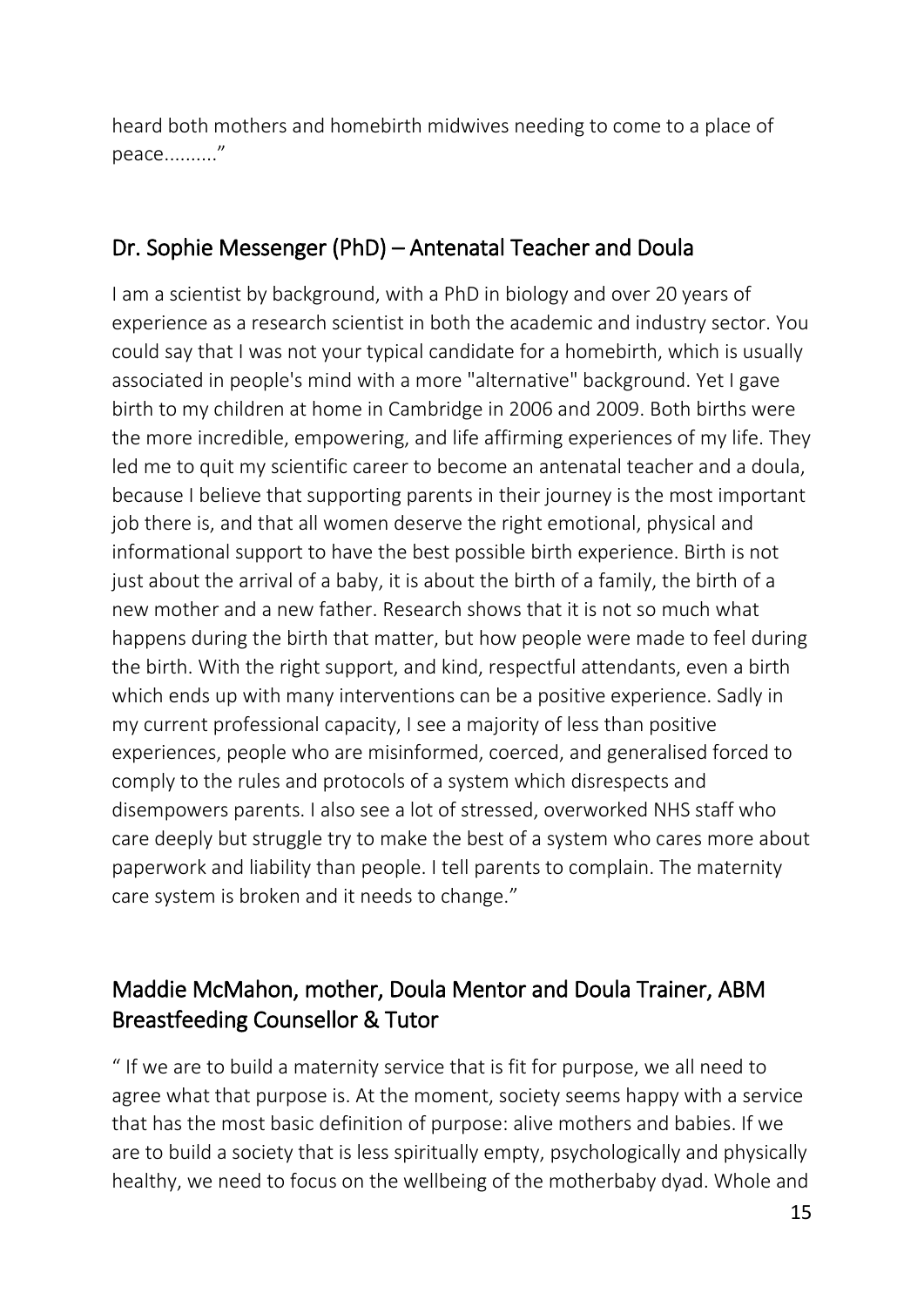healthy motherbaby equates to a strong, healthy society which benefits us all and costs us less.

It is a fundamental human right to choose where and with whom to give birth. Our caregivers have a duty of care to support women in their birth choices. Any management system or political landscape that does not facilitate a homebirth service is letting down both mothers and midwives, disenfranchises families, diminishes our faith in the health service and makes a mockery of what that health service originally stood for."

## Sandra P, Midwife -

"Wonderful letter Paula, as a midwife who has had home birth I whole heartedly agree, beautifully put"

#### Jenny Davis, doctor and trainee GP -

" I am a doctor and a trainee GP and I had a homebirth following an uncomplicated normal pregnancy. Given the reading I did around the subject, my medical background and having worked in Obstetrics, Gynaecology and Paediatrics, I consider that I made an educated decision in choosing homebirth. I found it reassuring knowing that 2 consultant Obstetricians in my local hospital had chosen homebirth for themselves. I was fully supported by my local midwifery service, not questioned on my choice and had a normal labour in excellent experienced hands. My son was in an OP position and despite this situation, I was given time and support to allow a labour without unnecessary medical intervention in a hospital. I am glad that there is the wonderful safety of an excellent hospital service locally if I required it, but I am so grateful my husband and I were able to experience a safe, normal homebirth for our beautiful son. I would choose this option again in future pregnancies and regularly share my positive experience with friends thinking about their options for birth. It makes me so sad and disappointed that you did not get the support from the NHS you deserved. I am shocked that homebirth is not supported as an option at all where you live, I had no idea this would be the case in the UK currently."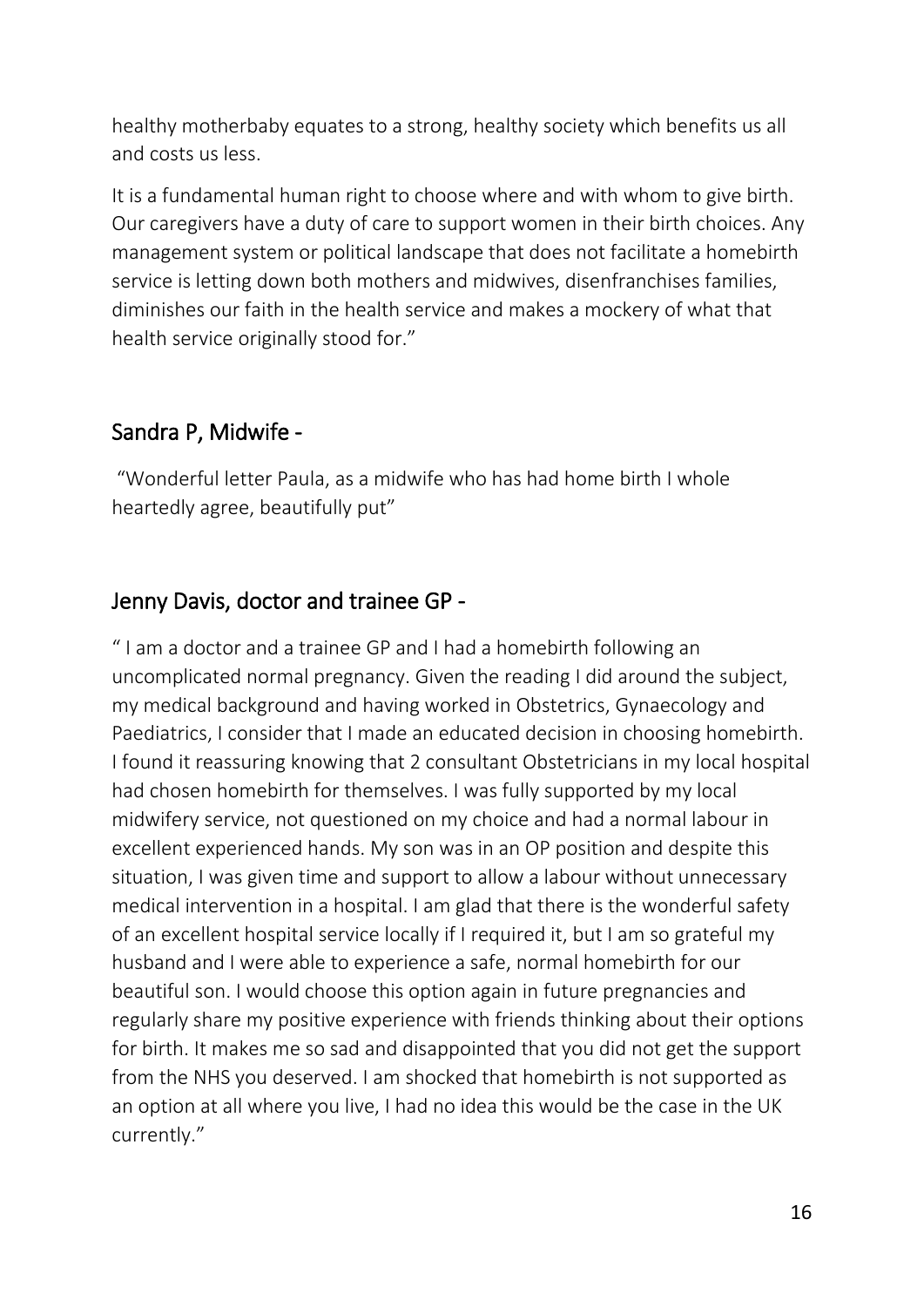## Carole Goddard, Independent Midwife -

"Well done on a brilliant letter, really gets the point across."

#### Joy Horner, Independent Midwife, and founder of BirthJoy –

"Your letter is very powerful and the recipients could learn so much if they read it. More women need to write to highlight how the service is not serving them. I am deeply concerned about the turning away from maternity services. Freebirth is a wonderful thing as an empowered birth option. What worries me is more and more women are not calling midwives out of fear of what midwives may say or do to them or their babies. I heard of a bad outcome in these circumstances recently. I bend over backwards to serve women (and in my area not many can pay) to avoid women being alone and scared in birth. Not all women need midwives. At most births I do very little but very occasionally it is useful to have a midwife on hand for the rare emergencies…."

## Lisa Smith - mother-of-three, teacher, and Co-ordinator for West Norfolk Mothers' Sling Library -

"Such beautiful words"

## Carole P, NHS midwife -

"Wow this is powerful… I have just copied and pasted and will send as an attachment to my fellow SOM colleagues, thank you. I feel passionate that home birth is the norm until reasons for a hospital birth are truly identified".

## Lou Pouget, NHS and Independent Midwife –

"I'm an independent and NHS midwife passionate about normal birth. The problem is the system and an inbuilt, inbred fear of normal birth within some of the midwifery profession. They only see abnormal. Therefore become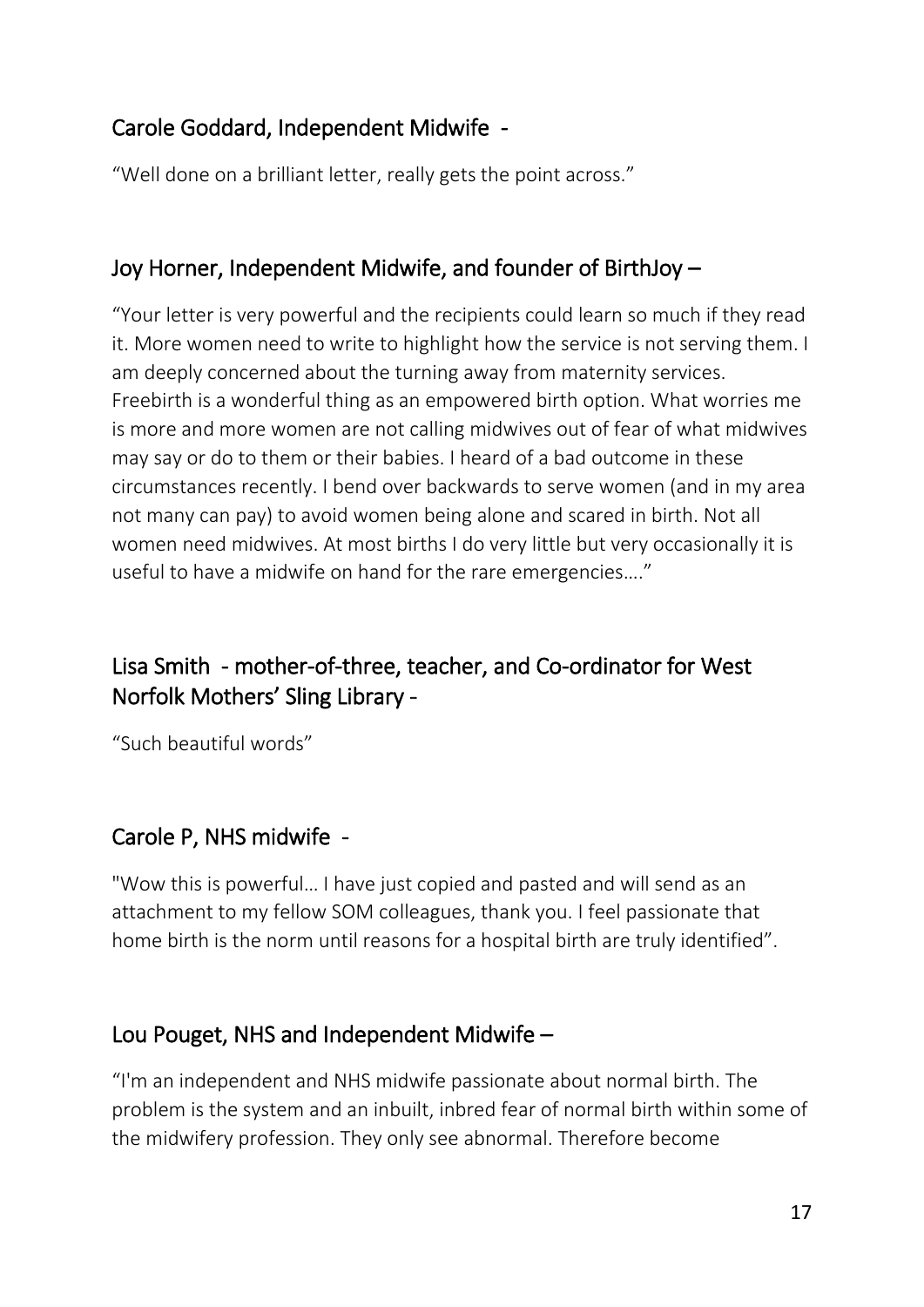desensitised to 'normal'. It's the midwifery training that's needs to be looked at and seriously readdressed."

## Lorraine B, NHS Community midwife -

"Amazing! And I say that as a home birthing mama and an NHS community midwife. Thank you"

## Sophie Adams, mother, baby massage Instructor, doula, childminder, and Positive Birth Movement representative, Norfolk -

" Hey Paula… just took the time to really really read this in a quiet room and blooming heck woman - thank you for sharing! I think this should be shared with our local MP as it is something that should be on their radar. Such a powerful letter."

## West Norfolk Positive Birth Group, Norfolk –

"Wow. Paula thank you for sharing. I sat and read it end to end while my kettle boils over and have shed a few tears, and nodded a lot. Thank you for writing something so personal and heartfelt, and yet something that draws in so many professional opinions from well-respected people in the industry. The pressure of feeling you have no choice but to birth alone is a heavy one, and I am sorry that because of this situation you felt you had to take it on your shoulders as a family. Congratulations belatedly on your safe arrival though. Thank you again for not just penning this but sharing it with us"

## Vicki Markham Williams, mother, birth doula and founder of My Doula, NCT breastfeeding counsellor, IBCLC Lactation Consultant -

"Home birth is as safe for babies and safer for women than birth in a consultant-led unit, it offers superior emotional care and it is cheaper. It also relieves the pressure on stretched services so that those who actively choose hospital birth or need emergency medical care have more resources available to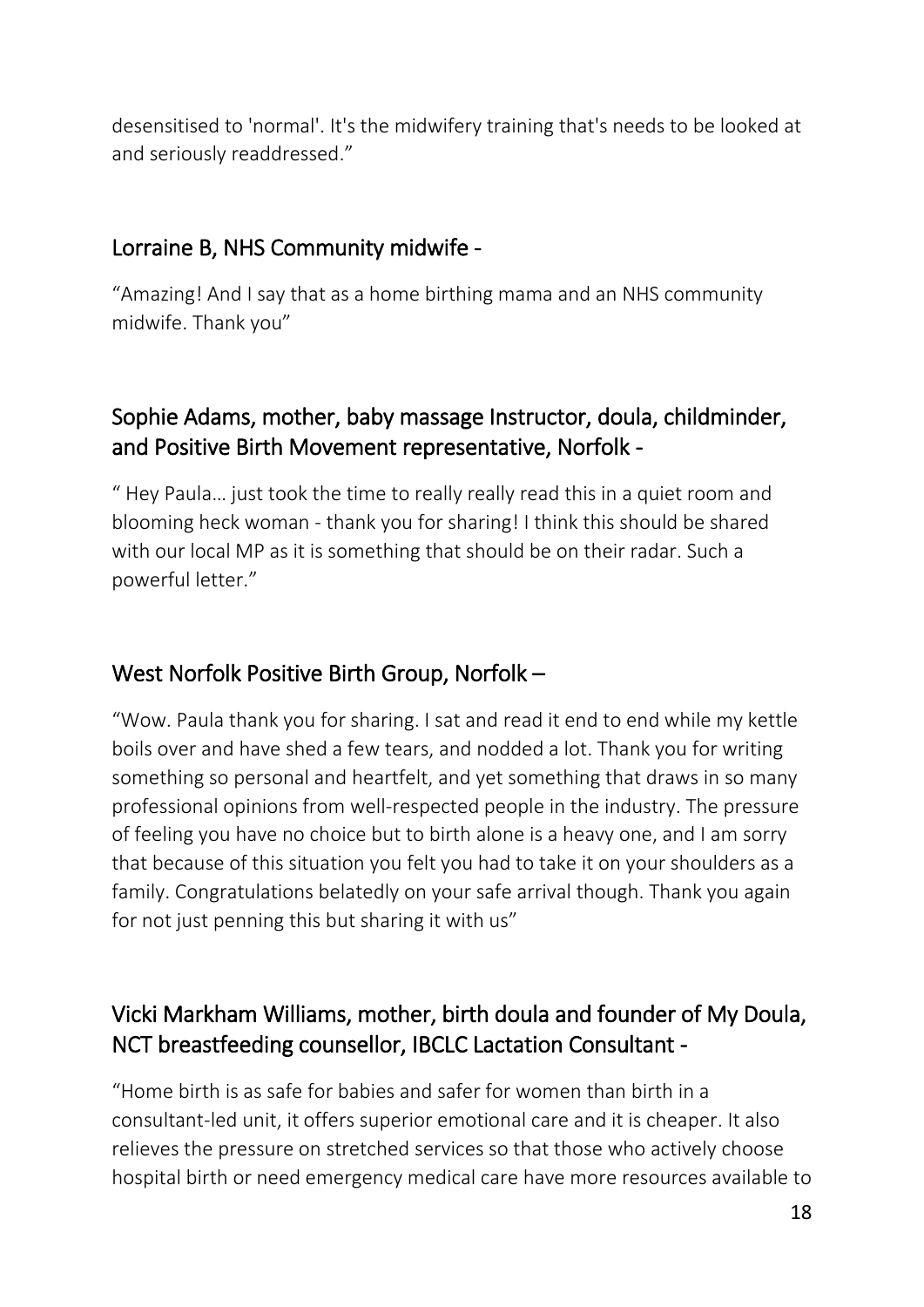them. Why would you not support women who are making choices that are better for them AND better for the health service? Women only get one shot to birth that baby, they deserve to have the right to do that in circumstances that suit them. Those who do not understand the difference between homebirth and hospital birth have missed a vital piece of their education in supporting women."

## Milli Hill, mother, Founder of the Positive Birth Movement and freelance writer on Pregnancy and Birth -

"All women should be able to choose where and how they give birth. This is a human right. Furthermore this is about more than just the logistics of location. To give birth at home is totally different to giving birth in hospital, and for many women it can be a very meaningful and life-enhancing experience. To deny women the right to birth at home is to deny them the chance to begin motherhood in this potentially deeply meaningful way"

## Kimberley Pickersgill, 32 weeks pregnant mother, Boston, Lincs -

"I'm stood applauding after reading your articulate, professional and powerful letter! Just what I needed to read this evening. Thank you for finding the strength to write and share…. I'm having similar discussions up the road in Boston. It's very frustrating and as you wrote, it's not the fight/stress you want in pregnancy…. I thankfully have a good relationship with the SOM and she is very encouraging and completely agrees with our views. Unfortunately her team doesn't seem supported by the Trust…."

## Amanda Dixon, mother, ex-midwife, and Birth Doula at Lotus Doula -

"Pregnancy and birth is a normal physiological event in your life just like eating is. Using the hospital/midwifery service is like choosing how to eat. What is this woman talking about I hear you ask? You can choose if you go to a restaurant or to eat at home; you go in and you choose from the menu what you want to have; and you choose how much to eat etc; and you choose when to leave – the restaurant have no business to force you to go there; to force you to eat or to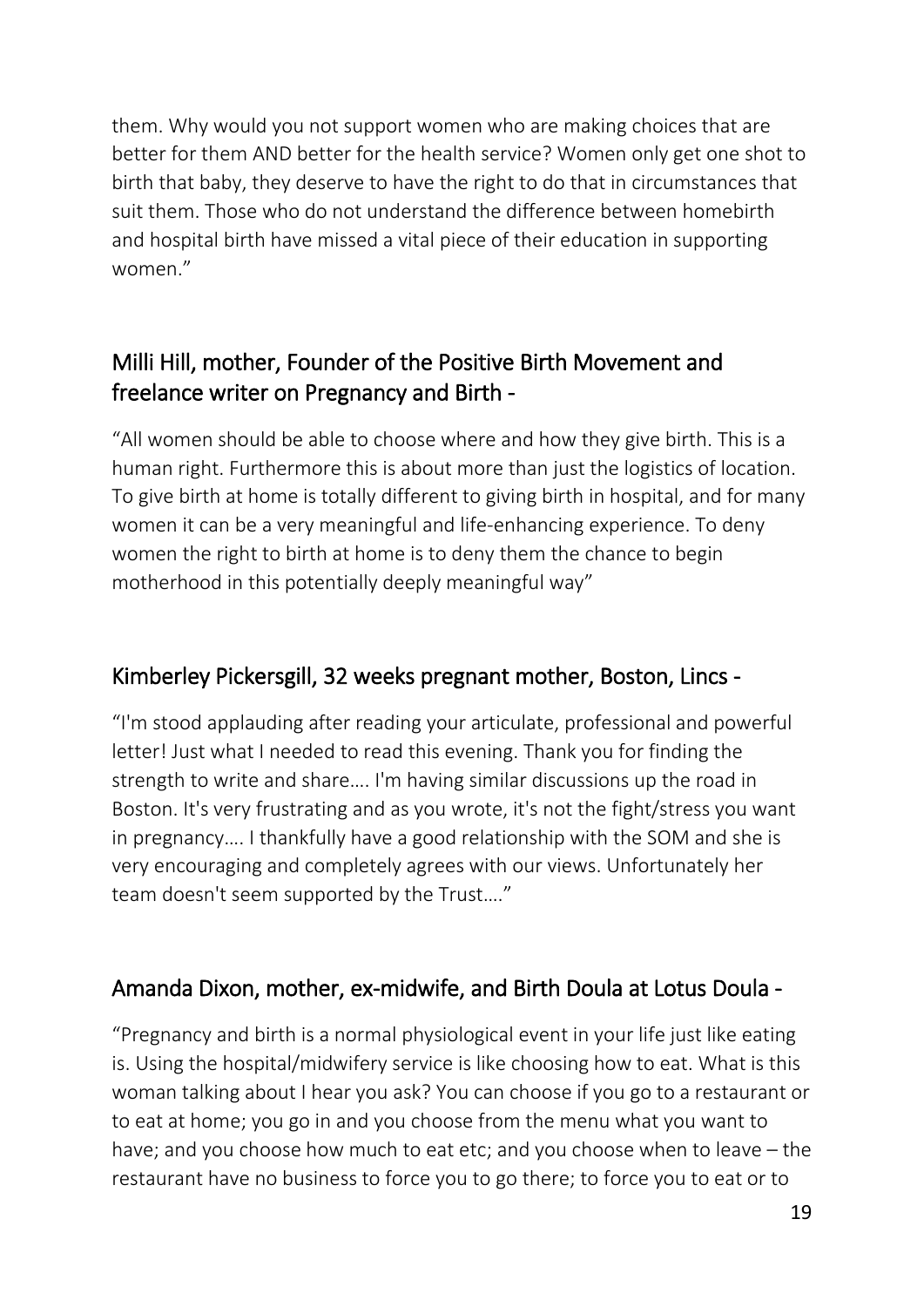force upon you what you choose to eat; or force you to stay. You can even choose whether you go out to restaurant at all - and then you choose if you want to call for a take away again choosing what you have, from whom or to go it alone and heaven forbid to cook for yourself!!! The same goes for the hospital and birth. The services offered at the hospital are similar to a menu – they can offer what they recommend but it is ultimately up to you whether you have that or something else or nothing at all!! The menu contains everything from whether you have an appointment with a midwife or a consultant, whether you have a blood test or a scan, whether you have any drugs, whether you use a pool or a bed or both or neither, whether you are induced or not etc etc. you can pick and choose off that menu or decide to have nothing at all, call for a take out or go it alone. We expect the staff at the restaurant to provide good customer service and we should be able to expect that from the NHS too after all we are paying for this service!!! The sooner the NHS remembers that they are public servants paid for by the public and therefore need to provide good customer services the better."

#### Kate Woods, founder and facilitator at Conscious Birthing –

"Birth at home is my choice and human right. That's where I feel safe and relaxed, which is exactly what I need to have a physiological birth. Someone who wants to birth at home and is forced to go into hospital against their will, is both denying them their human rights and setting up a potential cascade of intervention, as the relaxed and trusting state needed to birth well is replaced by fear and tension. Hospital is great for when and if there's a problem, and nothing short of an intervention when there is not."

#### Corina, Midwife –

"Fantastic letter. May I share it please?!"

## Beverley Gazy, mother, doula and founder of Birth Your Way -

" What an amazing letter Paula, please allow me to share some paragraphs with my local home birth group."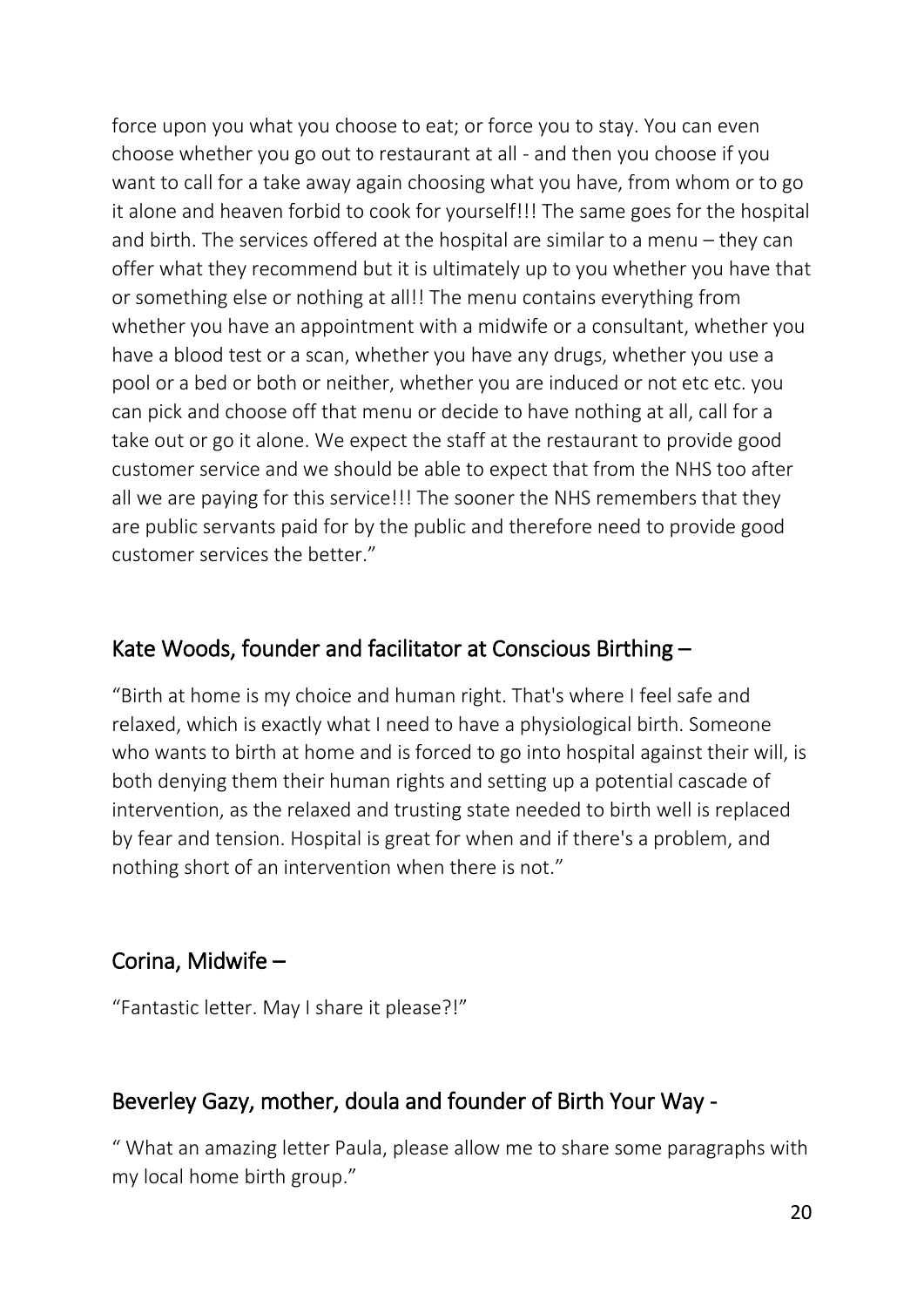## Liz Greenan, mother-of-two and birth doula at BirthWiseDoula -

"I am a passionate supporter of homebirth. I believe it is increasingly becoming the SAFER option for Mums with the rising rates of hospital-acquired infections (the highest mortality rate for mothers who have just birthed their babies being septicaemia). In my opinion a trend towards homebirths would save the NHS a heap of money - even to the point of saving the NHS. I think that it's pure scaremongering and fear of litigation and dare I say it, a paternalistic medicalised system, that tells women that they need to be in the hospital and pretty much do what the health professionals tell them to. I birthed my own 2 children at home and enjoy supporting others to do so. I'd love to see this country move towards the 24% rate of homebirths that women enjoy in the Netherlands. Finally, as more research is suggesting that "seeding of the mother's microbiome" which occurs during vaginal delivery could be an essential factor for babies future health - now is surely the time to reconsider the NHS's policy nation-wide for homebirth? "

## Rachel Hertogs, mother, doula, teacher, and founder of Moon Times -

"In Pembrokeshire we have just seen our local labour ward closed and replaced with a 'midwife led ward'- with only 4 beds (only for women with no complications- those mamas have to travel to the next county to birth) and there are not enough community midwives ....my only hope from this awful situation is that women will choose home birth. We are setting up a Pembrokeshire positive birth group in the hope of spreading the word of natural, safe, positive birth- and letting women know their rights and their choices. I was shocked when I mentioned at my ante natal group 5 years ago I was having a home birth and none of them knew there was that choice! I have since trained as a doula and I too am passionate about educating and supporting women in birth."

## Jenny Pourian, mother-of-one, (born at home), midwife -

"Hi Paula, I just want to say good luck and thank you for doing what you can to make home birth available to all women in the UK. I am a midwife myself, passionate natural birth and home birth supporter/promoter, mother of one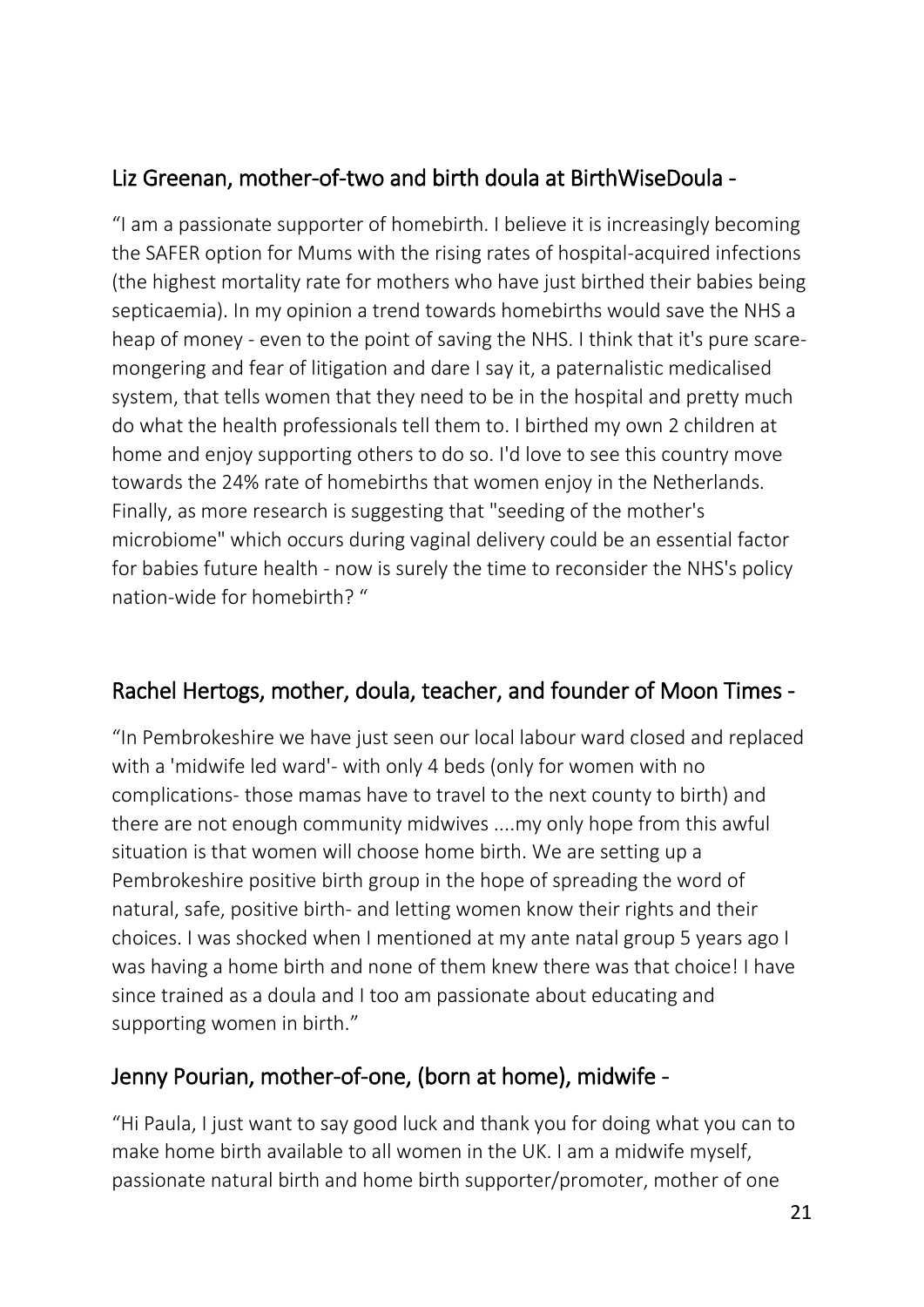born at home of course! It is disgraceful that all women are not able to experience the beauty of a home birth and it makes my heart very heavy when I hear stories of midwives not respecting women's wishes"

## Gaby L, Future midwife-in-training-

"Wow what an amazing letter & what a fantastic ambassador for women's birth rights you are. This letter truly moved me & I am incredibly lucky that around my part of the country our maternity services proactively encourage home births. It's a really powerful letter & one I'm going to keep saved if you don't mind so that when I am in midwifery training I can be reminded of how important the women's voice is & not get too sucked into protocol"

## B, Health professional and mother –

"You need to send this to the HOSPITAL management too, Women should NOT have to plan a home birth to have access to a supportive birth environment. We need to campaign to make hospitals woman and labour friendly - to question WHY is there a need for bright lights, temperatures of rooms that cannot change and lack of dignity (if this is women's experience). The MSLCs and User Groups need to "walk the floor" regularly - women, partners, staff, managers together before every meeting to see what needs to change"

## Chloe Smith, mother-of-two, SW London -

"What a powerful letter, I wanted to shout 'yes!' At every sentence. It's everything I feel about birth but have struggled to verbalise. You speak for many women. It's brilliant Paula"

## Anna Heffron, mother-of-two, Norfolk –

"Dear Paula, Just read your letter, what a fantastic heartfelt plea it is to the powers that be. As you know, I had both my kids at home (my second in Norfolk), in birthing pools and had two really wonderful, calm births without the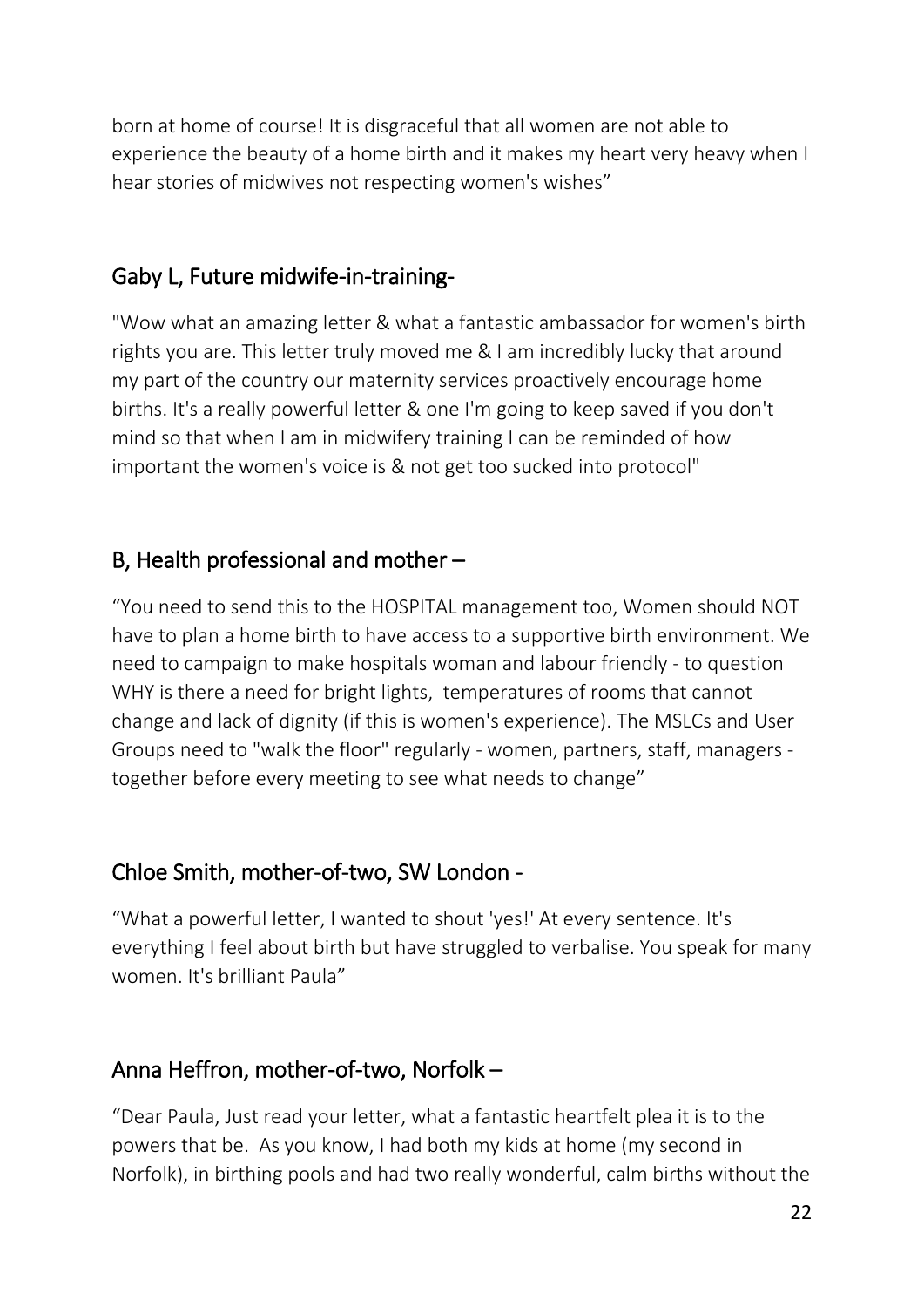need for any pain relief or intervention of any kind. I had two midwives present at both and they were really supportive and helpful both times; I felt very safe knowing they were there to help. I was truly shocked to learn that the option to home-birth is no longer available through the NHS in our area; it seems incredulous to me that something so natural should be prevented from happening. I still cannot understand the reasons for it, if it is solely a matter of money, surely it is more expensive for women to use the hospital resources to give birth than their own home? I had such a great experience of home-birthing in Norfolk six years ago, I am truly saddened to think others will not benefit the way my family did. I feel so lucky to have been afforded the opportunity to have the births I wanted and the births I knew were right for me and can only hope that your letter (and all the responses to it), is actually listened to. Well done for writing this Paula and well done for pursuing your own home-birth in the face of adversity, I would like to think I would have done the same."

#### Joni Lawless, mother -

"I love this. Massive support for you and your message here"

## Ross Mountney, mother of two and author -

"I was 'emotionally blackmailed' out of a home birth because of being an 'older' mum and thanks to that my baby nearly died. She was born in the car on the way to the hospital. My intuition told me that a home birth would be better for us as the first was born very fast, we live rurally, it was winter and snowy! As it was the birth was on the back seat, unaided, husband still driving through the snow. We thankfully 'survived' and she only suffered hypothermia but I regret that she was born in such stressful and unpleasant circumstances. Mums should listen to their intuition more - I do now!"

## Miriam Grey, Norfolk -

"I had a nightmare labour and delivery in Bury St Edmunds with my first in their "birthing unit" which ultimately led to me being transported down a busy hallway naked, leg in stirrups fully dilated to a hospital bed where I was shamed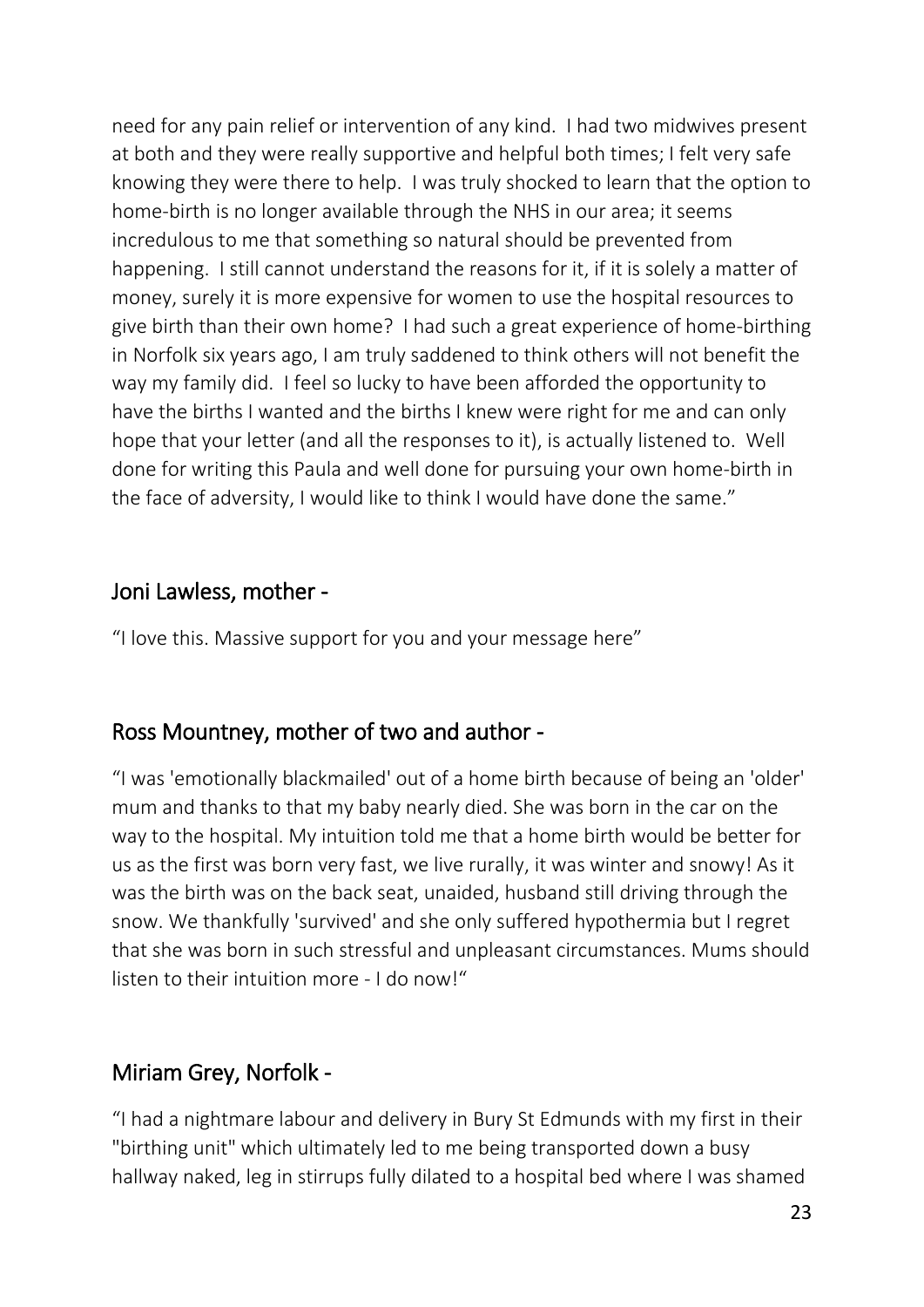for not drinking enough water as my veins had collapsed from dehydration so they couldn't hook me up to an IV (and we all know where it goes from there). I spent 16 hours in their birthing unit and was refused a water birth as my waters had already broken, which I later found out to be an unwarranted reason for refusal. I started having severe V&D and became weak quite quickly to the point of no longer being able to stand. My partner kept giving me fluids all of which I couldn't keep down. When he frantically went to them for help (we were left in the room alone the entire time) they said "Aw, it's just nerves love." As my partner tried to help me to the hospital bed he was told "Let her do it, I wouldn't put my back out if I were you." which he ignored completely. The midwives were angry with me, I had a long and difficult labour and they were tired of me, they wanted a new face. I remember one woman distinctly lifting the towel they draped over my legs, laughing and saying "Oh dear what a state!" to her colleagues who chuckled behind their clip boards and folders of notes, the same notes I read fascinated and in awe of, the first details of this swirling light inside me. By this point my spirit was too broken to demand respect, I detached and only thought of my baby going forward. She was ultimately the one who delivered my son, she was the first human being to touch my perfect son and that has always haunted me. Losing my first baby in a terrible accident in my second trimester I was terrified. This was in my notes. The notes they didn't read and didn't care about, the notes they held to their faces and laughed into. They told me I would have to spend the night but I took a shower, refused as my son was perfectly healthy, insisted I would rest better at home and discharged myself from their "care". For weeks, months, year I would relive this experience and cry. My partner living guilt ridden for years, ashamed he did do more, that he didn't change it all somehow. It was a heavy blow to new parents and a young family.

My second birth was to be a homebirth here in Norwich but they refused on the day due to high blood pressure? The same reason I was refused in their birthing unit. In yet another hospital room with a bed I met an angel called Sam. She was the most amazing midwife and I couldn't have hoped for a better midwife. I was able to give birth to both of them naturally without intervention but it felt anything from natural. I have never shared this story and it has felt liberating to tell it to you."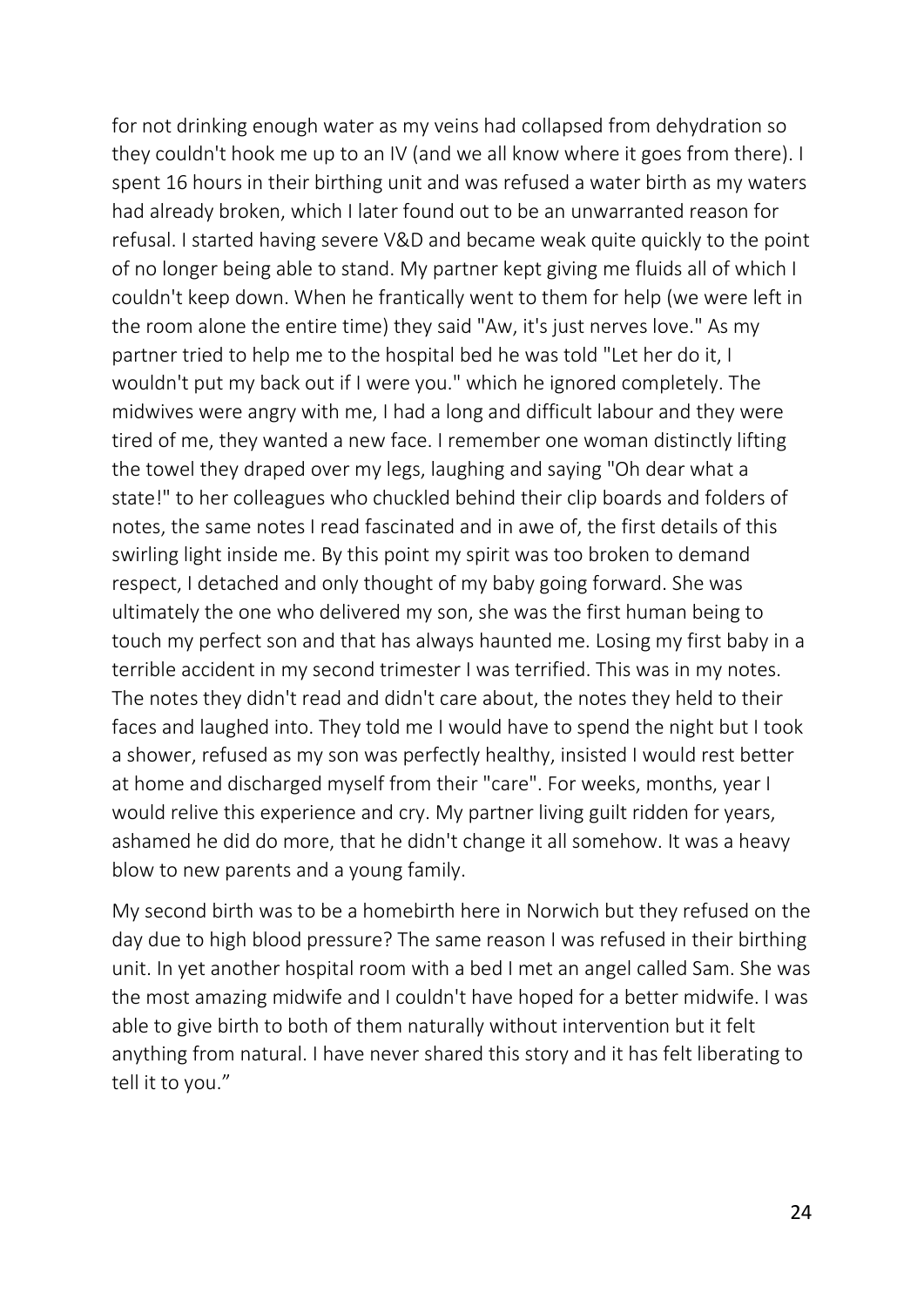## G.C, mother-of-three, West Norfolk -

"I have had one hospital birth in Kent and two home births; the first in Kent and the second in Norfolk. When I was labouring in hospital my husband and I felt abandoned as we were left alone for a very long time in the delivery room, which was very distressing. It was our first baby and we had assumed by going into hospital the care and support we needed would be available throughout the labour and during birth. My labour was very intense, long and painful.

When I fell pregnant again I chose a homebirth and feel very lucky to have had this option. I strongly believe that this choice should be a right for every expectant mother.

In contrast, birthing at home, the place I feel the most comfortable was a profound experience for me. I felt relaxed and calm and both my labours were very quick without complications. The midwives who came to my home were respectful, non-intrusive, caring and amazing! They encouraged me to stay relaxed and trusted my body knew exactly what it was doing in its own time and put no pressure on me at all. They gave me the space to move when I felt the need to, get into the bath when I wanted to, and birth in my own way without feeling hurried or pressurized.

By suspending homebirths in Norfolk the midwives are being deprived of sharing this joyful experience and sacred rite of passage. Midwives should be valued more for the incredible work they do and there should freedom of choice for all. In this age of austerity isn't it wiser to listen to women who know their bodies and know what they want and save on the cost of hospitalization."

## Melissa Dudley, mother-of-six, Cambridgeshire -

" Paula, I fully back you all the way. I had 4 hospital births where I was persuaded and talked into having pain relief and intervention… my 5th started at home but I was literally bullied into going to hospital… then my last birth was the most amazing, calm, pain free, easy and relaxed birth, which was at home. I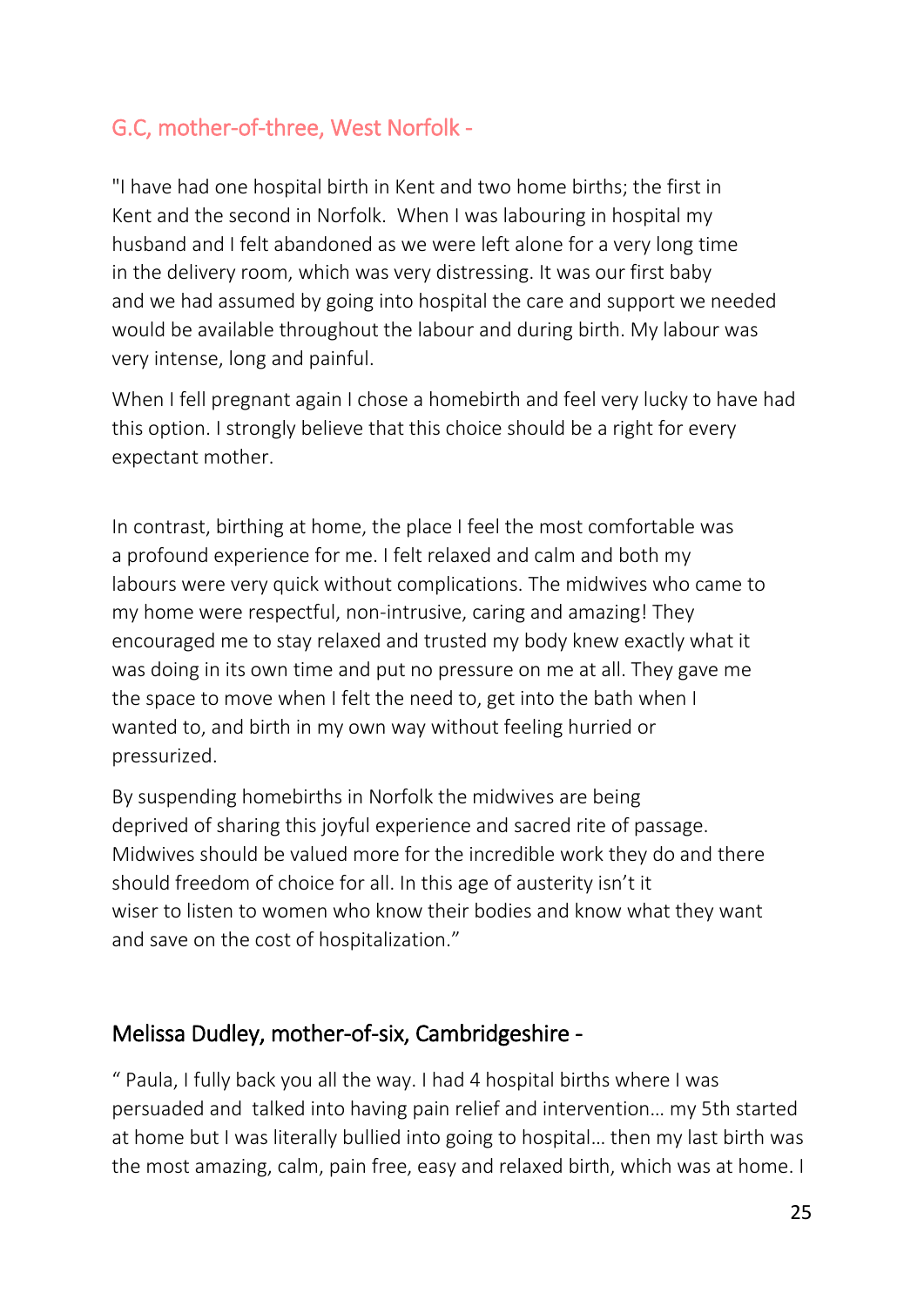am absolutely convinced environment is key. It's very clear (just like so many other women) I felt safe at home to birth my baby! It is with mixed feelings that I was so lucky to have had the option and support of the midwife, because it should be available for all regardless of luck, postcode, lottery, etc.

If only these people could see the whole picture and really support birth to be what it is meant to be – a rite of passage in the chosen environment where the mother feels safe. If women birth where they feel safe then it would be cost effective - less or no pain relief, less or no medical intervention, less or no surgery, less or no postnatal depression, quicker healing/recovery… why don't these people see it? I feel utter sorrow and heart ache for those women that have had that choice taken away because of another person's power. Thank you for speaking out for all women and their babies."

## Nicole Lord, mother and doula -

"Having spent 4 days in labour I believe that if I'd have not been at home I would have been forced into a C-section. There's a time and a place for medical intervention and saving lives of mothers and babies who are in danger is a very difficult job. But there is also a time and place for hands off support in a familiar environment.

I went in to hospital twice during my labour, once to the midwife led unit and once to main labour ward. Of all the three places I laboured, home was by far the best. There's nothing like having a baby, climbing the stairs and cuddling up in your own bed. Especially when your mum has just changed the sheets for you!"

#### Awen Clement, mother-of-four, doula and founder of BirthPeace -

"I was lucky I had a homebirth for my fourth baby. Not lucky in the sense that it went ok (in fact it went beautifully) but lucky that I live in an area which supports homebirth. Lucky that I live in an area where doctors and midwives are up to date with evidence around birth. Lucky that I live in an area where doctors and midwives don't tell women lies because it makes their lives easier. Every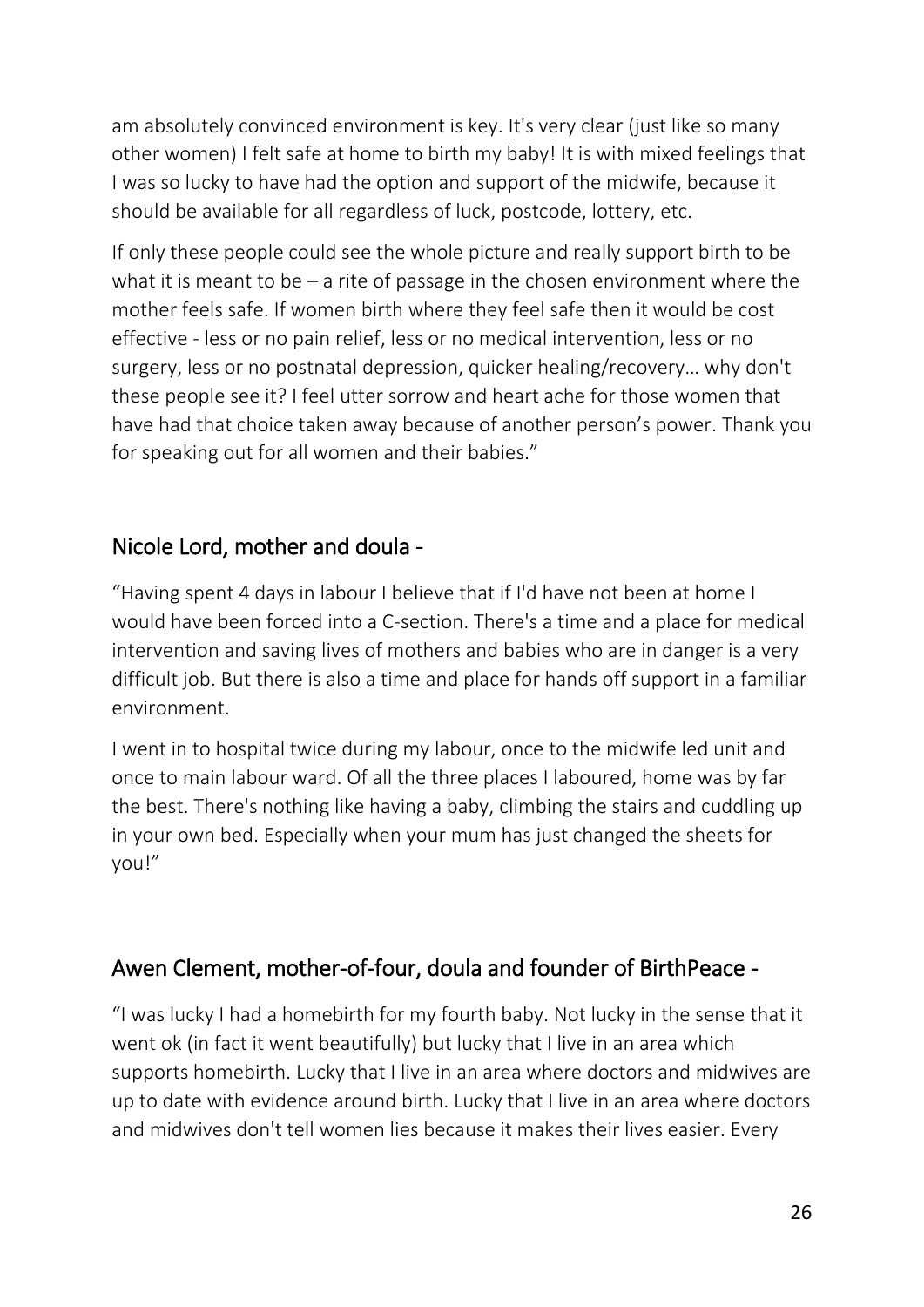woman has a fundamental human right to give birth where she wants and with whom she wants. Every woman has the right to be as lucky as me."

## Jackie Howe – mother, doula and co-founder at New Beginnings Doula Services, Norfolk -

"Thank you Paula, that was a very moving letter, straight from the heart and I feel privileged to have been able to read it."

## Caroline, mother, doula, homestart family support worker, and nutritionist -

"Brilliantly written Paula. We still have some good homebirth midwives in West Sussex too (have met some in Hampshire recently, real hands off according to the mums birth plans)…."

## Zara de Candole, mother-of-two and hypnobirthing doula, founder of Doulabud

"Bravo, you beautiful woman. Denying people the right to a homebirth is simply wrong. How can you remove the right to choose something so fundamental and something that is available so freely to others? Home is where the heart is, it is where the family belongs and for many, that means the place that their children take their first breath. It is not complicated, quite the reverse! The Surrey Hills Homebirth Team are brilliant. It is removing people's rights not offering this option. "

## Emma-Jane P , mother and homebirthing hopeful

"Thank you so much for this. It explains exactly why I've opted for a HB this time around and will help me explain to others what I've been so far unable to verbalise"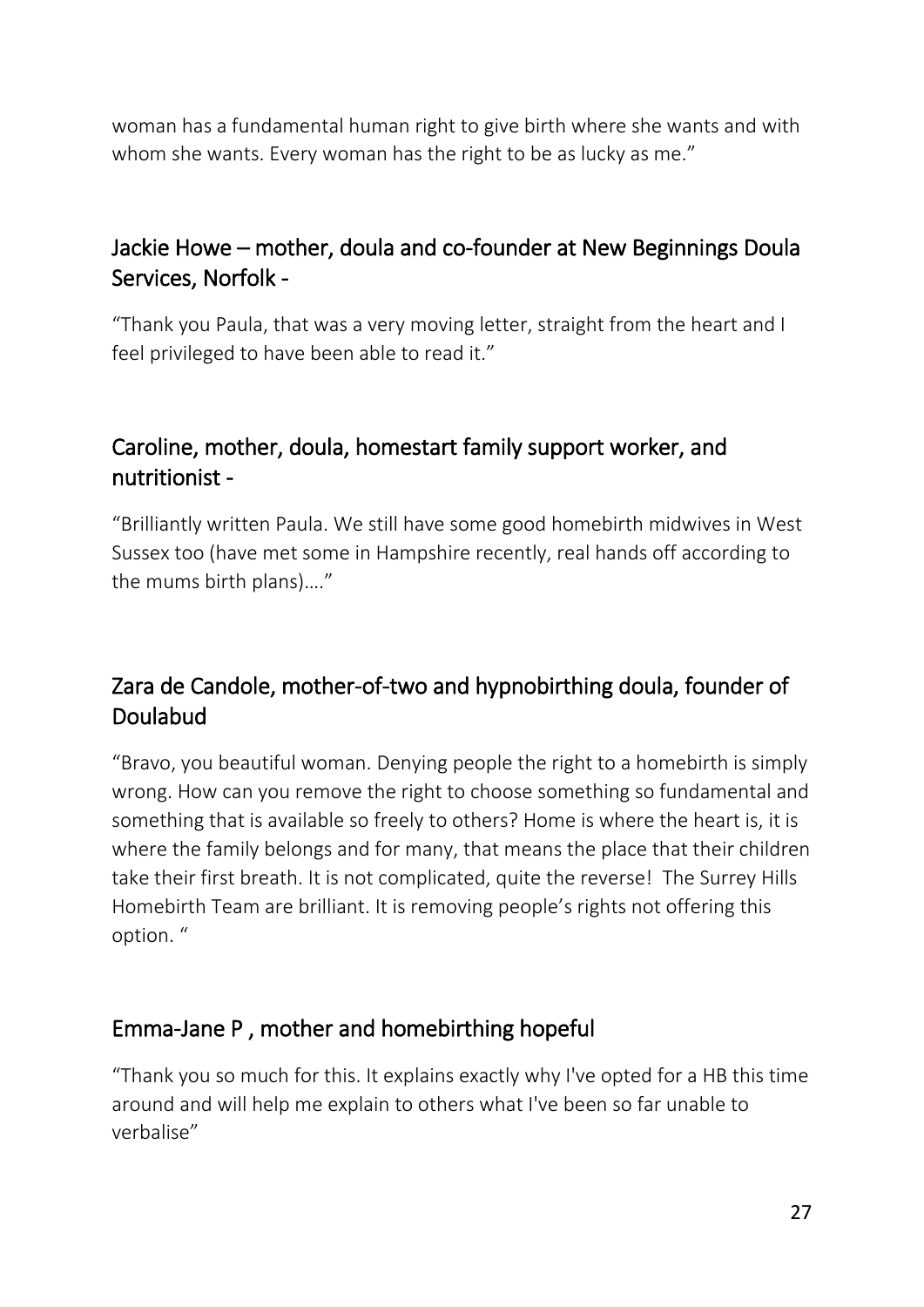## Emma Stromberg-Ashworth , mother, AIMS committee member -

"I'm on the AIMS committee and will share it there with your permission?"

## Olivia O'Neill, mother-of-two, West Norfolk -

"My first child was born in 2002 in the leading teaching hospital University College London. I was not made aware of any choice for home birth.

I was 9cm dilated on arrival to the hospital and was rushed into the labour room, whilst a midwife was pulling my jacket off and I was climbing onto the bed, I noticed over 11 people had followed myself and my husband into the room. Crammed around me were over 12 people watching my every move. I shouted to one of the nurses; "Who the hell are these people, get them out!" My husband appeared lost in the crowd.

I was told very firmly by a male midwife I'd never met before that "these people are students and have been waiting a long time for another woman to give birth but she wasn't anywhere near as close as I was to giving birth. Your birth is clearly imminent and they just want to see a live birth".

I struggled to get comfortable with my un-invited audience. It was painful and embarrassing, young men as well as young women watching me in agony. Within 30 minutes of getting to hospital the midwife shouted, get an epidural. I screamed 'NO' as I was determined to try as natural a birth as I could.

Fortunately I managed to pull my hand away as they were putting a syringe in my hand ready to administer unwanted pain relief. I pushed as hard as I could and my baby's head was half way out. Before I knew it a midwife had forceps and was tugging on my baby's head. My first son was born within 45 minutes of arriving at the hospital. It was only then that the un-invited guests left myself and my husband alone.

I was in shock at the speed and volume of people present at the birth of my son, not to mention devastated by the indents on both sides of his head from the forceps. I was told they would soon go. Nonsense, he still has them to this day.

I desperately needed a bath. I went into one of the bathrooms on the maternity ward, only to find it had not been cleaned from a previous birth. There was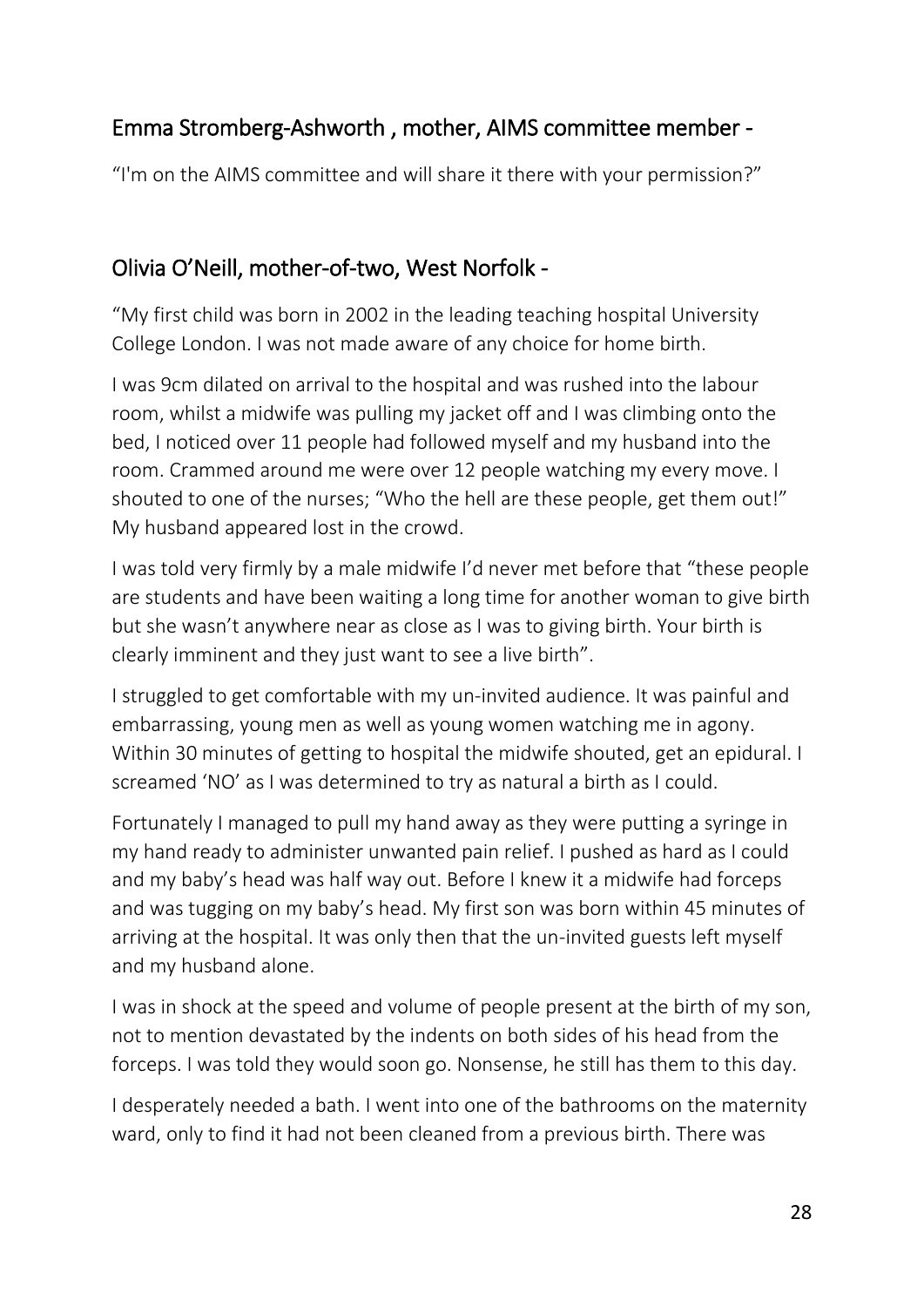blood everywhere, the sink, the toilet, the bath and the floor. It was a shocking sight and made me want to run.

I took myself back to the ward and asked my husband to take me home as I needed to wash. I was told by staff that the bathrooms were not clean due to lack of staff and the hour being 6am. They advised me to rest a few hours and wait till cleaning staff arrived at 9am.

I cried and asked to please let me go home to which I was told I had a legal obligation to stay in hospital for 6 hours following the birth. I was appalled, exhausted, shocked and desperate to go home. After an hour I dismissed myself from the hospital and walked home.

Needless to say 2 years later when I became pregnant with my second child I insisted to the GP that I was having a home birth and she agreed it was much safer, much calmer and a much nicer experience. My GP supported me throughout my pregnancy and I had a wonderful experience with my husband at my side to see the birth of our second child."

## Claire Dyble, mother-of-two, Norfolk –

"This is a very powerful letter. I live in hope that the decision to remove the right for mothers to choose where they have their babies is revoked.

I haven't had the privilege of a home birth. Both of mine were delivered at the local hospital. As my first birth was so easy, I discussed home birth with my midwife, but was told that is wasn't a safe option, even though my first born arrived after 2 hours of labour with no medical intervention. She told me that it was more likely to be a quicker birth and therefore they would not have time to reach me if I needed assistance. By merely saying that statement, she was placing doubt in my mind. This however, was in the days before I had access to the internet, and knew nobody to speak with that had previously had a home birth. I decided to go into hospital out of fear!!

My second baby was induced as I was told that he was 14 days over and that he had to be born that day to avoid potential 'complication'!! He was 'booked' into the system. I had a traumatic birth as my body didn't build up gradually to giving birth. Being induced was very different to naturally having a baby. He wasn't ready. He became so distressed that his chord was wrapped around his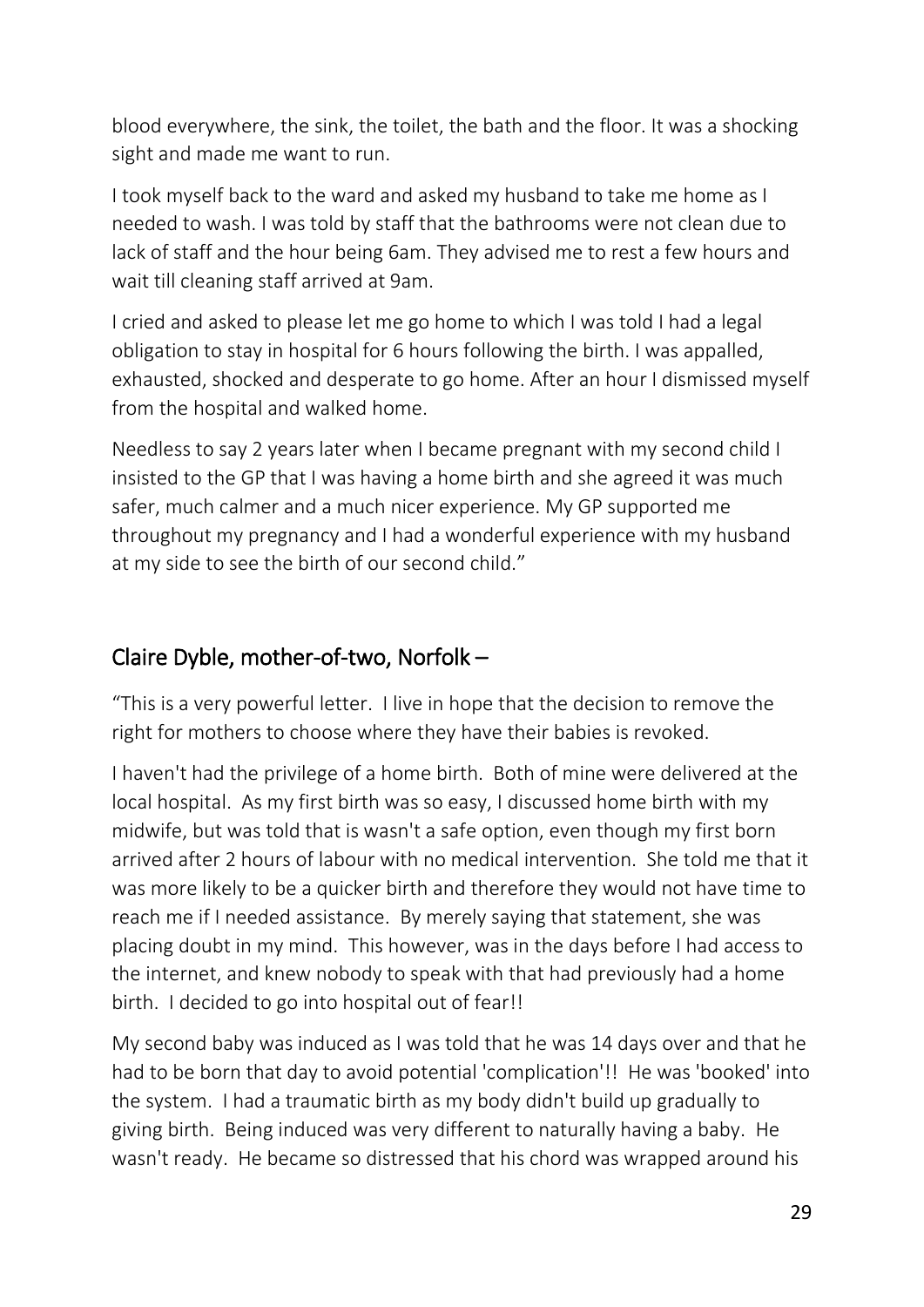neck, chest and legs. His heart rate slowed, and thankfully, I gave birth what appeared to be, 'just in time'.....was it the false environment, drugs and stress that created the risk?? Who knows? I almost gave birth amongst several strangers on a ward and was made to feel like his big brother 'shouldn't' be there!! Denied to go home when I wanted, to embrace my new born in the surroundings of our family home, have a cup of tea when I wanted, have visitors when I wanted, even feel at ease or comfort whilst giving birth!! I give my permission for you to use this should you wish to. I would also join others in protest against this unfair decision."

## Cate Oliver, mother-of-three, Norfolk -

"Paula thank you so much for sharing. I borrowed money to get an independent midwife for my home vbac and I felt like a wuss for not fighting for my rights on the NHS. A friend in the next London borough along had a home vbac shortly before so I knew it had been done outside of independent practice. I am so glad it is not just me who put my energies elsewhere! It is after all the services who should meet the client's needs and not the other way round."

## Barbara Hazelwood, mother, Norfolk -

"I have been thinking of giving birth as a primal or core choice .... like the vote, or sexuality ... and to take that choice away is soul destroying and a massive step backwards not just for home-birthers and their babies, but for women as a whole, for men, for families, for professional midwives, for health care professionals and the industry en masse and for the policy makers whose words aren't worth a penny if not respected and upheld...."

## Dawn Styles, mother-of-four, and childminder, Cambridgeshire -

"After three fairly traumatic hospital births I wanted to experience a home birth with number four, even though I was advised against it by my consultant. My midwife was 100% supportive and made sure I was able to have the amazing birth I had dreamed of. My older three children were part of the whole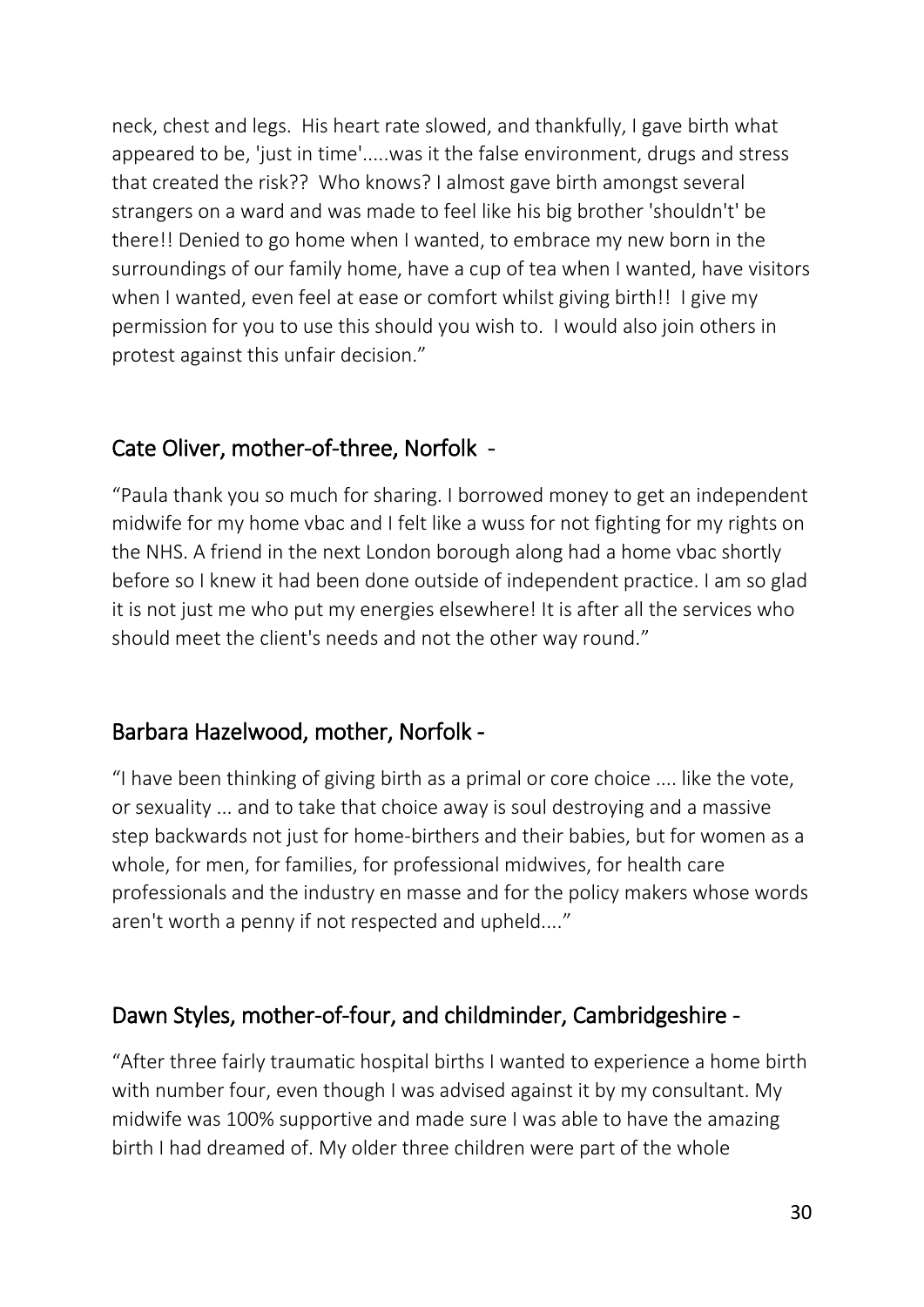experience and along with my wonderful husband and fabulous doula, I experienced the most amazing birth. I am extremely grateful for this. "

#### Vinny Styles, father-of-four, Cambridgeshire -

"Having our last baby at home was the most moving experience of my life, welcoming a new life into our family with his brothers and sisters around him added a family bond and shared experience that would not have been possible in a hospital setting. Homebirths should be encouraged rather than be denied as they have been."

## Laura Wingfield, mother-of-three, Midlands -

"I have three children, three home births, and I know my experience would have been a whole lot different had I been in hospital. I was admitted briefly to the labour ward as I was unwell when I was carrying my first child and found the experience so alienating and distressing that I could not contemplate going back there when it was time to give birth. I am now a passionate supporter of home birth, having had three beautiful and amazing experiences with my family by my side. My community midwife, who was thrilled to be present at the home water birth of my third child, said to me afterwards that this is how birth should be. She also was able to congratulate my parents on their new grandchild and my children on their new sibling. It was a truly wonderful experience and I feel deeply saddened to hear that not all women have this option. Every woman should have the choice to experience birth the way I did."

## Bella, mother-of-three, Cambridgeshire -

"Having a home birth with my youngest daughter was the most empowering experience ever, I was able to tell exactly what was happening at every step of the way, and the midwife confirmed it. My privacy, and me being in control was totally respected, my daughter was able to be born exactly when she wanted, her birth was the mirror of her essence, it was such an overwhelming, empowering and spiritual experience (even the outside weather mirrored the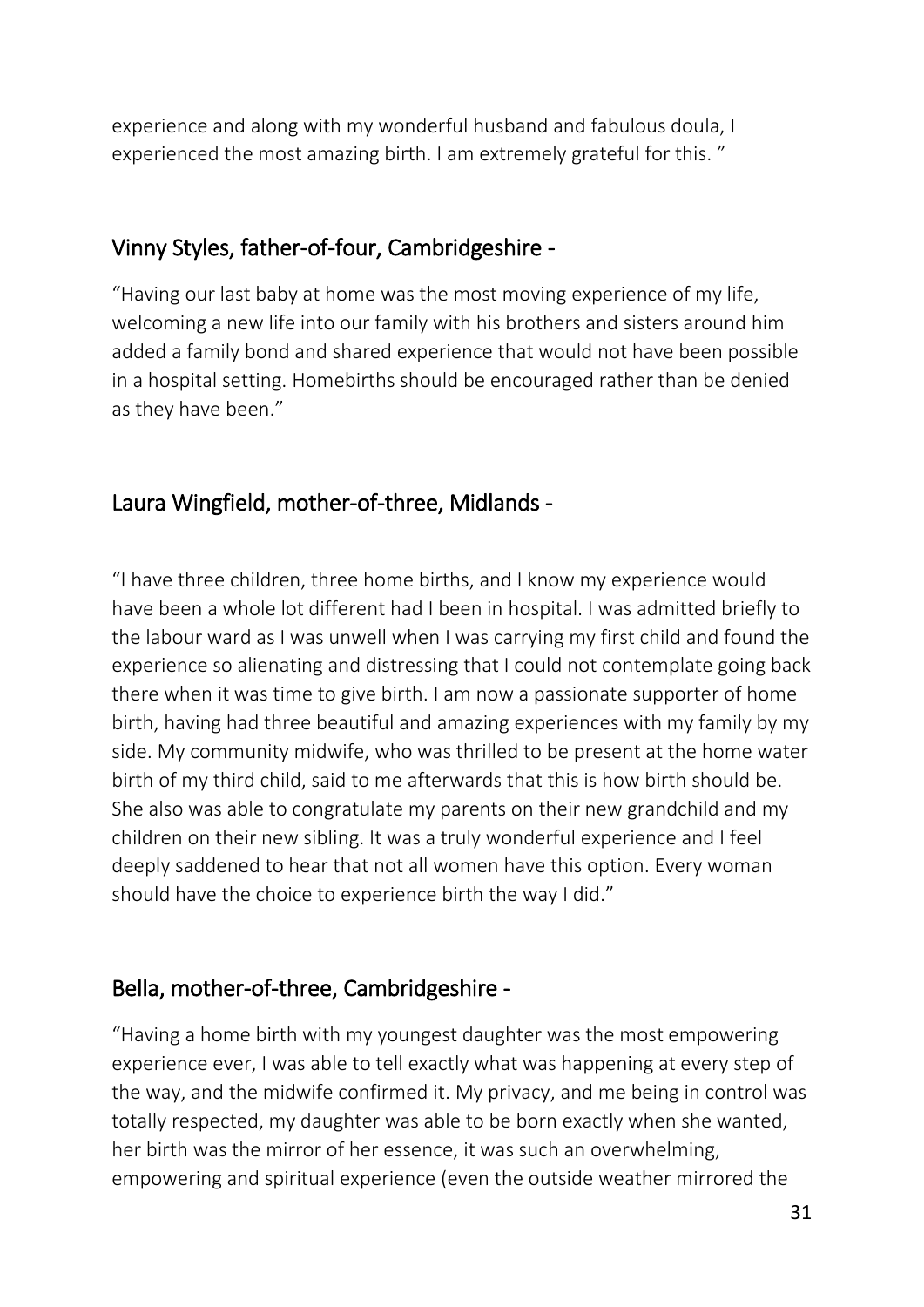state of the labour) I just could not wait to do it all over again. This birth so undisturbed was the base of a perfect breastfeeding and natural childhood and an incredible bond. How can this be denied to any mother and father wishing for it? Thanks for fighting for this."

## Khadijah, mother-of-seven, Cambridgeshire –

"It took until number 7 for us to have a homebirth. 2 of the not-homebirths particularly haunt me (third child homebirth was banned in our area, fourth the person on the phone refused to send a midwife, and I didn't want an unassisted birth). In the end it felt so normal and ordinary to have our seventh born into the humdrum of daily life, and her Daddy called in her Grandma and 6 curious siblings to see her before the cord was cut. Our children will all remember their Mummy wandering around the house for a few hours, resting, breathing deeply, before cosying into a darker room to quietly welcome a baby. Not ecstatic. Blissfully normal. Deeply peaceful and familiar. Like being at home: in every sense of the word."

## Linda Quinn, doula and Co-Founder of Developing Doulas -

"Well done Paula"

## Staci Sylvan, mother-of-two, birth and postnatal doula at Doula Passion and Breastfeeding Counsellor-

"Powerful - Can I share with my birth group?"

## Diane Walters, doula, Birth Wisdom -

"Brilliant. Thank you for sharing this"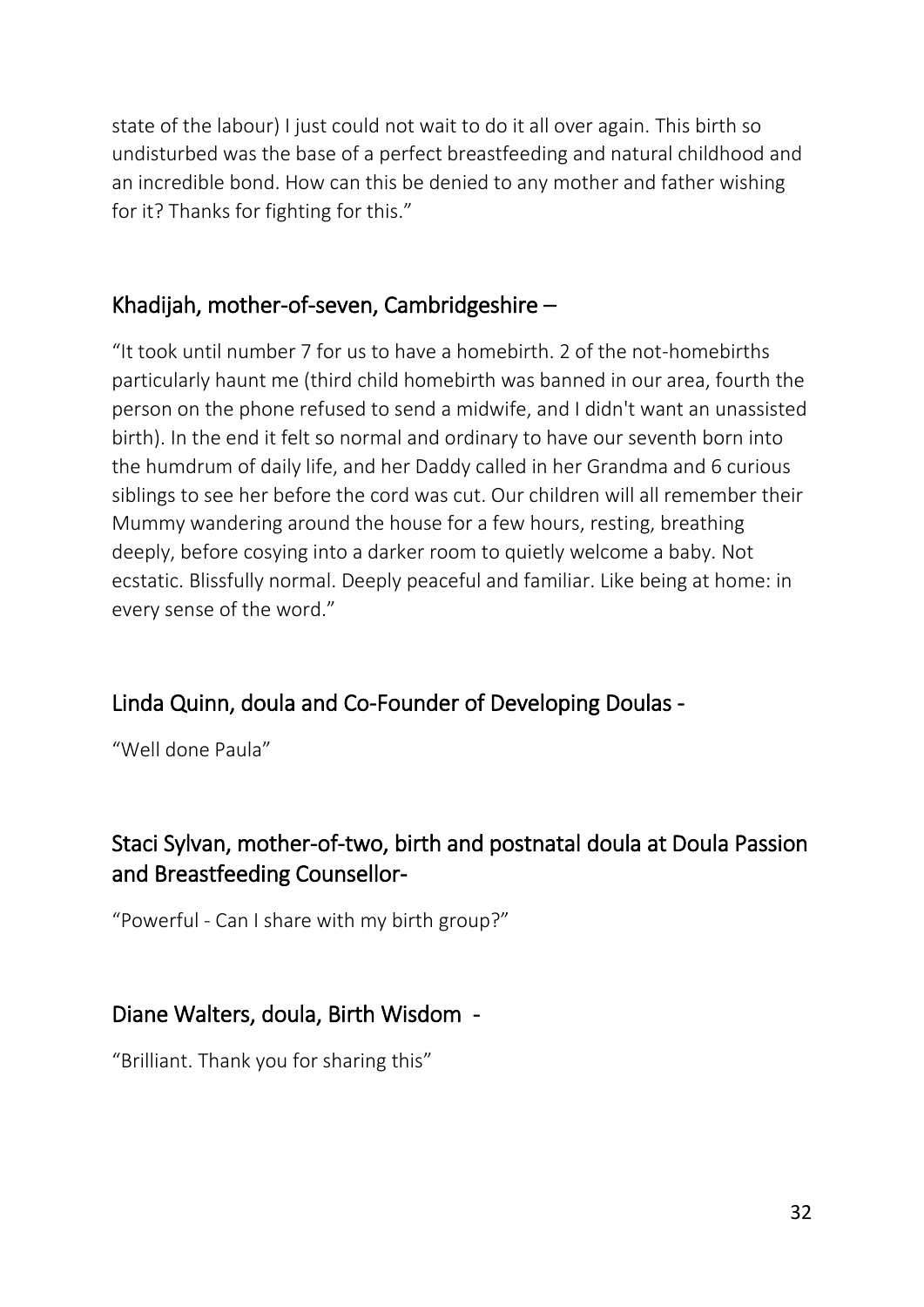## Beverley Gazy – mother, doula at Birth Your Way, Hypnobirthing Instructor -

"Please allow me to share a few paragraphs with my local home birth Paula. It's an amazing letter"

## Angie Griffiss-Williams - mother-of-three, all born at home

"I wholeheartedly agree with your points. I'm pleased to say that in our area, home birth is becoming far more widely accepted. Our first homebirth was a fight - by the third, they were actively supporting us, and now that my sister is pregnant, the team is positively encouraging home birth - even for first time births!"

## Megan Sutherland, mother-of-four and Herbalist, Lincolnshire -

"Beautiful, powerful words - thank you"

## Summerhaze S, mother -

"Wow. This letter Paula is amazing. Hope it does some good."

## Anne Harper, mother and doula at New Era Doula Support -

"Paula, may I share some of this anonymously in our local home birth group? I feel many of your words could be my own"

## Wendy Evans, freebirthing mother -

"Sounds completely logical and well thought out to me. Gives me goose bumps actually! Would be well worth sending to your MP too I'm sure!"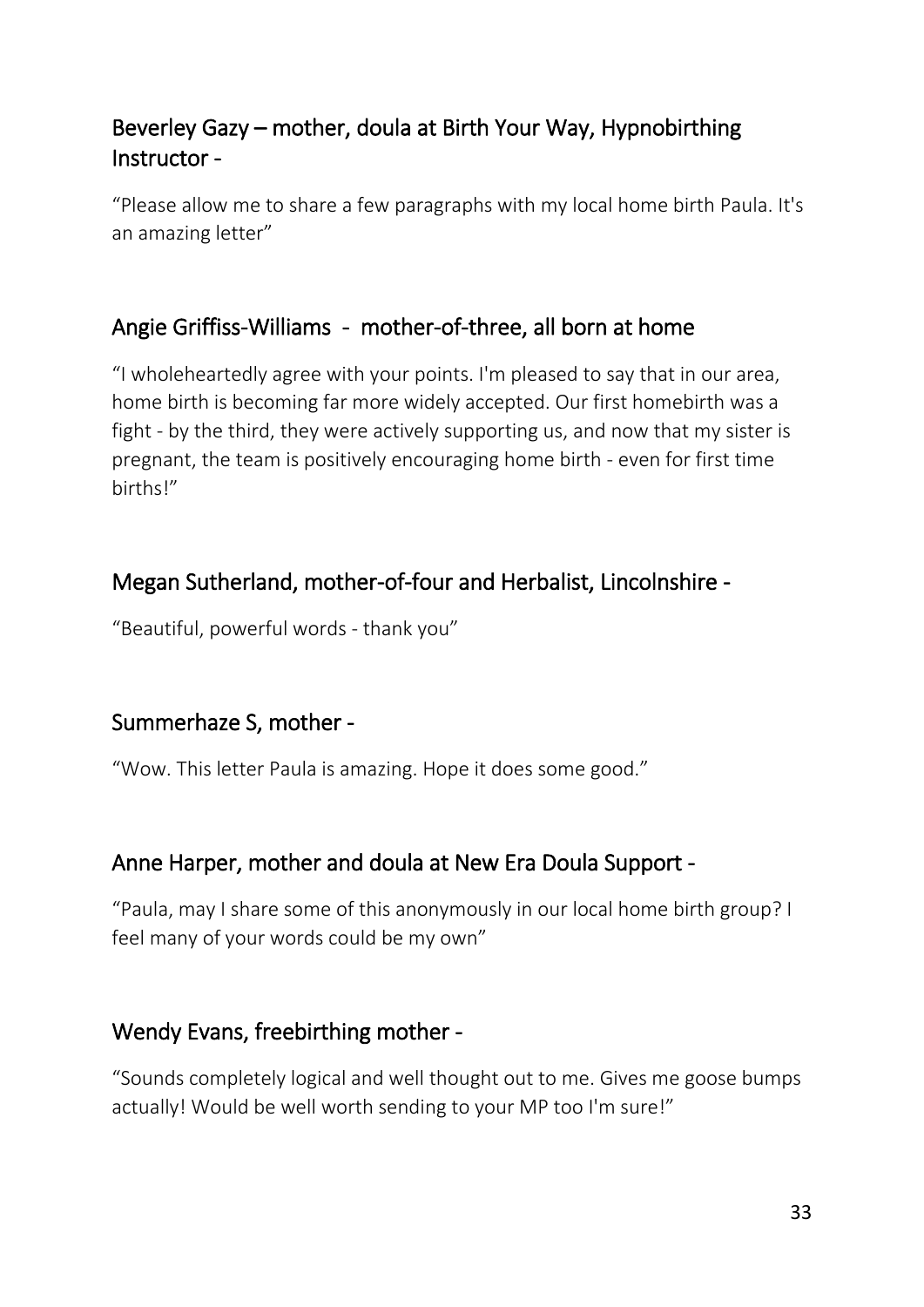## GC, mother-of-three, who has had a homebirth previously in West Norfolk –

*"Wow! Your letter is dynamite!! I support you wholeheartedly. We live in a society of fear and an expectation to conform. It is an abomination that women are being controlled where they can birth their babies and being bullied into this with the support being taken away, support that should be available to every woman, wherever women choose to birth"*

## Samantha Booth, mother -

"What a well-written, coherent and complete argument. Second Wendy Evans saying to send it to your MP too. There is a requirement to support home births, isn't there?"

## Laura Sturdy, mother and Doula, founder of Holistic Mama

"WOW this is fantastic Paula!"

## Hannah Brewer, mother -

"Midwives and doctors refuse to act in accordance with their own professional codes and bully/ intimidate to coerce women who try and exercise informed choice…. well done for writing it - it must have been hard to do but we need to stand up and make our voices heard"

## Wendy W-

"Wow an absolutely fantastic depiction of the 'battle' that so many birthing women seem to face today. Stunningly written"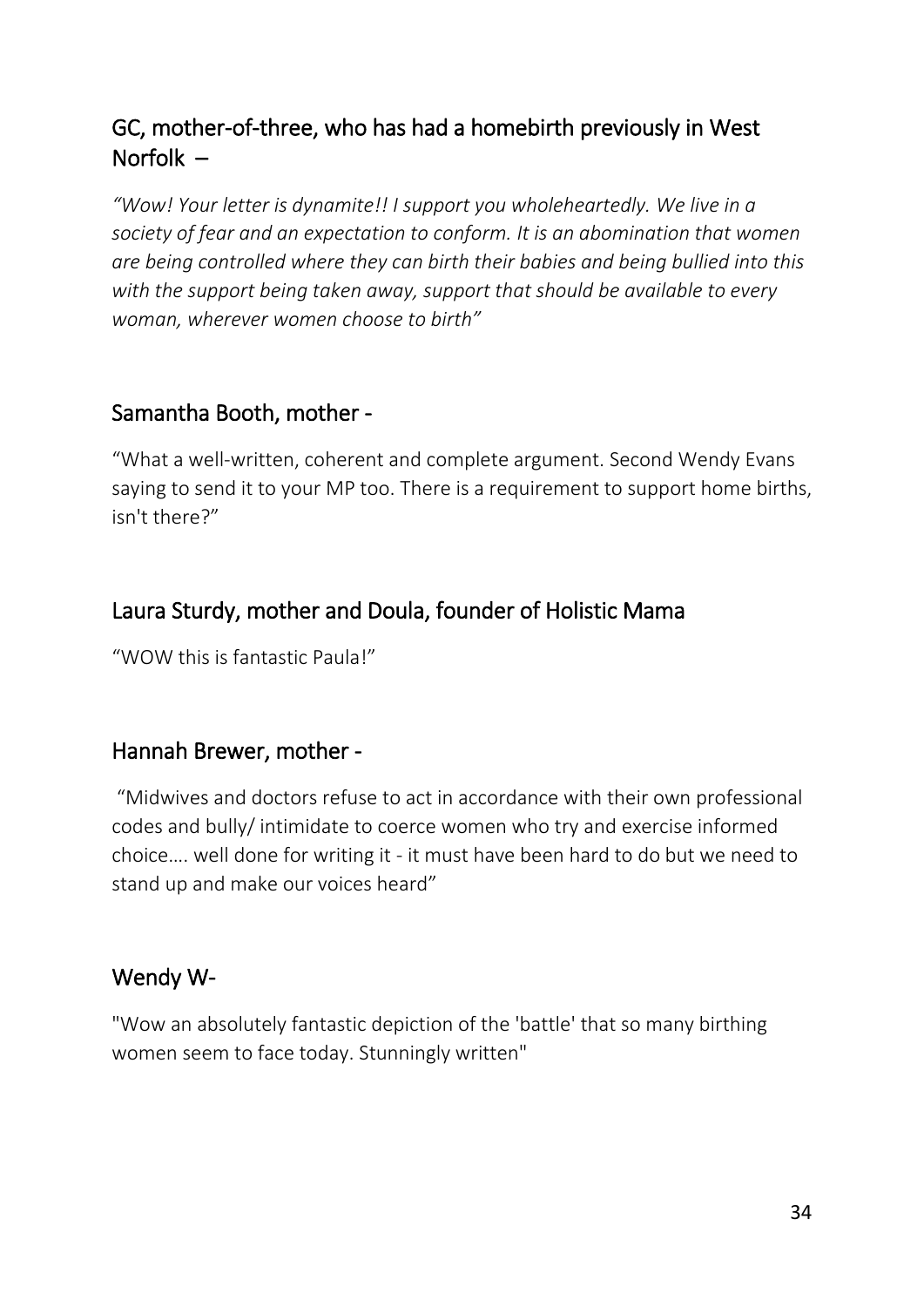## Emi Ralph, mother-of-three, (one freebirth), Midlands -

"GO MAMA!"

## Chris Katie Hayden Hopkins, mother -

"I had my son (only) at home in 2008. The birth was the single most contented, euphoric and perfect moment in my life thus far and has undoubtedly been the foundations to a contented mothering journey - home birth all the way!"

## Lauren Seddon-Roberts, mother, doula -

"Spot on"

## Hannah Ashford, mother -

"Brilliant!"

## Kirstie Wood, mother–of-two, born at QEH

"Wow, brilliant! This campaign means a lot because I was born at Queen Elizabeth Hospital in King's Lynn"

## Joanna Joy, mother-of-two (both freebirthed and supported in this birth choice by Bradford NHS Homebirth Team) -

"Fab !! - Get it sent. Copy in everyone you can think of - MPs, SOMs, hospital big wigs, your local GPs etc.... they all need to hear this "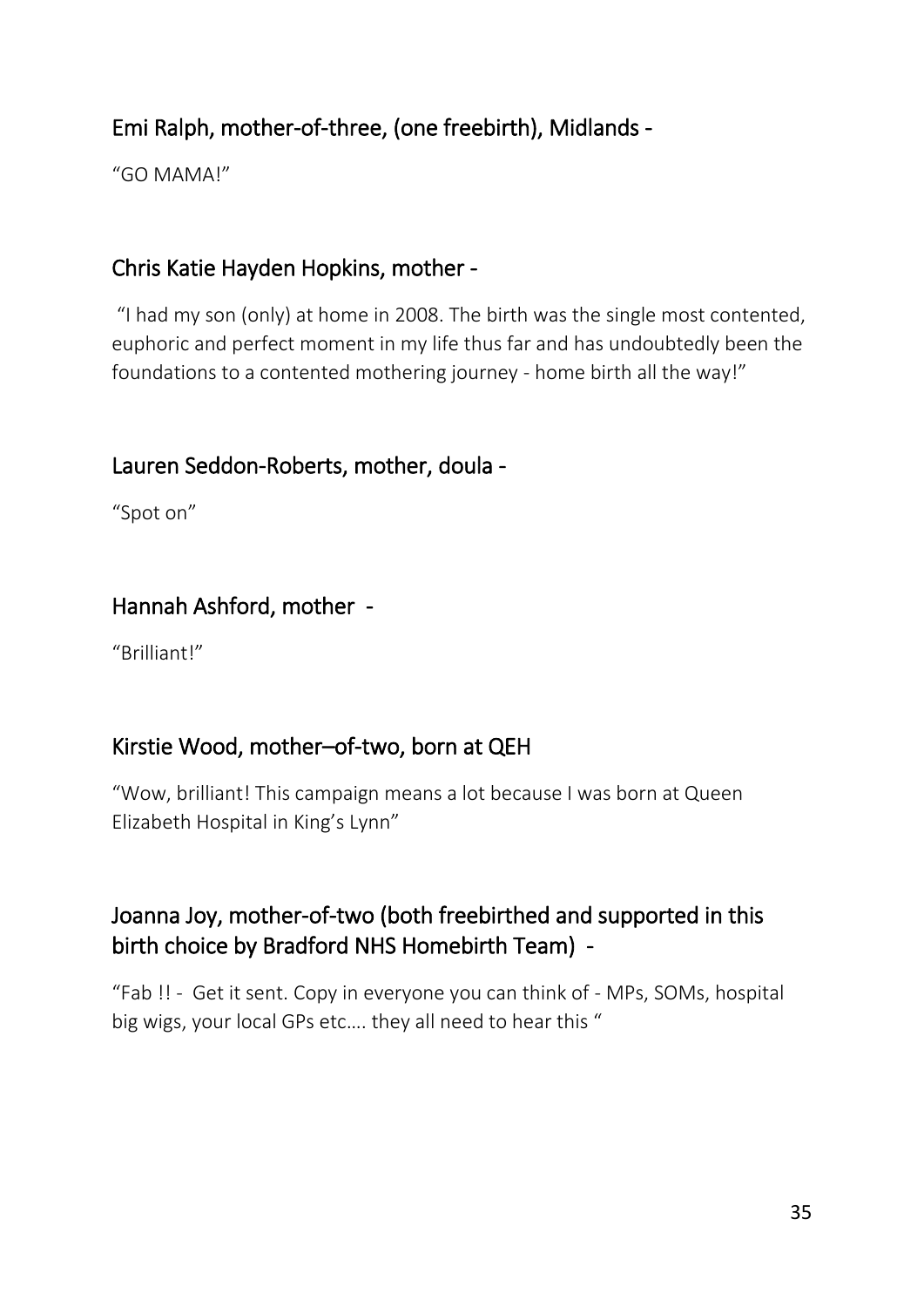#### Kim Forster – mother

"Hi Paula, I could only read to half way as I was getting so angry as you said you have been too. Now I will just have to share that I have had two hospital births and one home birth. If the hospital staff had their way I would have gone to hospital for my daughter. I knew better and insisted that I would stay at home. I ended up having a natural birth with no midwife there. Thank God. The worst part was when the midwives did arrive and one of them started to keep pushing my daughter onto my breast to feed.....give her a chance to rest hey! Well there is more to my birth story than that as there is with every woman. I avoided another traumatic hospital experience this time but I had to be really strong and was in tears after each visit because I wouldn't do what the staff wanted."

#### Zita Lucia, mother and freebirther -

"Wow fantastic piece of writing, well done"

#### Kate Palmer, mother, birth supporter -

"Oh my god it's wonderful. Truly wonderful. And very powerful. I am just about to go to a birth with a lady who really needs to read this as she has been so strong in refusing their intervention and is now considering home water birth instead. Love it so much. Thank you for sharing it!"

## Kaz, mother-to-be -

"Paula Cleary I am currently writing a sheet in addition to my birth plan. It will outline all my reasons behind my birthing decisions including the decision to home birth, in case my midwife starts questioning my decisions. Do you mind if I effectively steal bits from this letter to use on my sheet?"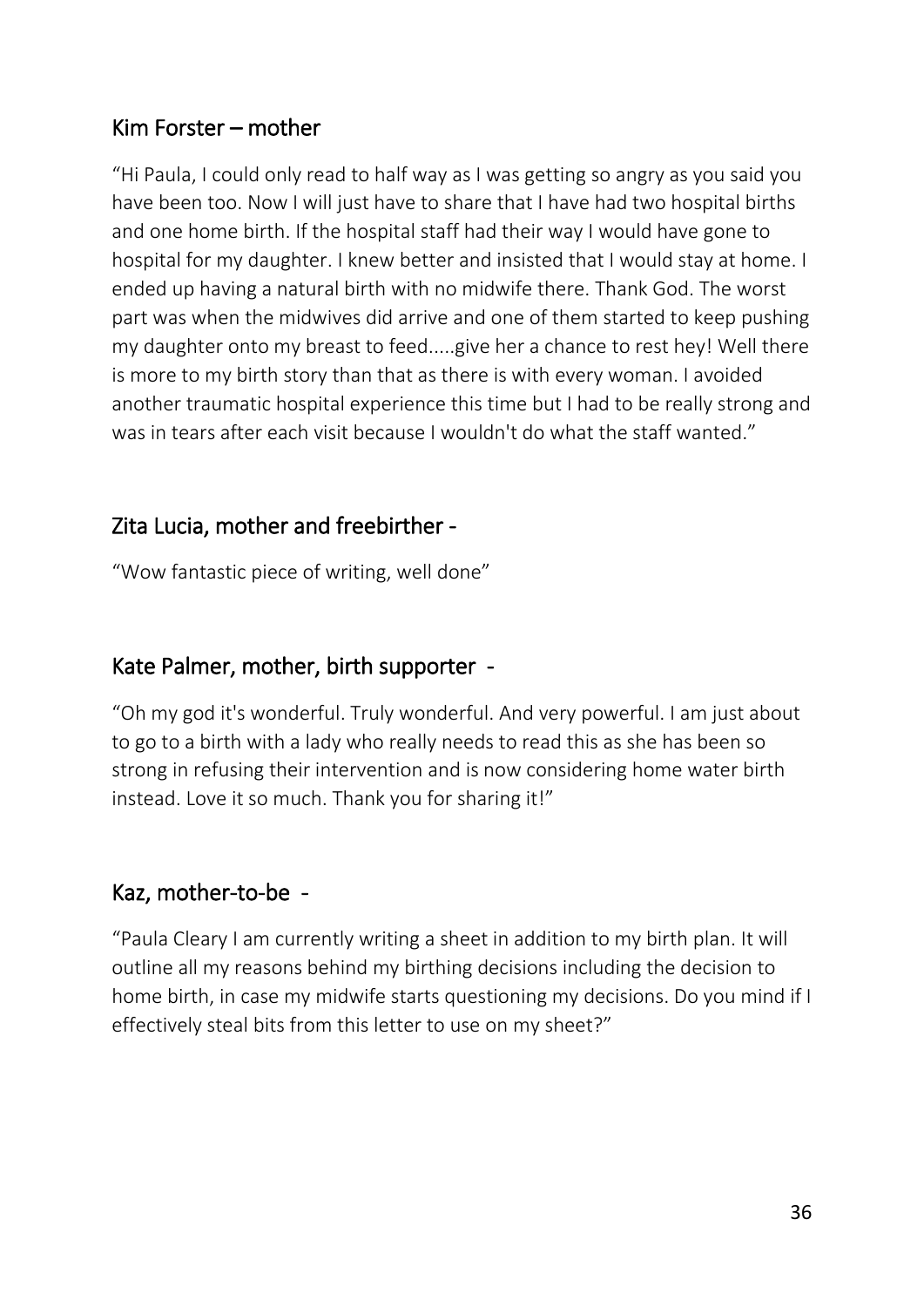## Hollie-flower Hanson Evans , mother-of-one-

"I can honestly say my heart 'broke' when I was told I couldn't have my baby at home, never the less she arrived in hospital & I would've been happy to labour anywhere on the planet to have her here with us"

## Laura Beeton, mother-of-two -

" I fought to have a homebirth with my second baby as my first child was born in just under 3 hours. My midwives advised me against having a home birth as my iron count was very very slightly low. One midwife put up so many obsticles for me and made me feel really scared about having a homebirth but I stuck to my guns and had my little girl at home. She was born in just over an hour, from first contraction to being in my arms, and it was the perfect birth. Even my midwife was surprised at how easy it was and she agreed that I would never had made it to the hospital. I was so relaxed and my little boy was able to be with me through out. Then I got up and had a cup of tea and a shower and we all snuggled as a family at home.. Homebirths are the best."

## Sandra Tahzima, mother-of-one, Nottinghamshire

"I live in Nottingham. When I was pregnant, my midwife was almost begging me to have a home birth! I was really pleased they offered, although it was my first and I guess fear of the unknown made me decide to have my baby in hospital. I had a great hospital experience (unlike some) but I'm pleased I had the choice. All mothers should have the right to choose, they should not have to worry about what area they live in and if their local authority supports home birth."

## Katy Templeman – in response to the letter as published in Juno magazine

"I had a great 1st delivery in a birth centre with just midwives, but with my second the birth centre was full so I had to go to hospital, after being given the wrong advice (go home not dilated enough and not in enough pain). I gave birth to my second baby in the car. I am going nowhere next time! They can all come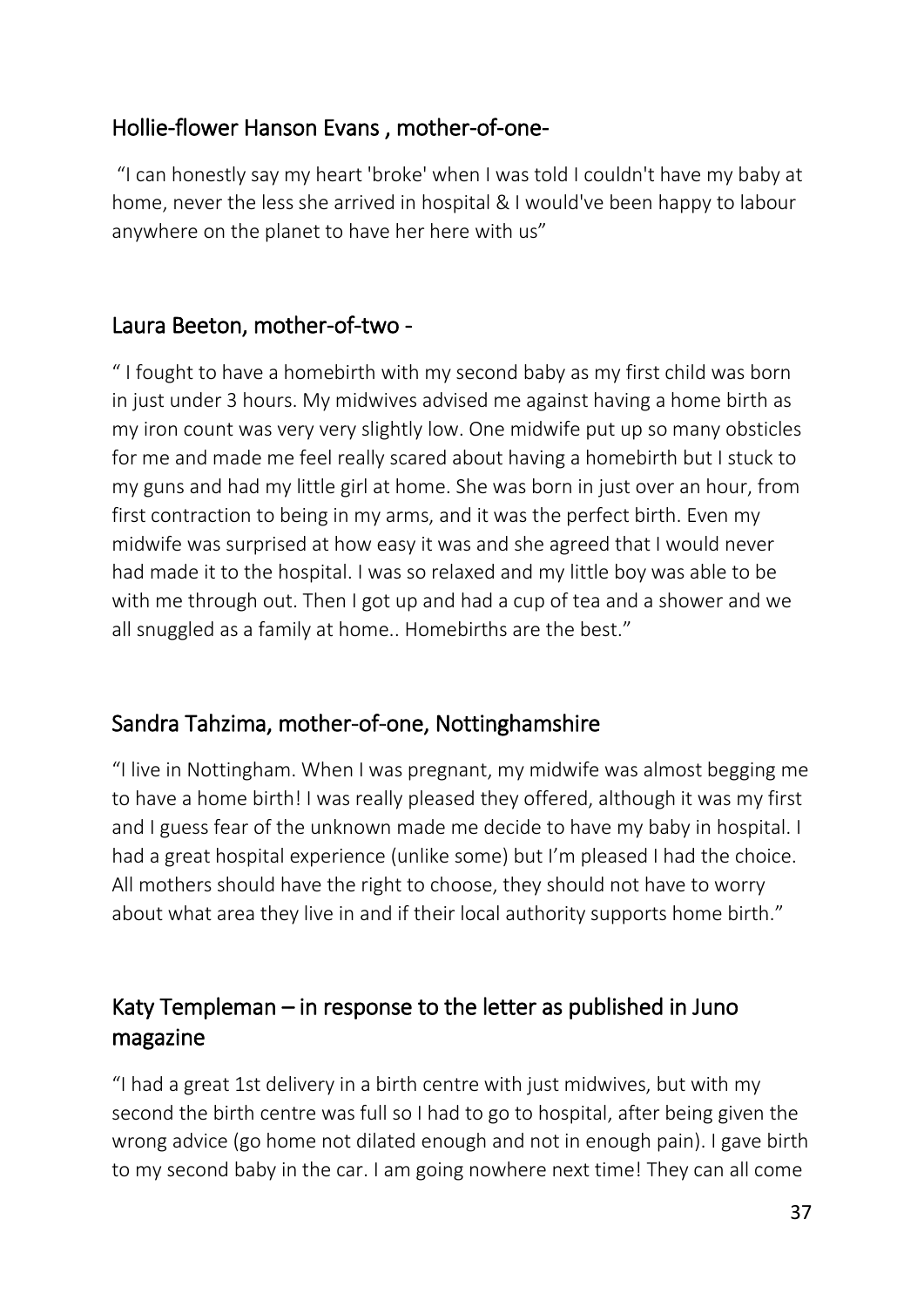to me! I will definitely be opting for a home birth. My husband had to deliver my daughter, so I am sure he could do it again if he had to. You are welcome to use my story as to why home birth MUST be an option, I do not recommend giving birth in the car although I am actually glad I didn't give birth in the hospital where no one could interfere! Thank you for supporting the right for home births for women, I really hope you are successful in getting the policy changed"

## Dannielle Peta Wheeler, mother-of-two, Cambridgeshire -

"Home birthing is a natural, normal part of home life. It allowed my eldest to be a part of his brothers delivery and those first precious minutes and hours after birth.."

#### Maggie Luuka, mother-of-two-

"I've had two beautiful water births at home and could not even imagine giving birth anywhere else. I truly hope that women will always have an option to give birth at home if they so wish, as there is no other place as relaxing and familiar and safe as one's home."

#### Joni Lawless, mother and freebirther -

"I love this. Massive support for you and your message here"

## Amanda Smith, mother –

"This is wonderful!"

## Eva Hadert – mother-of-three

"I have had two home births, one hospital. The home births were much more relaxed, the midwife gave us her undivided attention (which I didn't have at my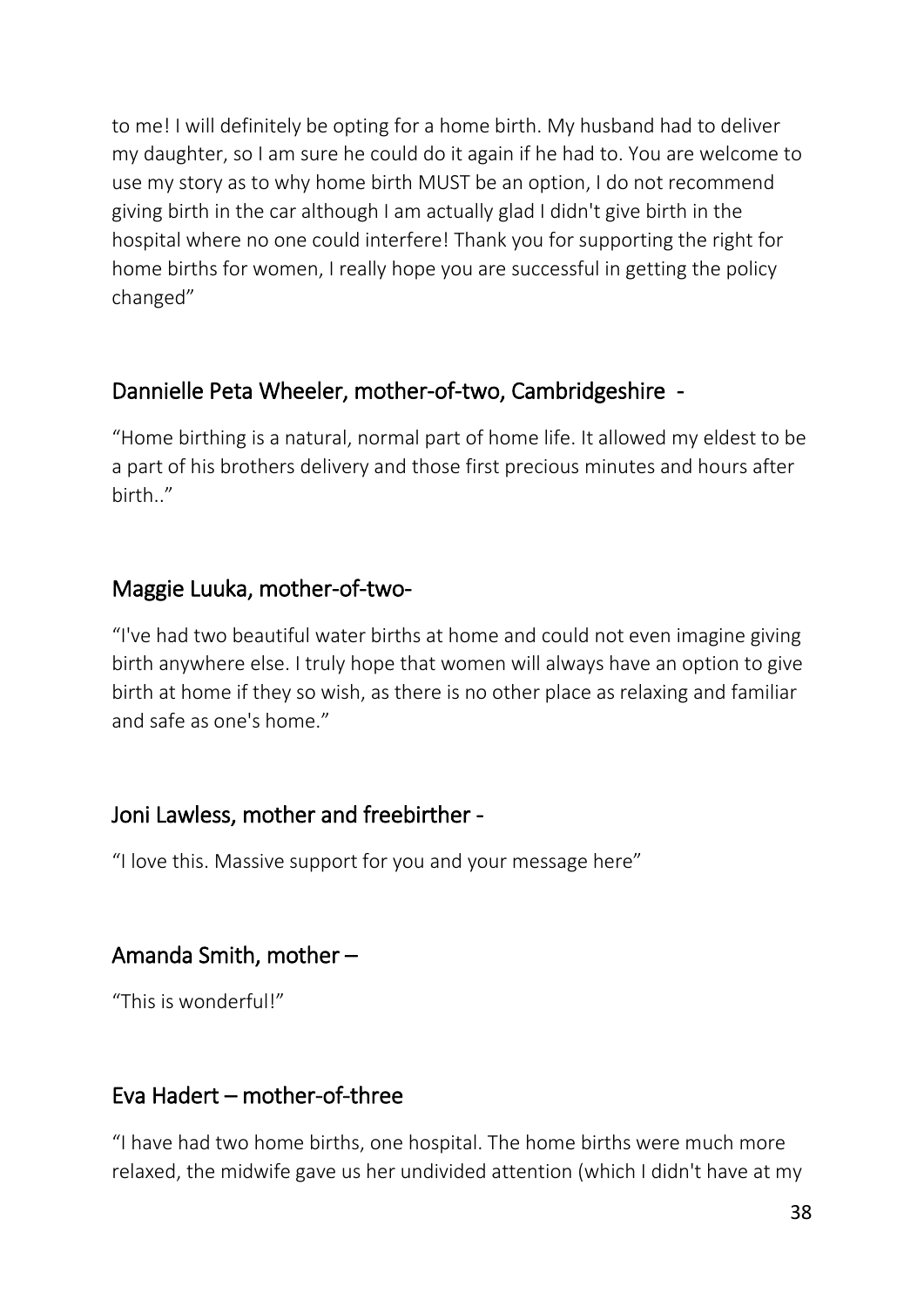1st birth in hospital). Family could come over. One of the best feelings was having my own bath and bed straight afterwards. All women should have the right to have their babies in their own environment."

#### Yolanda Forster, mother-of-two, peer supporter, Durham -

"We need a service which is confident that it can address the needs of all women and babies. Maternity services is now stripped of its assets by politicians and bean counters who can see its cost but not its true value."

## Sharon Raymond, mother-of-two, Cambridgeshire -

 $Q$  "What exactly is being threatened Paula? Health authorities have a legal duty to provide emergency cover and midwives have a duty of care to attend a homebirth if the woman is refusing to go to hospital."

## Paula Cleary - mother-of-five and author of the letter, in response to the above

 ${\rm A}$  "It isn't being threatened Sharon - it has been their official, 'we're not budging on this' stance for months. Not everyone feels confident or comfortable with either a planned or accidental freebirth as a result of refusing to go in.... women should not have to carry that stress around for nine whole months of wondering and waiting to find out only on the day 'will they or won't they come if I refuse to come to hospital?' or the bad feeling DURING their birth if midwives DO attend, unwillingly and bringing a bad energy with them, or having travelled from out of the area to do so... Leaving women labouring home alone for longer and potentially very scared. Is it right that women should even have to have that dilemma at all? Especially first timers?"

## Janine L, mother -

"Fantastic letter Paula"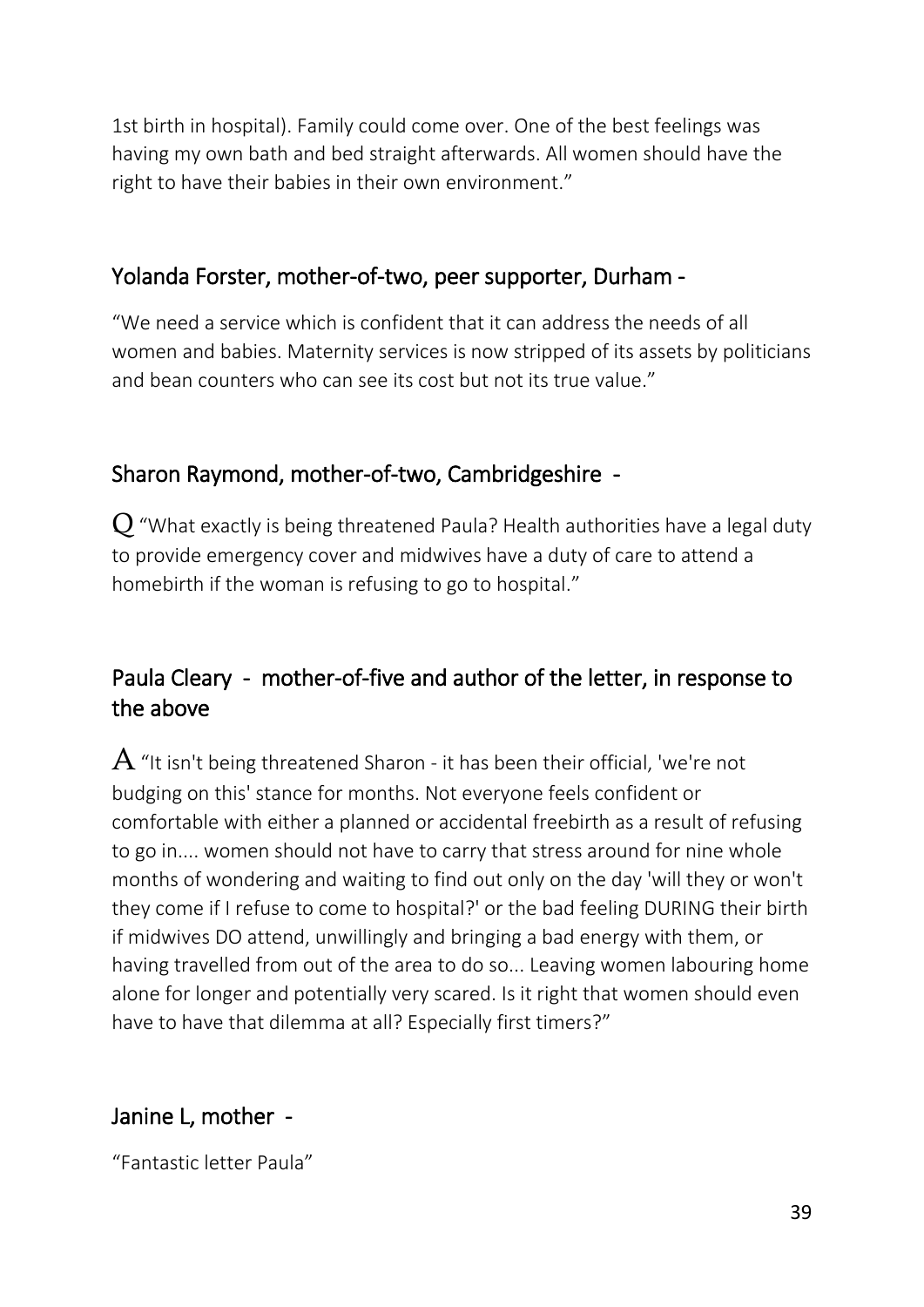## Clare Moore, mother-of-three, Midlands -

"Having a homebirth meant the whole family could share in the amazing experience and be part of the arrival of the newest member of our family. We wouldn't have had that option is hospital, my older children would have had to wait to meet their baby brother. It was a magical experience, and the bond between my oldest son and his baby brother is now so strong, they have a wonderful connection which I believe is due to him being a part of his birth. Don't take that opportunity away from other families."

## Marta Gil, mother-of-two –

"Home is the place where the mum and family feel the safest, that's the place where the baby will live and develop. Institutionalizing the most important moment of life - the transition from mum's womb to the outside world should be allowed to happen in the warmth of the baby's home with the family. It's so important that mums feels safe, good and happy. So much in a child's future life depends on that - it's baby's first impression on the world. You never have the second chance to make that first impression. You can't do a second take of labour."

## Zoe Barras, mother-of-four -

"I don't live in your area Paula but here are my thoughts anyway. I was told I couldn't have a home birth for my second pregnancy, the midwife actually banged her head on the desk when I said I wanted to have my baby at home. I'd had to have my placenta manually removed after my first baby was born, it was a horrific experience watching a nurse wrap the placenta cord around her arm and try and pull it out! I ended up having an epidural and being took into theatre to have it removed. Very distressing especially given I was 17 years old. When I was pregnant again I found out that the drug used to "quicken" the placenta, I'm actually allergic to. I refused it with birth no 2, and told them I was NOT going in hospital. I had two wonderful midwives with me when my daughter was born in my own bed and my placenta arrived naturally after only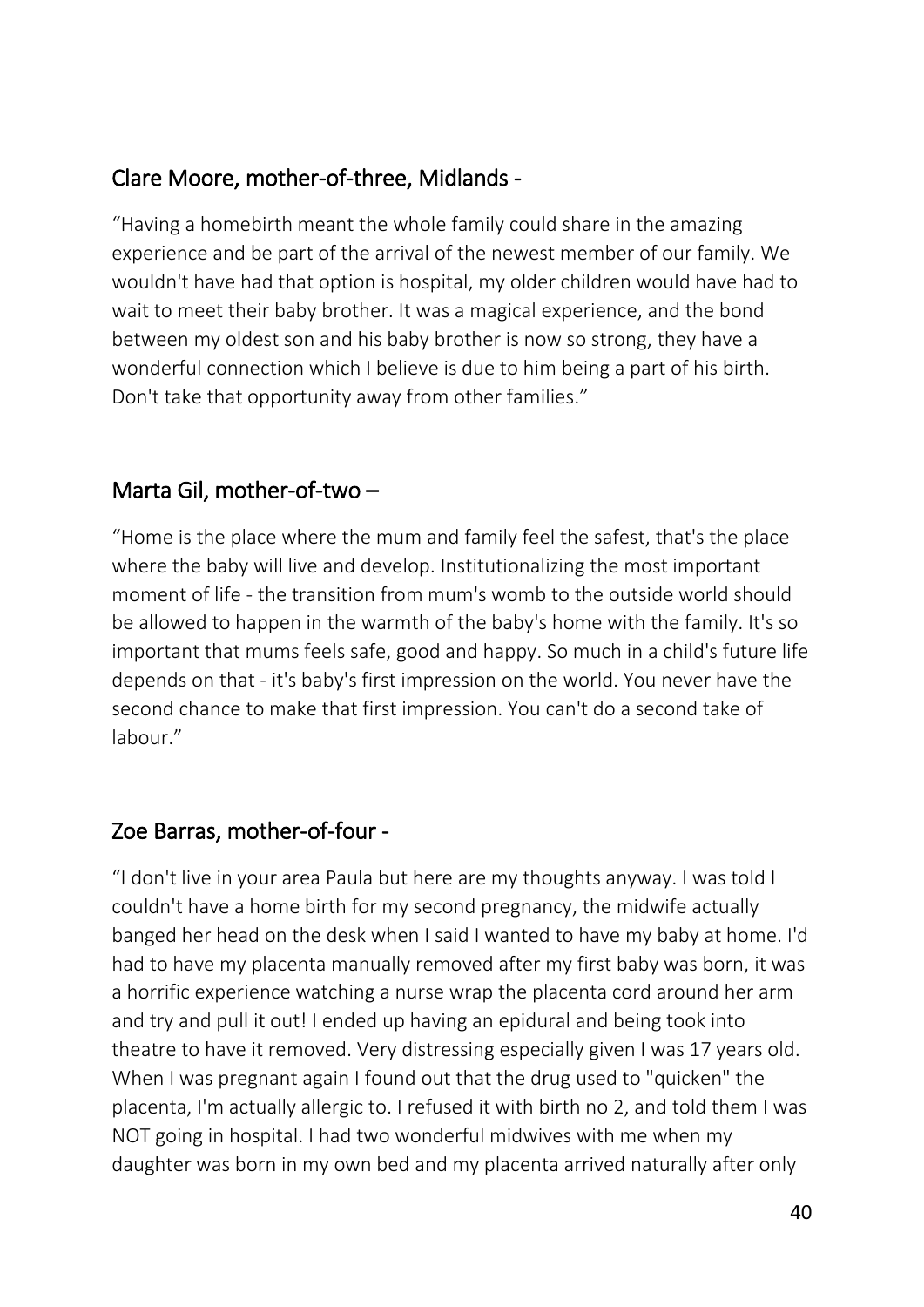9 minutes. I had two further home births and I think I recovered quicker and also my husband was able to play a much more active part in the birth of his children. None of my children have ever been jealous of the new baby sibling because they awoke to them in their own home without mummy having to leave them behind and I'm sure that helped massively. I could go on for ages Paula, because I'm so happy to have had 3 home births although not all were as fab as the first one... Well done lovely lady for all your positive work"

#### Caitlin Howells, mother-of-two, Norfolk -

"I have had two home births with my two children, the first time supported by community midwives in Peckham, the second in Norfolk. I feel very glad and fortunate that I was able to have this choice, and, for my two straightforward pregnancies and births, it was a real comfort to be at home through the labour and post birth period. Both labours were extremely long, and I think I would have felt really stressed and under pressure had I been in hospital. The midwives, none of which I knew or had met before were fantastic, allowing me to labour in peace and without intrusion, bit providing loving support when it was needed. They helped me take a bath after the birth and left us all tucked up in bed after working far beyond their shift times. I am in awe of the work they do"

## Emily Maryan Green-Cooper - mother-of-two, Kent

" I was booked in for a home birth as I was and still am afraid of hospitals. It helped enormously to alleviate some of the panic I experienced in the months leading up to my due date. I believe that every woman should retain the right to this option, pregnant women are not sick, they are performing miracles and should be supported, if not encouraged to give birth in their own homes surrounded by their family and friends in their own "nests"."

## Sara Waldron Dare, mother-of-two, West Sussex

"I believe that the main issue in this argument is about choice. If the alternative is not available then the lack of education surrounding that alternative will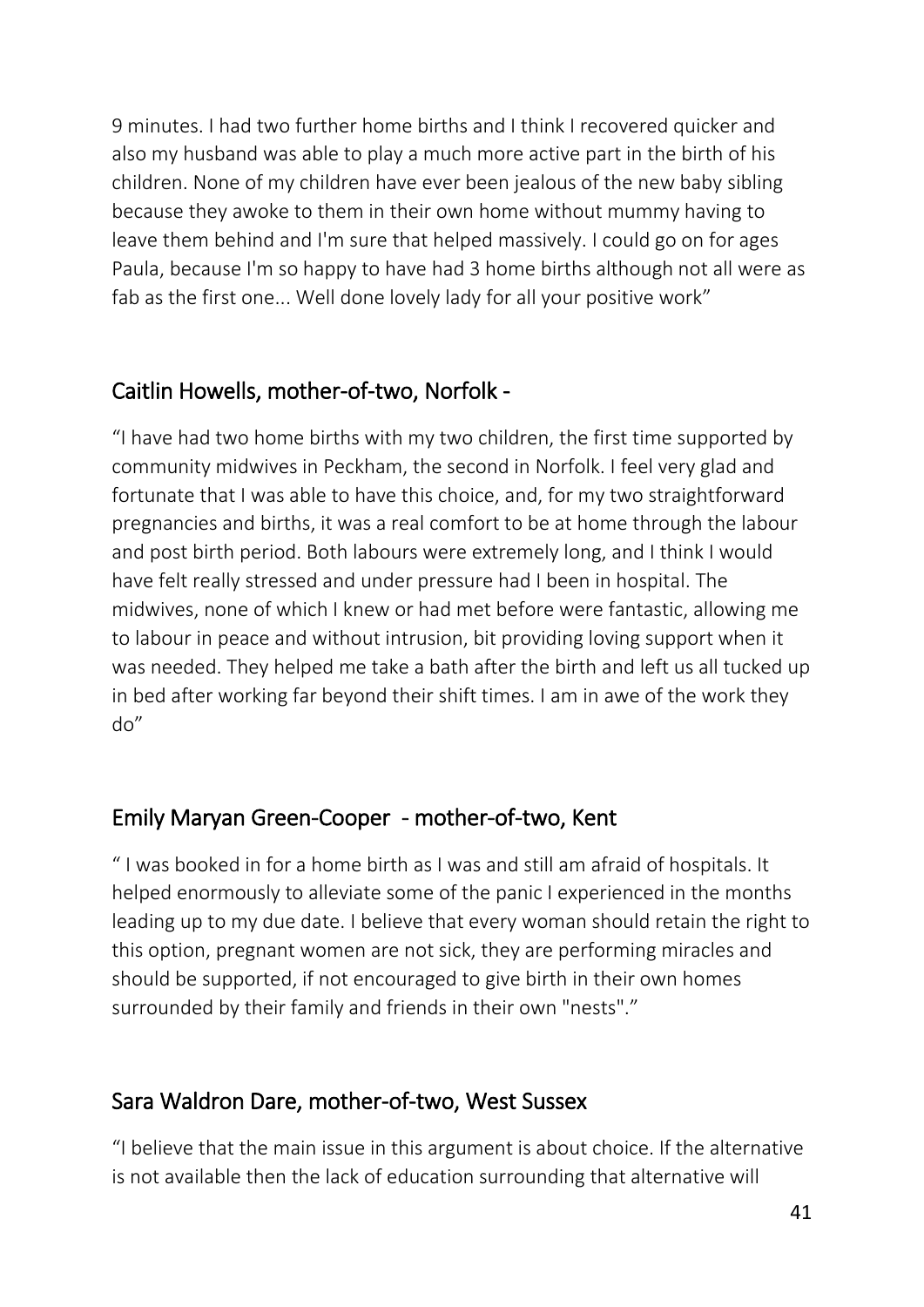eventually influence decision-making, causing an even deeper and inaccurate social attitude towards home birthing. I also understand that the topic is a minefield from a political and economic point of view and a likely overstretched team of midwives are possibly being asked to make further cuts?? I don't know the details here. I am furious that a probable economic issue is influencing a woman's right to choose where they birth and can only hope that one day there may be the resources to allow any woman to give birth wherever she chooses safely. I was very lucky to home birth both of my children without complication in the company of 2 lovely midwives. "

## Dr. Rima Hussein, mother–of-four, (4th baby freebirthed), University Lecturer -

"Brilliant, this is very inspiring. Thank you Paula, for writing these words of deep truth"

## Rebecca Blackman, mother -

"This is scary! I hope it doesn't filter down to other areas. Here in mid-Suffolk, everyone is extremely supportive of homebirth and I encountered no disapproval when having my little boy at home in May. I'm not planning on having any more children, but if I did, I would want a home birth again and hope that choice is available to me."

## Shirley Pretty, mother-of-3, 1 in hospital (very bad experience), 1 in a birthing unit (lovely experience) and 1 at home (amazing experience).

"Mums should be able to choose"

## Jess Argh, mother–of-one - Australia

"Paula - homebirthing is amazing! Anyone who desires it should be free to do it!"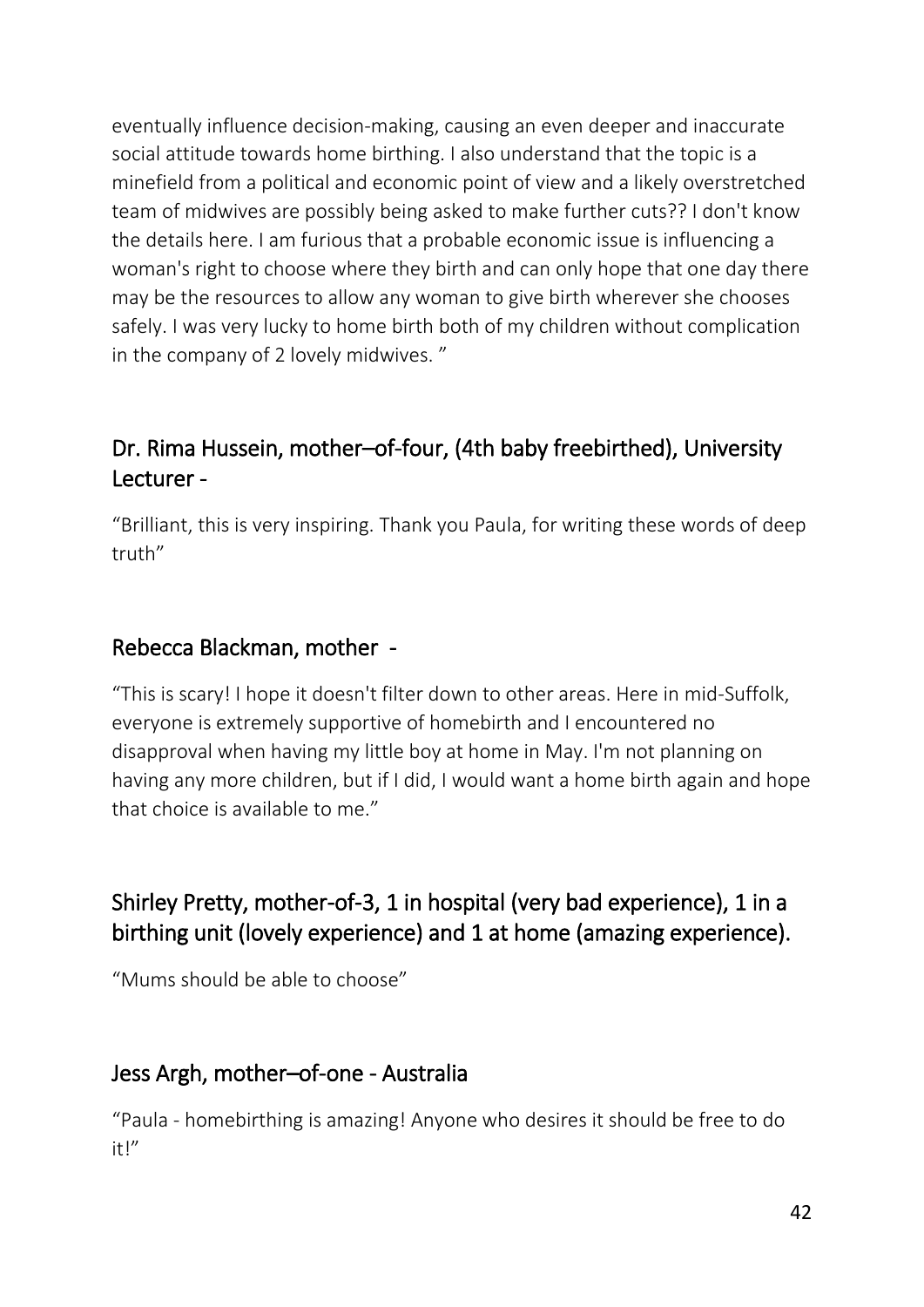## Kristie-Lennon May, mother-of-five  $-$  (1 home birth, the 5th, that I had to fight for as I was classed as "high risk" for no reason other than it was my 5th child) -

"I want to have a home birth if/when I have my last child, and am worried I will have an even bigger fight on my hands."

## Angie Mullin, mother -

"I've tagged my private midwife on the post on your page. She was single handedly responsible for restoring my confidence in my body after a very traumatic hospital birth. Because of her, I got to experience the immense power that comes with having a home birth.

Without her I would have believed them when they said I 'couldn't' have a home birth because of where I live (a boat) and because of previous birth complications (all down to being in a hospital!)"

## Shamim Malik, mother-of-three –

" I love your article and completely agree with you. I'm a mum to 3, first one was a c section, second and 3rd VBACs, but unfortunately I was 'high risk' with a previous C-Section and gestational diabetes so wasn't allowed a home birth.. I really wanted a home birth for my 3rd as my hospital experiences were awful. I had to argue with the midwife not to be strapped to a monitor and not have a probe inserted up me whilst I was fully dilated.

And after the birth I wanted the placenta to detach naturally, the nursing staff were clearly not happy with that, but I managed to avoid the jab for half an hour... Then I was told I'd have to go and have it surgically removed if it didn't happen soon... I was pressured into having the jab!! .

I can't understand why, going to the hospital is the default setting? The home is the most natural place for such a natural process."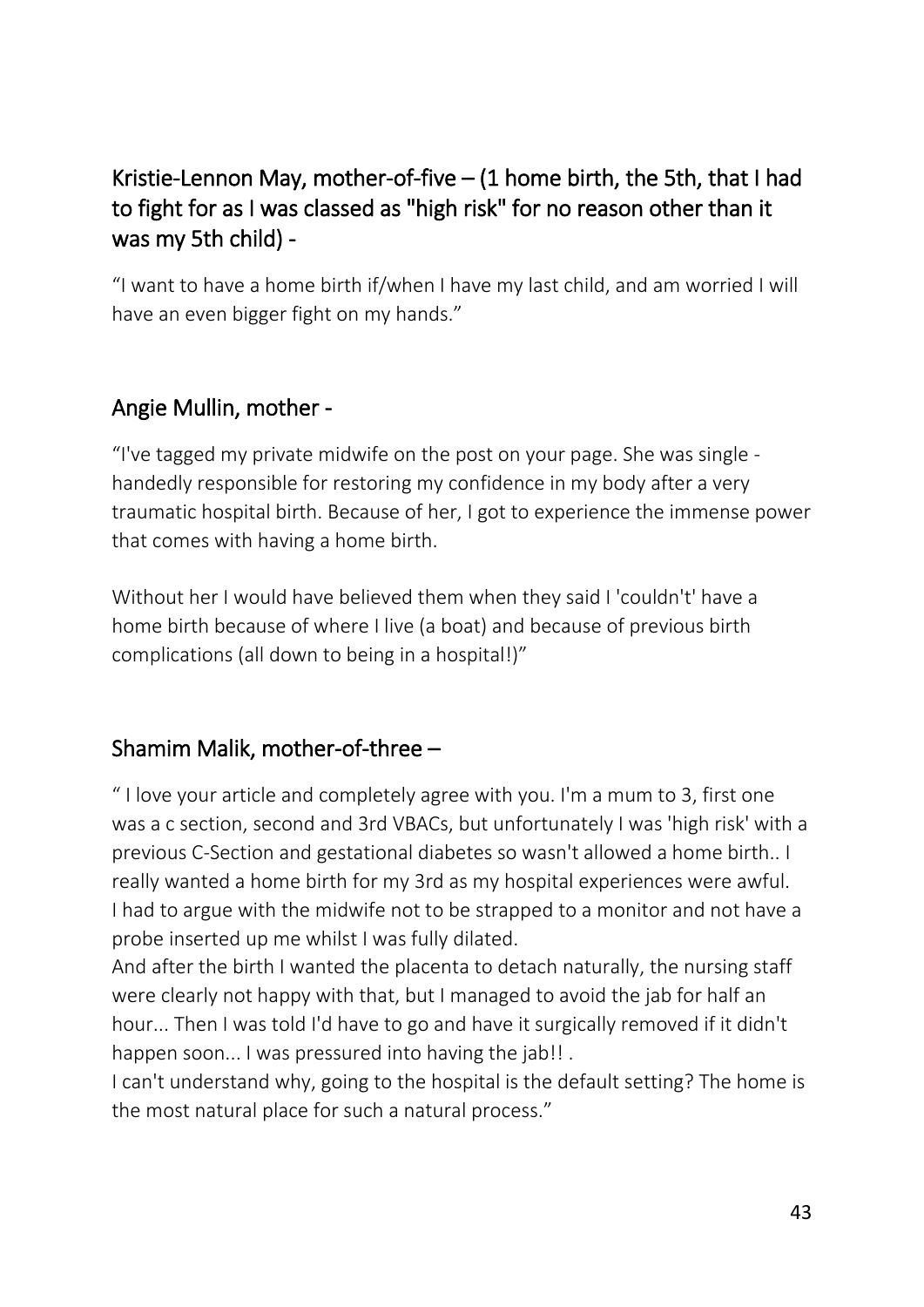#### Hannah Silvester, mother -

"Brilliant. Well done"

#### Shauna Tate, mother -

"My midwife in Thetford wasn't up for it first time round but then she delivered my daughter and was so pro HB with my 2nd! I had the senior midwife with my 2nd and she seemed off at first because I wanted hands off approach but soon got used to it and did well!"…. I'm Norfolk Suffolk border and had some fantastic Suffolk midwives involved with my homebirth also met a doctor from West Suffolk who'd had his children born at home. I hope you get some more support"

#### Gemma Cressey, mother –

"Wow this is great. I had my first at home in Northampton who have a fantastic home birth team and I am now pregnant with my second and do not feel I have the same support now I have moved to Suffolk… I am having a doula for extra support as well so I'm sure it will go fine. I think it's just my midwife that doesn't seem too fussed about it…. I'm hoping she just doesn't have as much experience in it and once she helps me deliver she will think different. I know home births and hypnobirthing are unusual in my area".

#### Joanne Hollis, mother -

"This letter is fantastic, very well written. I hope it makes them sit up and listen. I am in Northampton too, I have had 2 births with the homebirth team here and they are amazing, we are so lucky, every county should have one"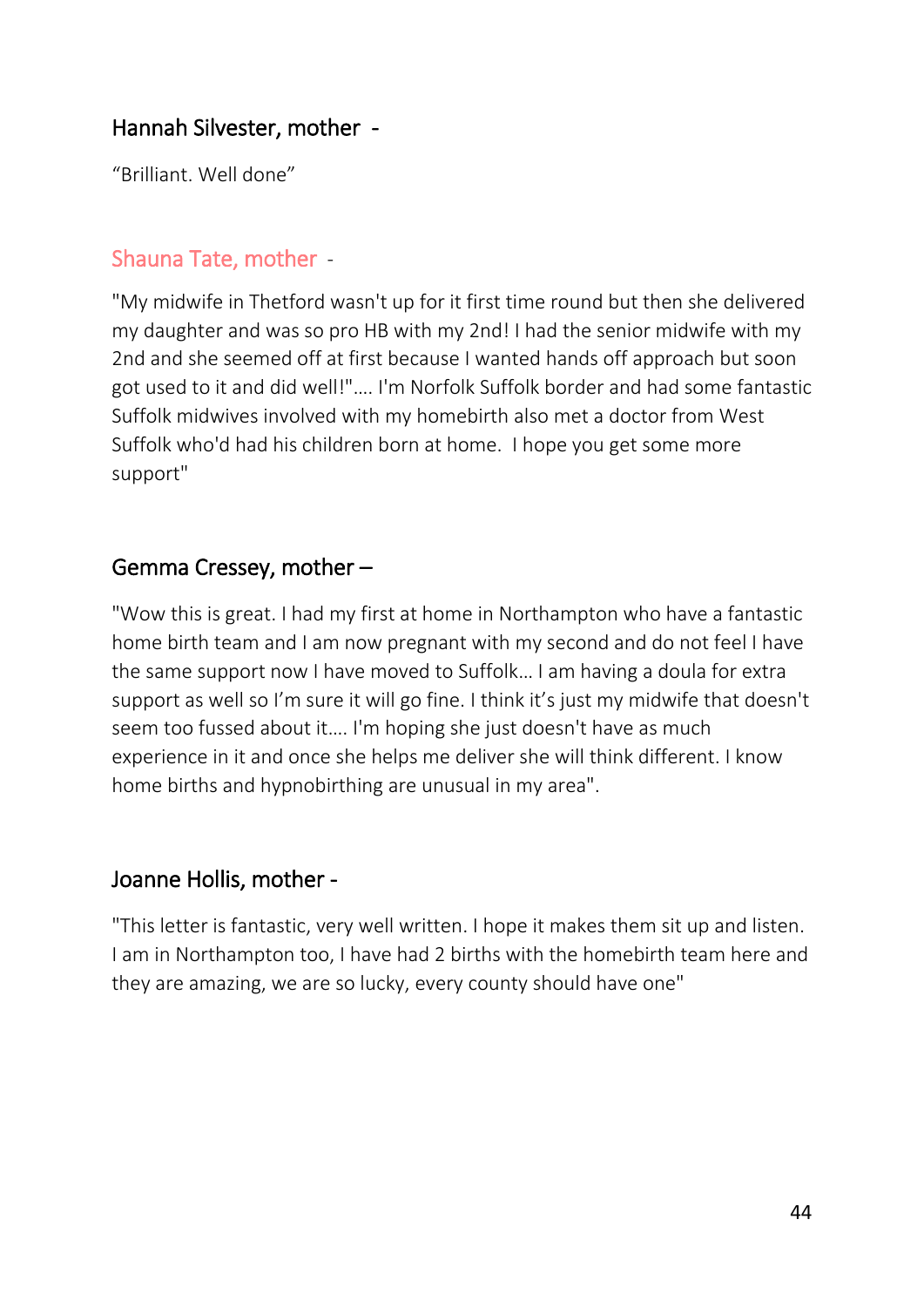## Angela Manton – mother to four children: identical twins, and nonidentical twins

*"* I don't have any experience of home birth to speak of having had both sets of twins in hospital. For me, it's simply about choice. Every woman should have the choice and feel OK to make the choice. There should be lots more information out there for everyone to make informed choices. Reflecting on my own situation I wish there had been other information and other opinions more readily available. You're doing a great job Paula"

## Ashley M, mother -

"Perfect".

## Elle James, mother -

"Great job, Paula"

## Katherine Wenyon, mother -

"This is wonderful, it resonates with me so much"

## Emma Galvin – Commenting on the letter as published in Juno Magazine

"I had no idea this was happening in the UK. I'm utterly gobsmacked. I've planned for two homebirths, though only managed successfully with my second baby, and agree with everything Paula has written here. Fortunately for me, my midwives in Woolwich and Aylesbury Vale respectively were actively encouraging. I am strong minded and well informed about my choices but sadly I know too many women who have found themselves on the clinical conveyor belt, too terrified to question it."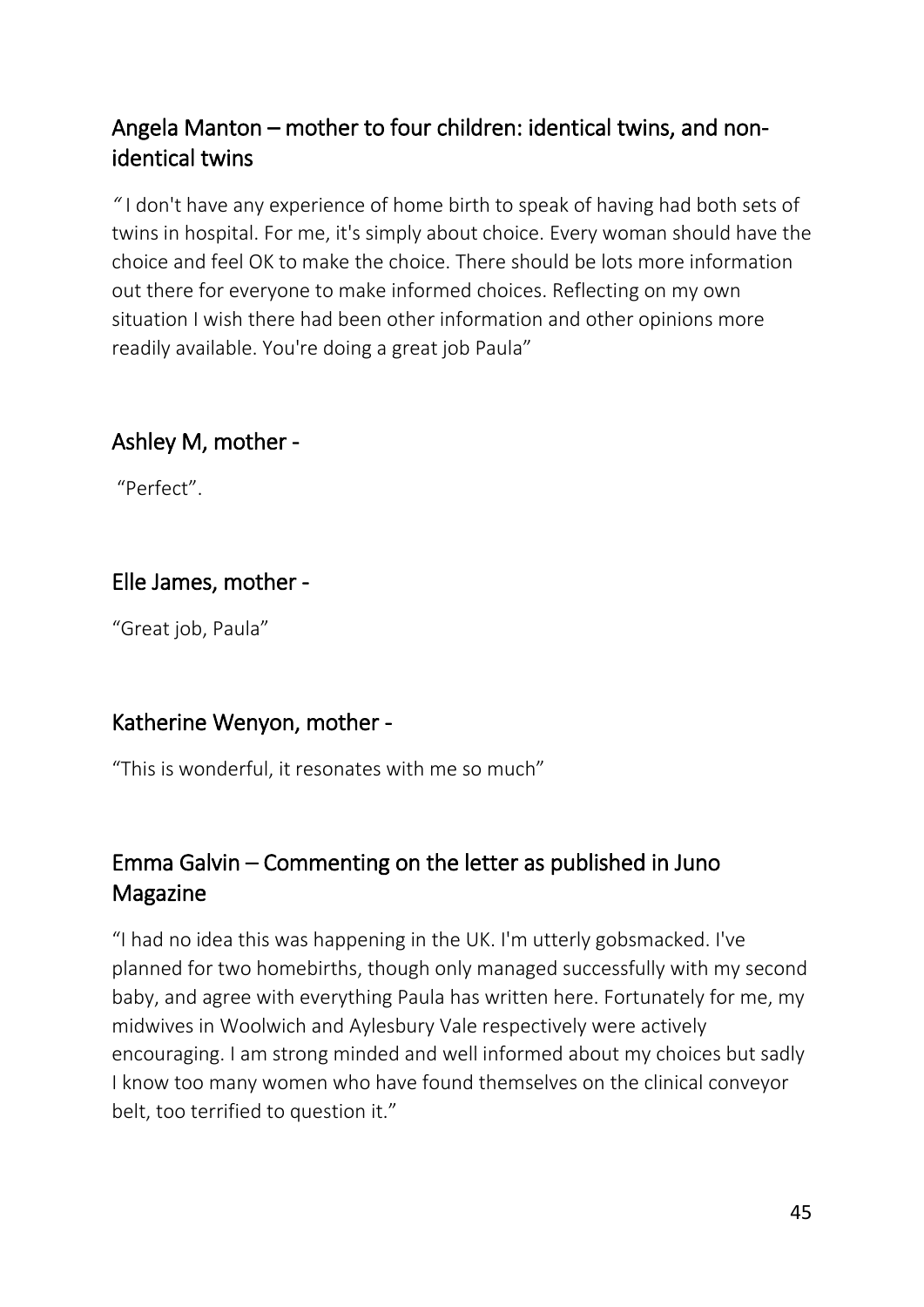## Victoria M, mother -

"Beautifully written".

## Dawn Waddington, mother-of-four, Conwy –

"I am shocked to learn an area in the UK does not provide a homebirth service! I gave birth in 2011 in Conwy County. I chose to have a freebirth due to a lack of support from my midwife, despite my consultant giving me the go-ahead. Every woman should be entitled to a homebirth with positive support from a midwife. I actually thought that that was already stipulated in law."

## Jo Barlow, mother-of-four, (two homebirths), Surrey –

" I cannot believe you are not 'allowed' a home birth at all anywhere in the UK in 2014! I had my 4th (2nd homebirth) in 2006 and was told at various points they may not have staff, and yes I also decided that there was no chance I was going to hospital and they would have to get to me, even if after the baby was born! If only - in this money controlled world - they would figure out that the complications and therefore cost of a homebirth must be so much lower than the almost 30% C-section rate at the local hospital, not forgetting the lesser stress and post trauma levels for both baby and mum, the health risks of antibiotics and all the rest... wake up people, home birth should be the norm unless there are clear reasons otherwise!"

## Carly Green, mother-of-three, (one homebirth), East Devon -

"Completely support you Paula. My last birth was planned to be at home, but due to staff shortages (and not nearly enough confidence in myself as a birthing goddess ) I was shunted into hospital. Home birth should be the default option."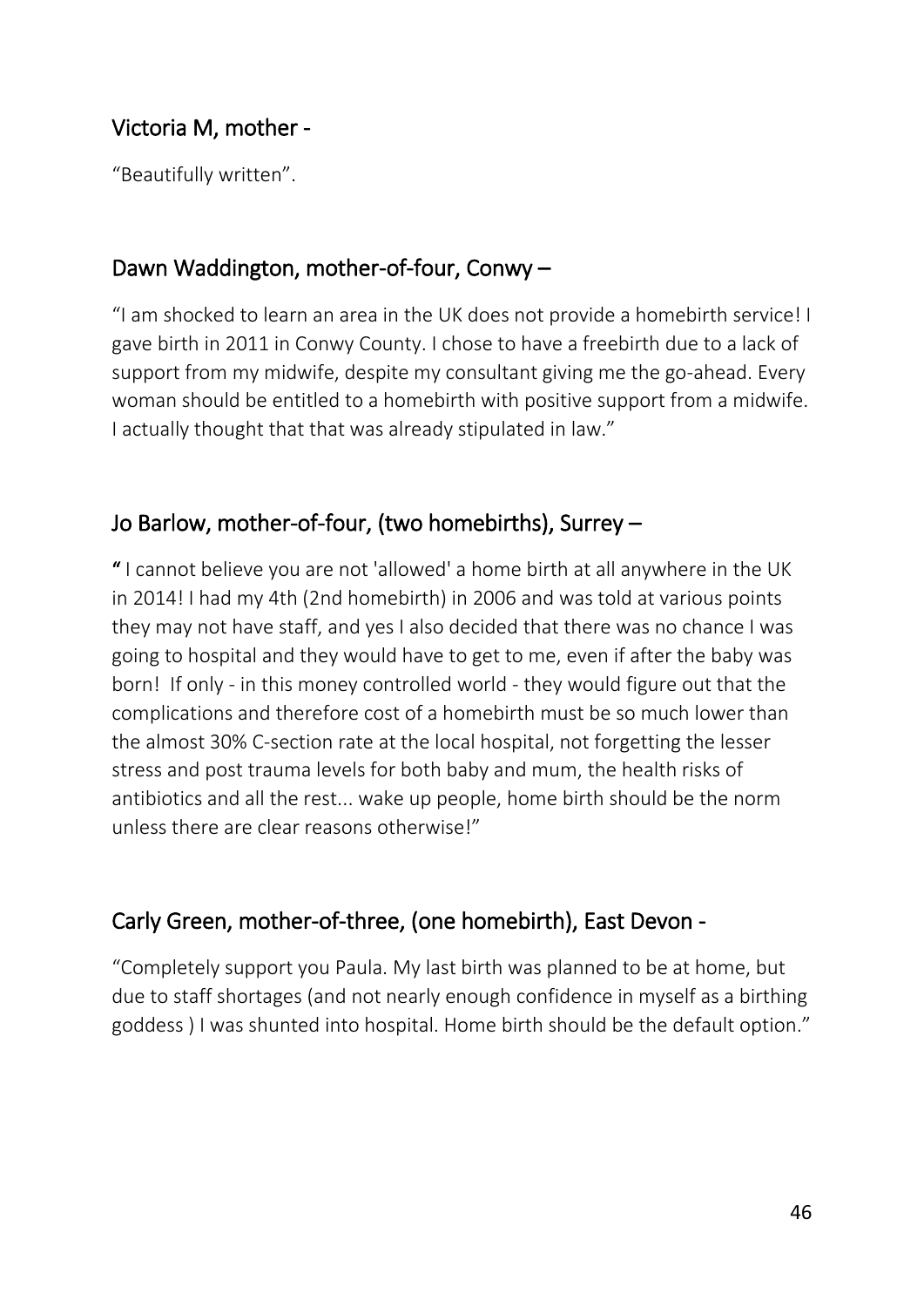## Ainara Solana, mother-of-three, Spain -

"Home birth was wonderful for me. I had one assissted home birth and one unassissted homebirth. Both wonderful experiences (second one even better!). Oh, and one hospital birth that made me never want to do that again."

#### Kat B, mother -

"What a fantastic letter"

## Petra Q, mother -

"Well written!! Will you please update if you get an answer? Thank you."

## Victoria Sibley, mother-of-one, nr Long Sutton, Lincolnshire

" I have a daughter and I can honestly say if it wasn't for the wonderful midwives and staff at Pilgrim Hospital, Boston, (in Lincolnshire) she wouldn't be here. I had an emergency C-section and major complications which resulted in my daughter being 6 weeks early - the cord was wrapped around her neck twice with a true knot in it and she was blue and not breathing when they took her out. She was immediately given air and spent her first few days in an incubator as she was unable to maintain her oxygen levels. My husband was included at her birth and spent the night going between SCBU and recovery where I was, so it was very traumatic for both of us, but the staff were amazing.

When I was finally able to visit my daughter the following day she was immediately taken out the incubator and placed on my chest under my nightie to have the skin contact we had missed when she was born. Altogether we spent 3 weeks in hospital and I felt that both myself and my daughter received wonderful care. That said if I wanted to have a home birth and be told I couldn't I would feel angry at having the decision taken from me as unless you have a condition that is deemed too risky to give birth at home surely it is the mother's choice."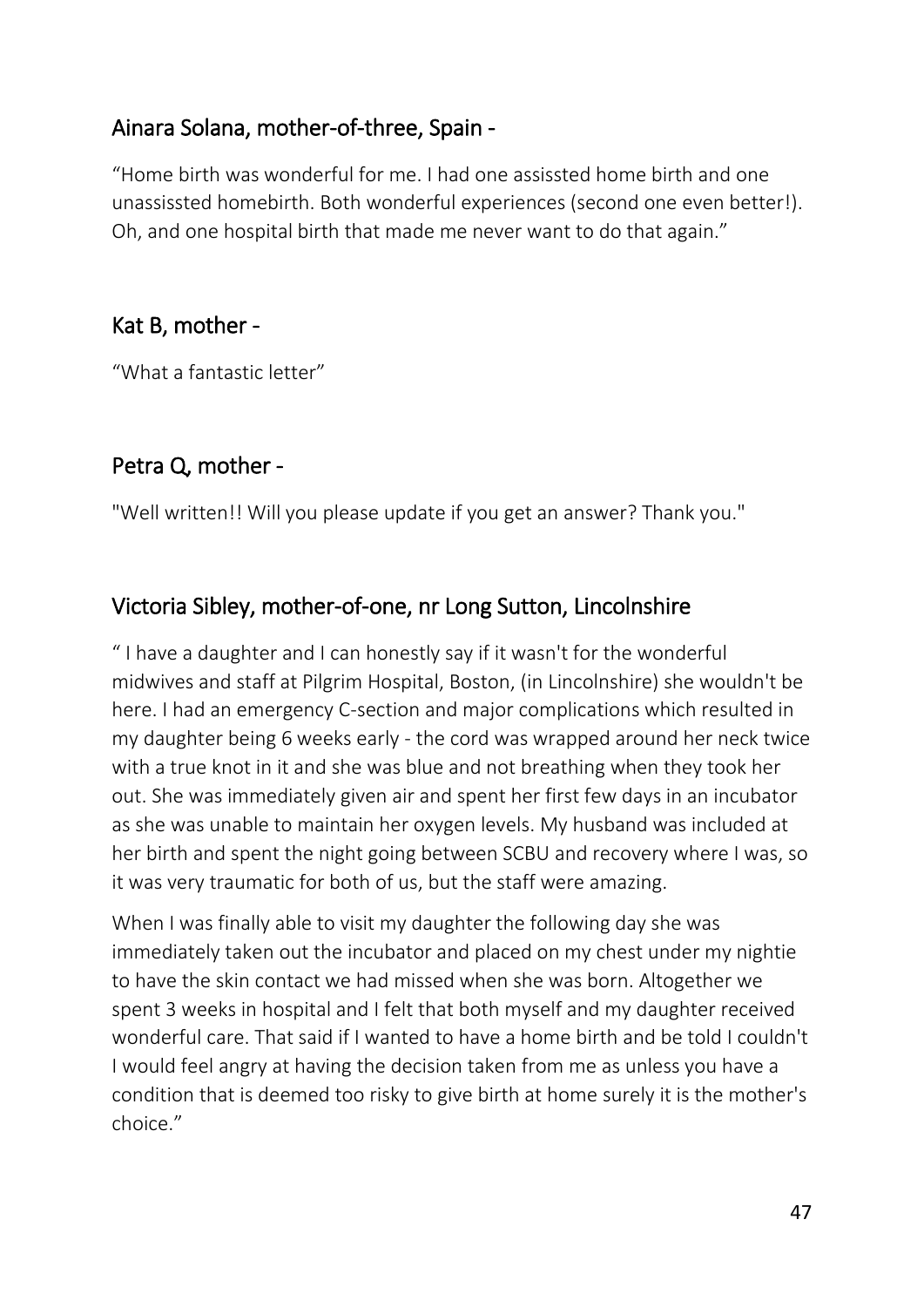## Zoe Lunt, mother -

"I almost had a first home birth (very quick labour) but didn't even realise that it was allowed!!! How outrageous that sounds to me now! But I had no idea of my rights or choices at that time. Totally shocking!

The midwife actually called me a "drama queen" before examining me and realising I was fully dilated after just a few hours of labour. She then said I had to get straight to hospital but couldn't give me a lift (insurance reasons) and I couldn't drive so had to call my brother for a ride. By the time I arrived at hospital I was DESPERATE to deliver but the suite was occupied and I had to dance around waiting for a further half hour or so. It was unbearable, I will remember that always - literally crossing my legs - until the room came free and then my son was born. Within 10 minutes. Like a bullet from a gun!"

## Beverley Cooke, mother-of-six –

"Six babies here! Five hospital deliveries, mainly due to very high blood pressure which I agreed at the time was risky and I felt safer in hospital, particularly with no. 4. I was looked after by an amazing team of midwives though. With my first though (25 years ago) I was left alone and then given pethidine when I was screaming I wanted to push, of course the midwife didn't check and I was already ten centimetres dilated. My cervix, I have since discovered dilates very quickly from four or five centimetres! My 6th delivery was at home, delivered by one of my best friends who has been a midwife for 25 years. It was amazing. I was advised to go in to hospital but decided to take a very informed risk and my friend/midwife was fine with that. We decided that if my friend couldn't deliver our baby then we would go in to hospital, The birth, while hard work, was amazing, My midwife helped me to bathe and breastfeed after the birth and I got into a freshly made clean bed in my own home and stayed there all day with my husband and new baby, It was just magical, every woman who wants to have a home birth should at least be given the opportunity to explore if it's the right option for her and her choice respected."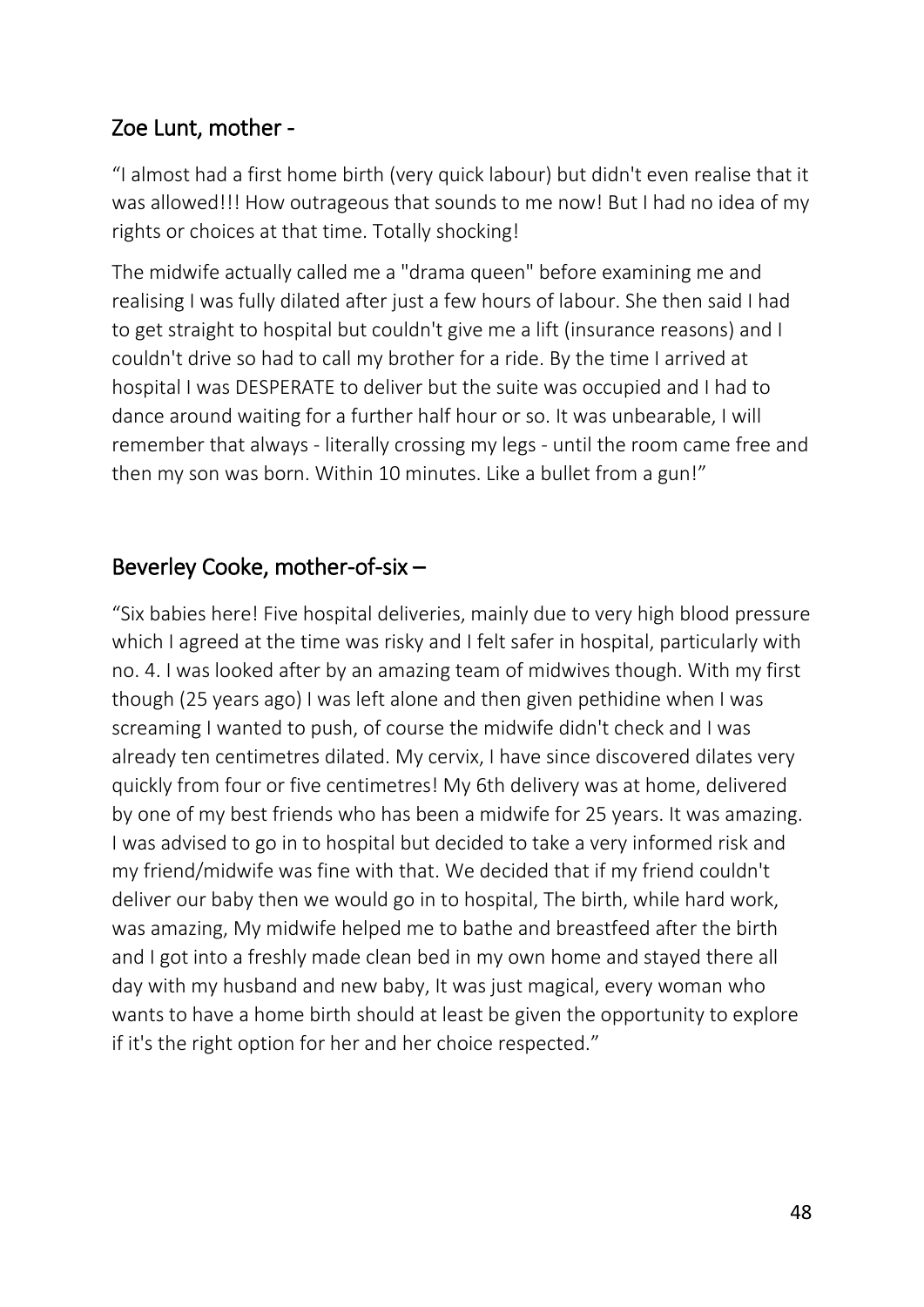## Carly Todd, mother -

"I've had two traumatic hospital births and now pregnant with 3rd and have to have another hospital birth because of medical reasons (blood disorder) absolutely gutted! I am dreading everything about it, especially the lack of control. I have no problem birthing and have quick labours, if it wasn't for risk to baby I would just stay home. Your article is so accurate, can't believe some women are not given a choice."

## Susan Mary Reid, mother -

"HBAC age 38, and it was the most awesome of things. Thanks so much for writing this, Paula!"

## Sarah Taylor- Hughes, mother *-*

"I have had two amazing home birth experiences (and another due in 6 weeks). We are in Bristol and I have to say, the care I received was faultless... I was initially refused a home birth with my first as it was too 'risky', simply because it was my first. However, this was a South Gloucestershire team. I moved over the Bristol boarder and was welcomed into the home birthing world during my first labour the amazing midwives just left me to trust my instincts. It was so empowering! Second time round was nearly an accidental free birth, the midwives arrived just in time to catch him. They cleaned up, made us a cuppa, congratulated us and left us to be a family... I feel lucky to have experienced the community midwives of Bristol! The midwives have again been very welcoming of home birth number 3 (although we are all unsure if they'll make it as I seem to labour quickly) 3 separate teams of midwives, I must add... our instincts during birth and parenting are crucial although so often women are often encouraged to fight them!"

## Lizzie Tristem, mother -

"My 1st birth was at home and is likely to have been the cause of the blood incompatibility that we had in my 2nd pregnancy. Firstly the midwife used cord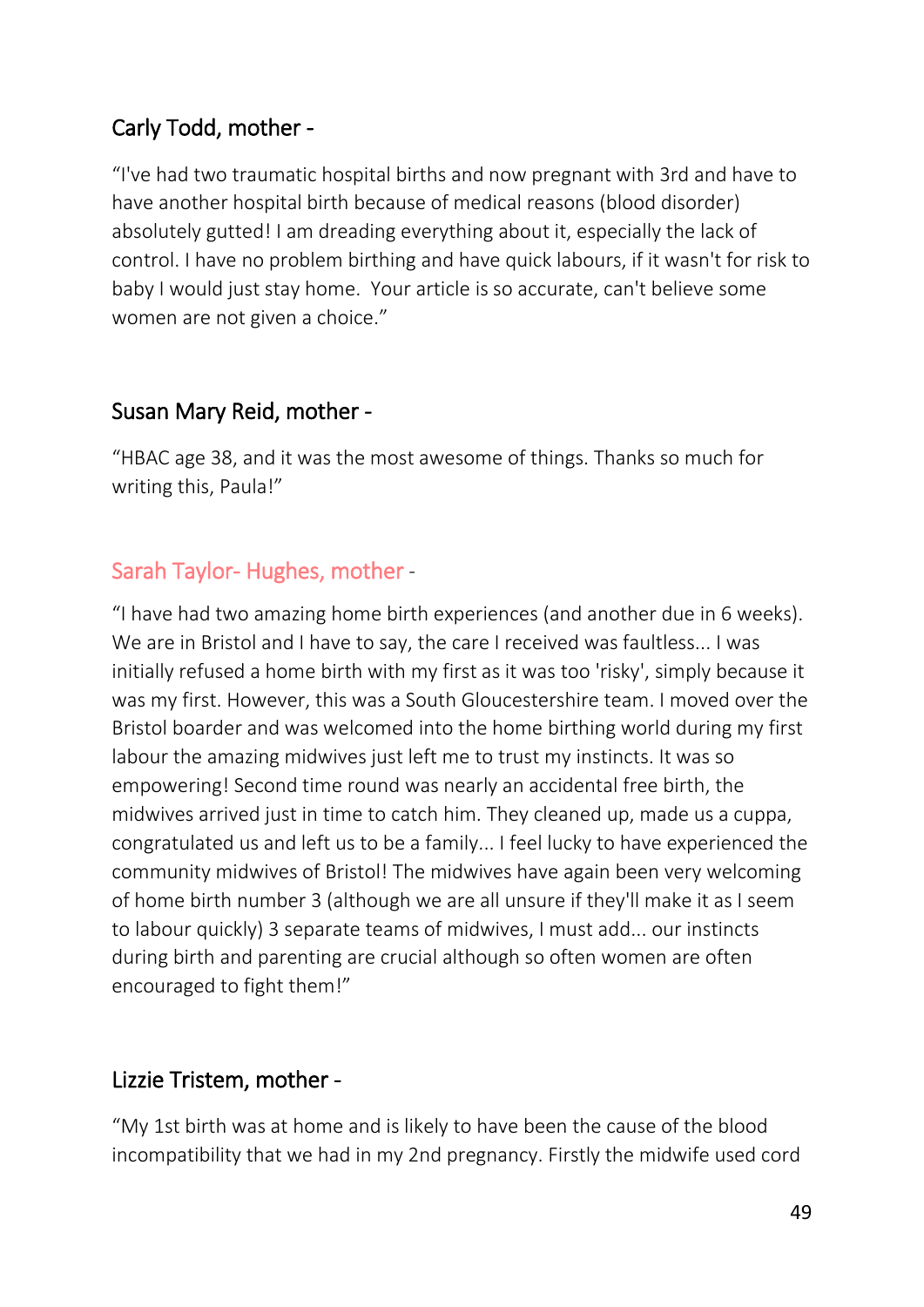traction to get the placenta out - the most likely cause of blood mixing & I had to go to hospital to get an anti-D shot which may have been too late or insufficient. Luckily my son survived his induction at 36wks, a blood transfusion and 2wks of severe jaundice without brain damage. Neither my midwives at home or in the hospital seemed to know much about natural birth - they knew loads about how it usually goes but not how it's supposed to work. So I'm torn. I guess I'm in favour of proper education for all birth attendants & the freedom of choice for women."

#### Hannah Postgate, mother-of-two -

"Thank you Paula really heartfelt perspective. Both my children were born at home. Amazing and wonderful experiences. You share my thoughts on the page. Good luck."

## Marnos Maggie, mother-of-three, Suffolk –

"I have 3 children and had them all in hospital. My first delivery was an utter nightmare, very fast, uncaring staff and very heavy bleeding. Because of the bleeding with my first delivery I was placed in hospital 2 weeks prior to my second baby's birth just in case. My midwife was very concerned that with the distance needed to travel to hospital I may bleed to death before an ambulance even arrived, I live in rural Suffolk. The birth of my second child was an amazing experience, fast and supported by loving midwives. My third baby was due to be delivered at home, I was so excited and relived to be in my own home but, the weather was so terrible(January, snow storms) that the home birthing service had been cancelled?! We still had to then travel the 32 miles too hospital, in the snow and blizzard!!! Where they pumped me full of antibiotics because my waters had broken 24hrs before, hooked me up to machines, and worried me silly with their concern that my baby was too big for me to deliver safely. I delivered hard and fast and was out of the hospital within 8 hrs......my dreams of a home delivery shattered."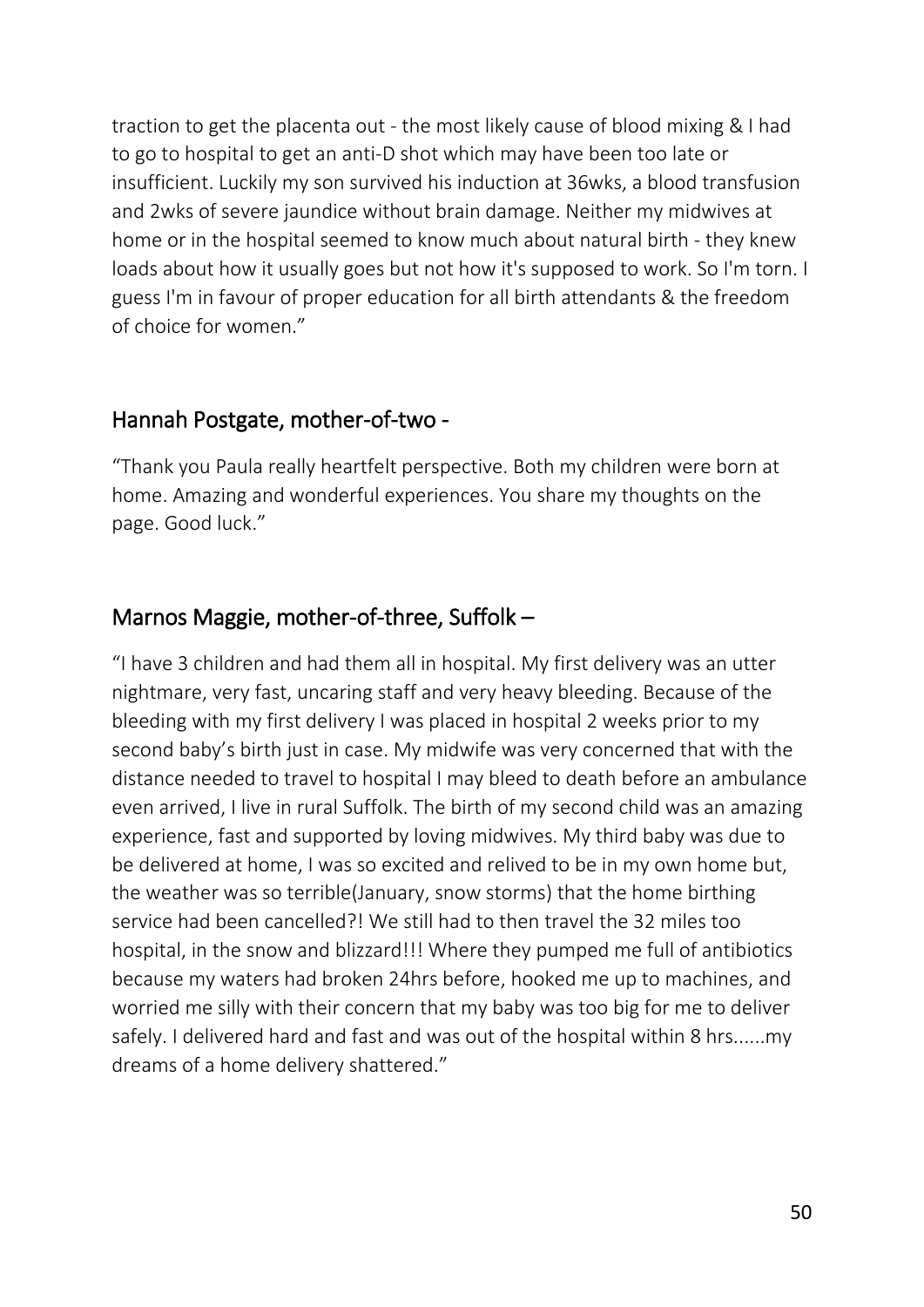## Claire Fitter, mother, Birmingham -

"Birmingham Women's Hospital have recently set up a home birth team and they are actively promoting home birth within my area. They also organised a launch party where they invited healthcare professionals from other areas of the UK to try and promote the concept. I chose a home birth from the outset and couldn't have been better supported (and had an intervention free labour unlike my first birth in hospital) but the midwives are also trying to actively recruit women to give birth at home so at an antenatal appointment I was asked if I would like to give birth at home by a midwife who'd not seen my notes and realised that I'd chosen it already. It seems insane that policy differs so much throughout the UK! Maybe you could contact or include reference to the BWH home birth team as a group leading the way?"

#### Kelly Atkins, mother-of-three, Hertfordshire -

"I live in Hertfordshire and am a mother of three, all birthed at home (first two with NHS and last one with an IM). The birth where I was clearly in charge from the beginning was the best one. Funny that!"

## Georgie Morris, mother-of-two, Berkshire -

"When I went for my first booking appointment with the midwife and mentioned I was thinking about a home birth she was totally supportive and in fact mentioned that they'd had some recent great success with the use of hypnobirthing. I went straight home, looked it up and immediately decided that I wished to do hypnobirthing. I was attended by one great midwife at home and a second came for the last phase of birthing to support as necessary. My waters didn't break and they didn't pressurize me to have them broken. My second stage was longer than they would have 'allowed' in hospital, but they trusted me and stayed beyond their shifts to allow me to give birth naturally. My second child was also born at home and the midwife and a trainee midwife mostly left me and my husband to get on with it. I had a birthing pool which I used in the final stage and gave birth with my son still in his sack. I cannot imagine what kind of birth I would have had in hospital. I just know I will be eternally grateful that I was able and allowed to remain at home with no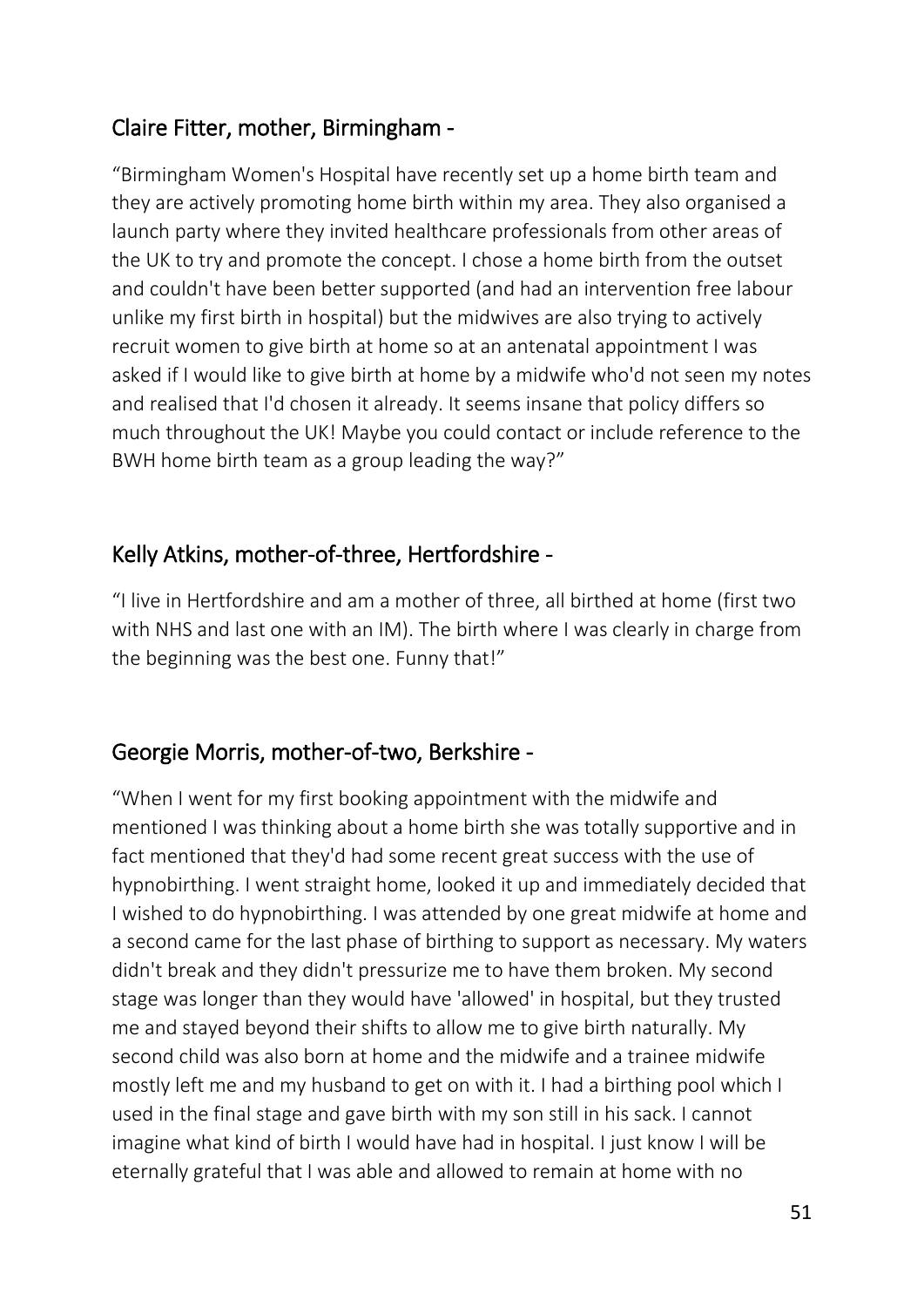stressful moving/car journeys/decisions about when to go to hospital. And that the NHS midwives were so supportive of my decision."

#### Lisa Rusiecka, mother-of-two –

" How awful that this is happening in this day and age. I've had one hospital birth and one homebirth. I couldn't now imagine having to birth anywhere other than home. Will share this."

## Kate Palmer, mother -

"So good! So true and so beautifully written!!!"

## Rachel Leonard, mother -

"Just perfect"

## Lauren, mother and Birth Doula at Conscious Birth–

" My homebirth (4th birth) changed me as a person, it was healing and life changing and in no way comparable to my 3 previous hospital births. To be able to birth in my own way in my own home completed me as a woman."

## Susie Maguire, mother-of-one *-*

"I had my little boy at home supported by 2 best friends, a gorgeous doula and 3 (yep 3) NHS midwives; one of whom had been my midwife throughout the pregnancy and one of whom was her trainee and was able to witness and entirely natural birth. I could not have asked for a more blissful experience. Amazing article and letter"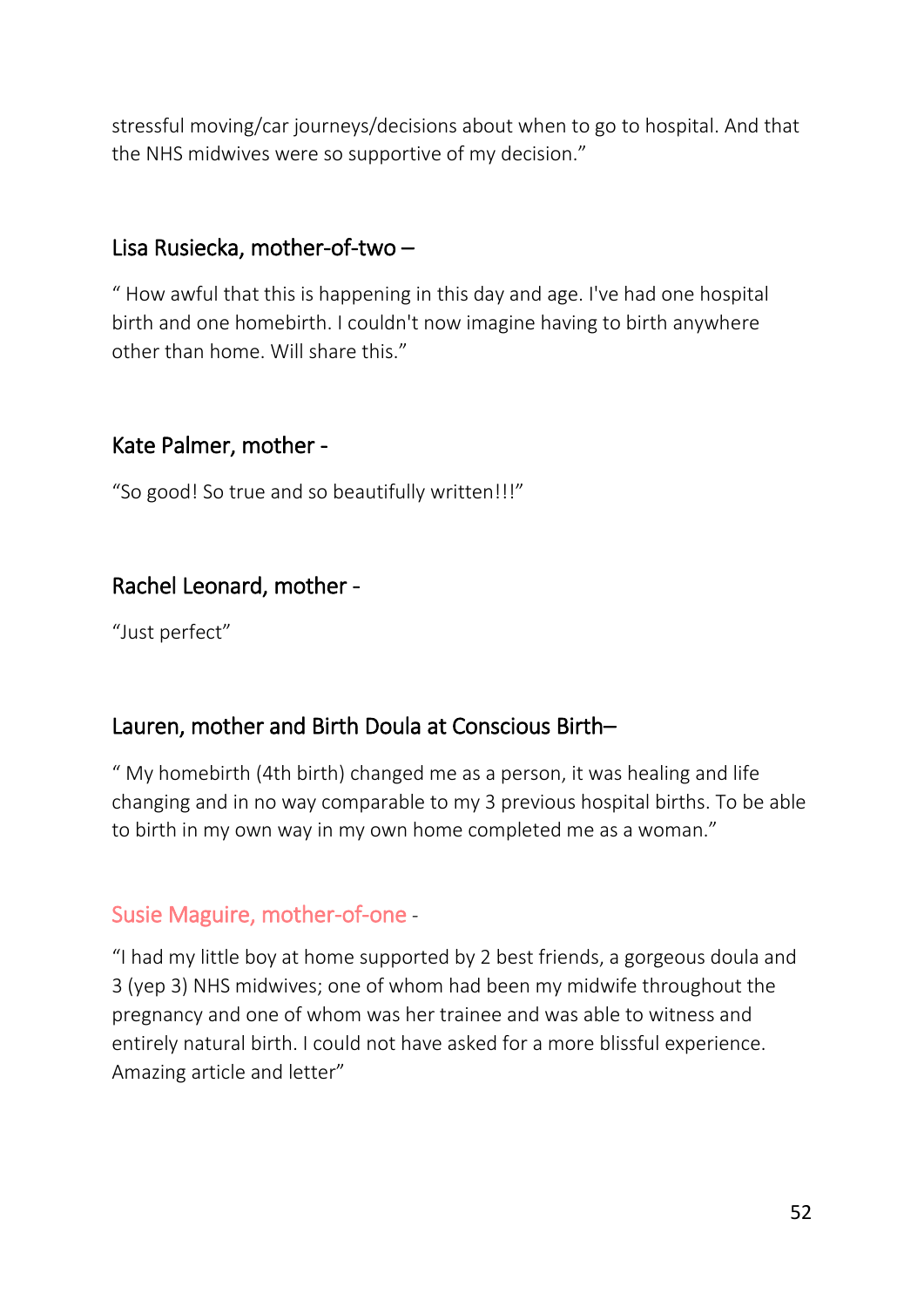## Clare Edwards, mother-of-two, Northants –

"Every woman should have the right to give birth at home in a safe and comfortable environment and avoid the pressure of unnecessary medical intervention if that is their choice. I was so lucky to have 2 wonderful water births at home which would never have been possible without the support of this dedicated and passionate homebirth team in my county.

This article gives an idea of the service offered in South Northants which I found to be superb and a model which should be followed nationwide in my opinion.

https://www.nct.org.uk/sites/default/files/related\_documents/Richley%20A%2 0joyful%20experience%20p11%20Sept%2011\_0.pdf

Here is their current webpage:

http://www.northamptongeneral.nhs.uk/OurServices/Clinical/ObstetricsandGyn aecology/Maternity/HomeBirthTeam.aspx

## Sara Kulinich, mother-of-three, Tyne and Wear -

"Great article. I had my first baby in hospital where I was frightened by the midwives into believing my birth could be problematic… the word "C-section" was thrown about. They made me lie in an uncomfortable semi-reclined position strapped to monitors for the duration of labour and they still had them on as my son was born. Incidentally, his pulse never rose above 140 the whole time - he was totally chilled coming out of me. I then had two homebirths and they were amazing! All on my terms, birthing on all fours, as came naturally (also meant I did not tear). I was able to introduce siblings straight away, be cozied in my bed and breastfeeding my baby straight away. It definitely made for a better labour, birth and start to my babies' lives. For my 3rd baby I had a water birth and my partner caught her in his hands, which was just as I had planned it. Home births are more relaxing, as I felt I was in control of my own body and its natural functions. The environment is way more conductive to a positive birth experience."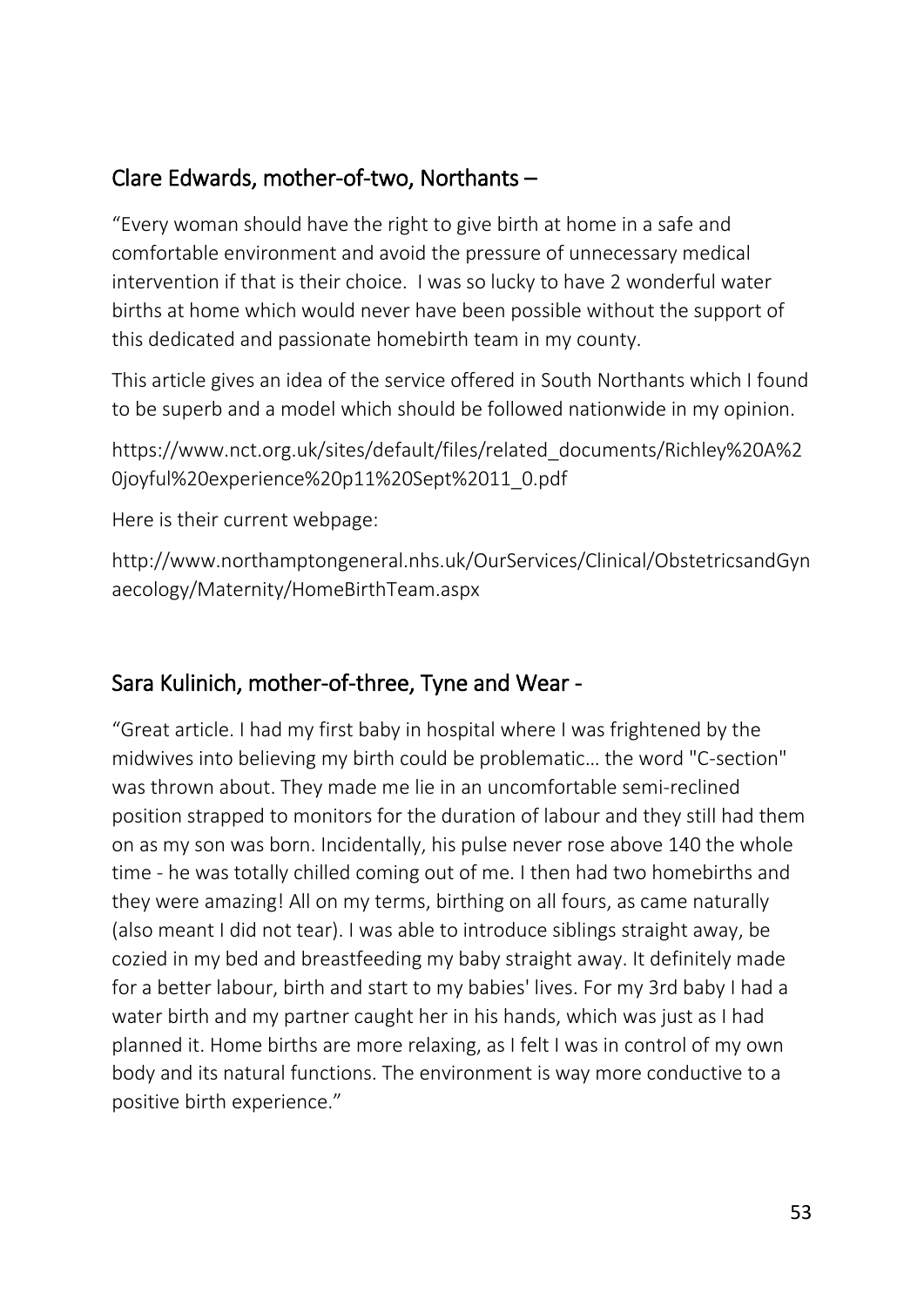## Moira Owen, mother-of-three, Gloucestershire –

"I live in Stroud, Gloucestershire and the midwives here are amazing. I had my first child in a birthing pool at the local maternity hospital, my 2nd and 3rd children were born in a birth pool at home. In this area homebirth is encouraged and supported by very experienced and knowledgeable midwives who go out of their way to make you feel safe and confident. My midwife was on call for me 24 hours a day and when I went overdue she would check in with me before heading out with her family just to make sure my labour was not likely to start whilst she was in a restaurant, at the cinema etc. I had the same midwife for all 3 of my pregnancies and built up a relationship based on trust. I was confident that my midwife knew me and I was able to relax knowing that she would pick up on and act as necessary if any concerns occurred during the birth. For me, my main reason for home birth was the need to know and trust my midwife and for her to know me. A hospital birth would have meant labouring and having my baby delivered with probably a midwife with whom I had no relationship or trust. I am eternally grateful for the choice I had in how and where my babies were born."

#### Suzanne Rose, mother-of-four –

"Women should always have a choice regarding childbirth. I fought for my rights to a natural childbirth rather than an enforced C section with the QEH in 2004/05. I had previously had 3 C sections prior to that pregnancy, the last one being 1999. I researched the subject thoroughly with the National Childbirth Trust and found out that the chances of a scar rupturing during natural childbirth was lower than the chances of complications from another C section I didn't need !! However I faced massive opposition from 'old school' male gynaecologists who refused even a trial of labour and I quote said "If you want a natural birth I suggest you put yourself on a plane to America !!" It took months of fighting and meetings with the head of midwifery and a new female gynaecologist before I got an agreement on a trial of labour!! Although my labour did end in a C section (which was due to an uncooperative cervix) I felt at least I had had the choice in the end. It's disgusting the NHS still dictate to women without any thought to a women's autonomy."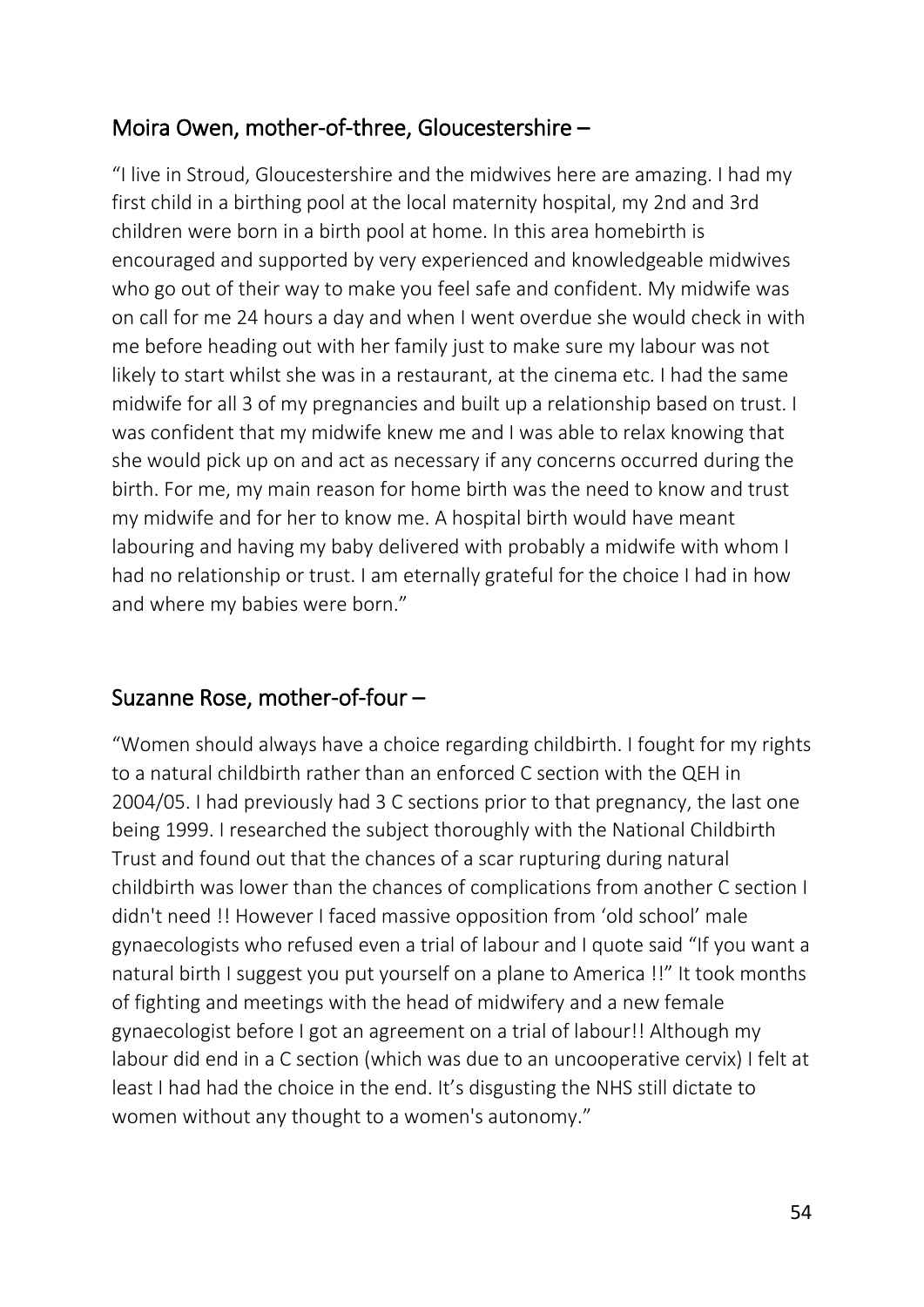## Ellie Cook, mother-of-two, and doula at Isis Doula –

"If we identify as pro choice, then that must include the accommodation of women's choices throughout her pregnancy and birth too."

## Viki Osborn, mother-of-two -

"I hope you don't mind me messaging you and adding my overwhelming support for what you are doing.

I have 2 amazing boys and both were born at home. I am beyond grateful that I had that choice. I am fortunate that I had both uncomplicated pregnancies and the option to birth at home -but it was always a no-brainer for me to birth in the privacy of my own home anyway.

For me, it was about having a peaceful environment where I could be in labour from start to finish - I did not have to rush to a unit or hospital whilst in the throes of labour - I could instead focus simply and joyously on bringing my child into the world in the comfort of my own surroundings, in a way that suited us and where I could really relax. Added to this was that I knew my midwife, she knew me, and I could feel safe. This I think is key! For both births I had no interventions or gas and air - I practiced hypnobirthing - and I can quite honestly say that with my second there was no pain. And it took less than 90 minutes. I went to bed in my own home and in the morning my eldest son was able to join us in bed for hugs, kisses and to sing "happy birth-day"!

I think it has become harder for mothers to have faith in their ability to birth beautifully for all sorts of reasons. But I know for sure that for me, a great part of the success of both my births was that I was relaxed, in one place, with a trusted midwife, not self-conscious, not medicalised, free to move, private and calm. I am so grateful that I had that choice!! Thank you for all the work you do and for supporting not only the mums and future mums but also the babies to have a peaceful and gentle start to their lives....it matters!!!

Thank you!"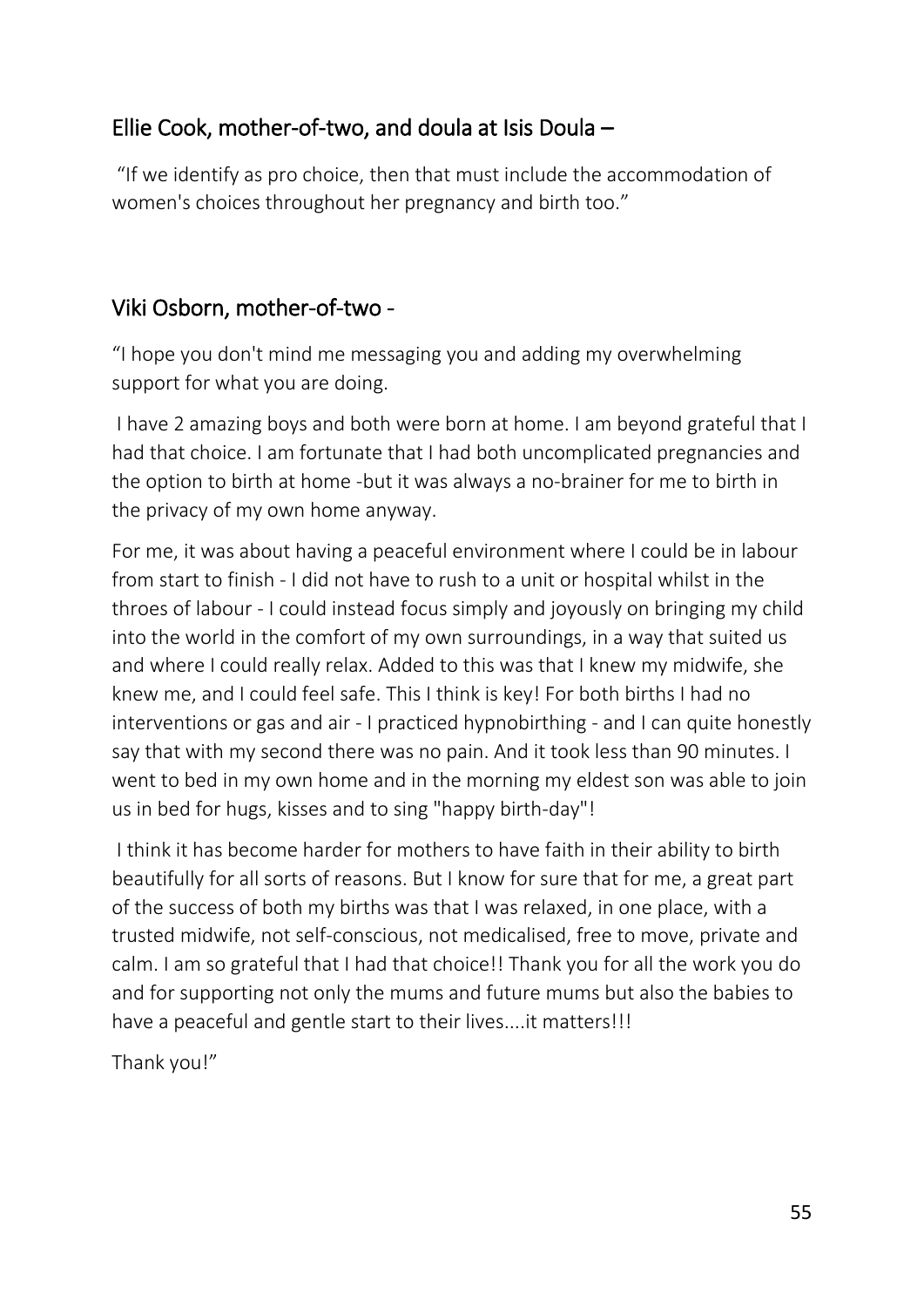#### Susie Maguire, mother -

"I had my little boy at home supported by 2 best friends, a gorgeous doula and 3 (yep 3) NHS midwives; one of whom had been my midwife throughout the pregnancy and one of whom was her trainee and was able to witness an entirely natural birth. I could not have asked for a more blissful experience. Amazing article/letter."

## Amy Em, mother –

"I had a hospital birth with my first and an unplanned home birth with my second. I actually wanted a water birth at the hospital but never made it there. It was an amazing birth and was so glad to be at home in the end. The midwife who came was great and seemed to be very experienced in natural home birth. She let me do whatever I wanted. It was such a different experience with my first in hospital where I felt I had no control over anything and felt scared . When I was pregnant with my second the midwives were telling me to have a home birth, they were promoting them in my area. I never knew until reading this that it was different in other areas. Having experienced both I would never have a hospital birth again. I agree with the person that said home birth should be the default and hospital only for those who need it."

## Tracy Oldfield, mother –

"Continuity of care, by skilled midwives in the first instance as the experts in normal pregnancy, should be the gold standard, regardless of where the mother chooses to give birth. That's what improves safety for mothers and babies."

## Mandy Williams, mother-of-six, Cambridgeshire –

"Hi I have six children, two hospital births (first and second) and four home births.

There is no comparison between the two experiences.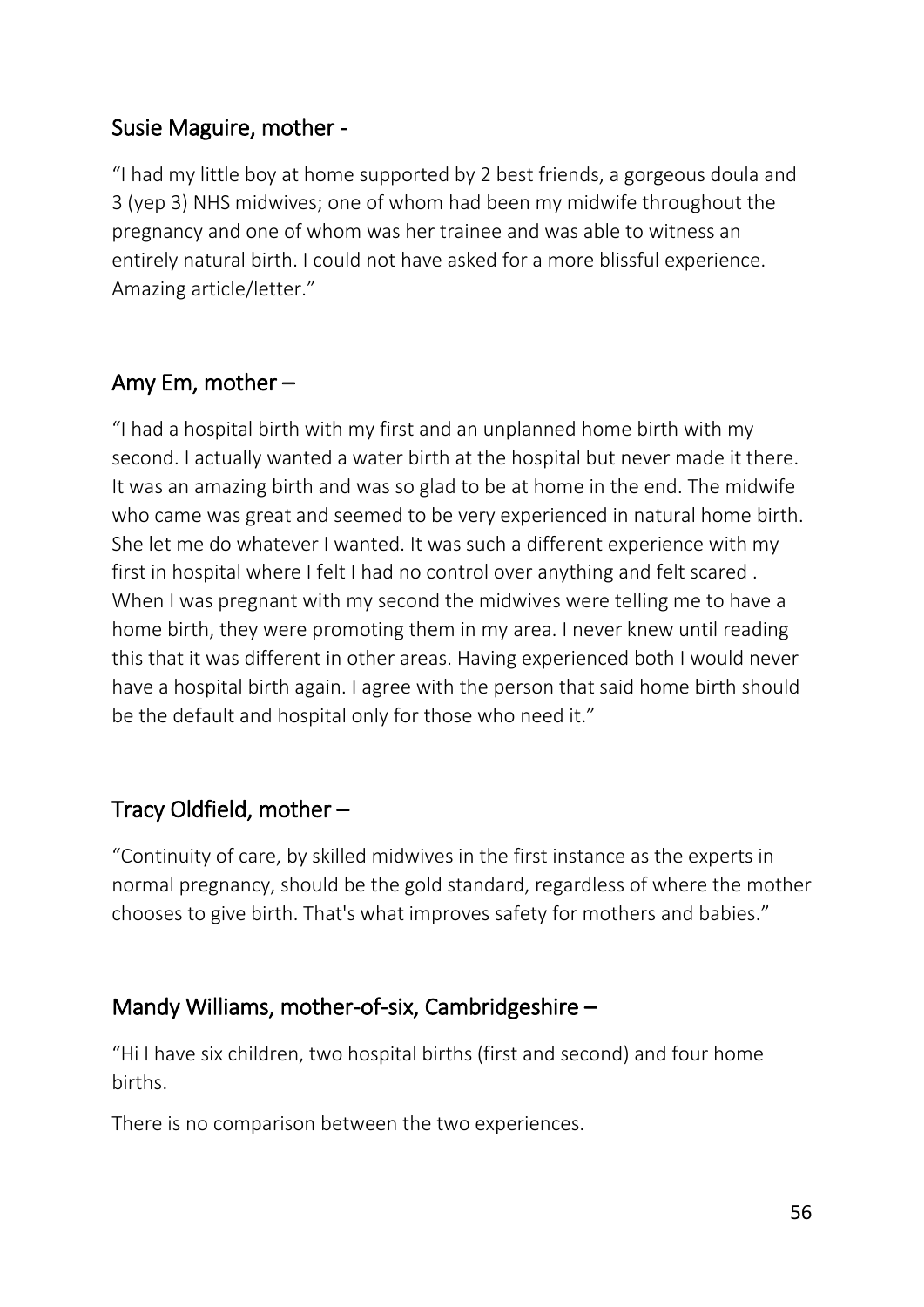Had I been given the choice all would have been born at home. My home births were swifter and required no stitches, the babies born at home had no issues and were more settled with feeding and sleep. Home birth also beneficial to siblings as they felt part of and not abandoned due to new baby so family bonded better. I understand it isn't for everybody but choice ultimately important!

Child birth is the most natural thing in the world and should be in your natural environment."

## B. Perkins, mother –

"I keenly wanted to have my baby at home, however hospital was the best for us, as a single mother I had meals cooked for a few days, and great help getting breastfeeding established with my premature baby. However, I was truly mismanaged with my stillbirth in hospital and wish I would have been "allowed" to have her at home. That would have been so much less distress to my son as well as to me, his life will always be affected by the unnecessary separation of hospitalisation. Choice, choice, choice."

## Karen Rogers, mother-of-two –

#### "Dear Paula,

I have two daughters; both booked for home birth. The first I had to have in hospital after my labour stopped at home but our midwife crucially came with us and the second was born at home. In both cases the support of community midwife Gillan Pett, and her colleagues was invaluable. Indeed I would go so far as to say that without it, I doubt I would have the close and loving relationship that I have with my daughters.

The hospital staff at the Rosie, especially the obstetricians were truly awful. I am sorry to have to say this, but it is the case; they made me feel like a thing, at best something with a malfunctioning brain, at worst something without one at all. I have never felt so vulnerable in my life as the day before our first daughter was born and I will never forget it. A friend had a similar hospital birth story but without the midwifery support. Her relationship with her son has always been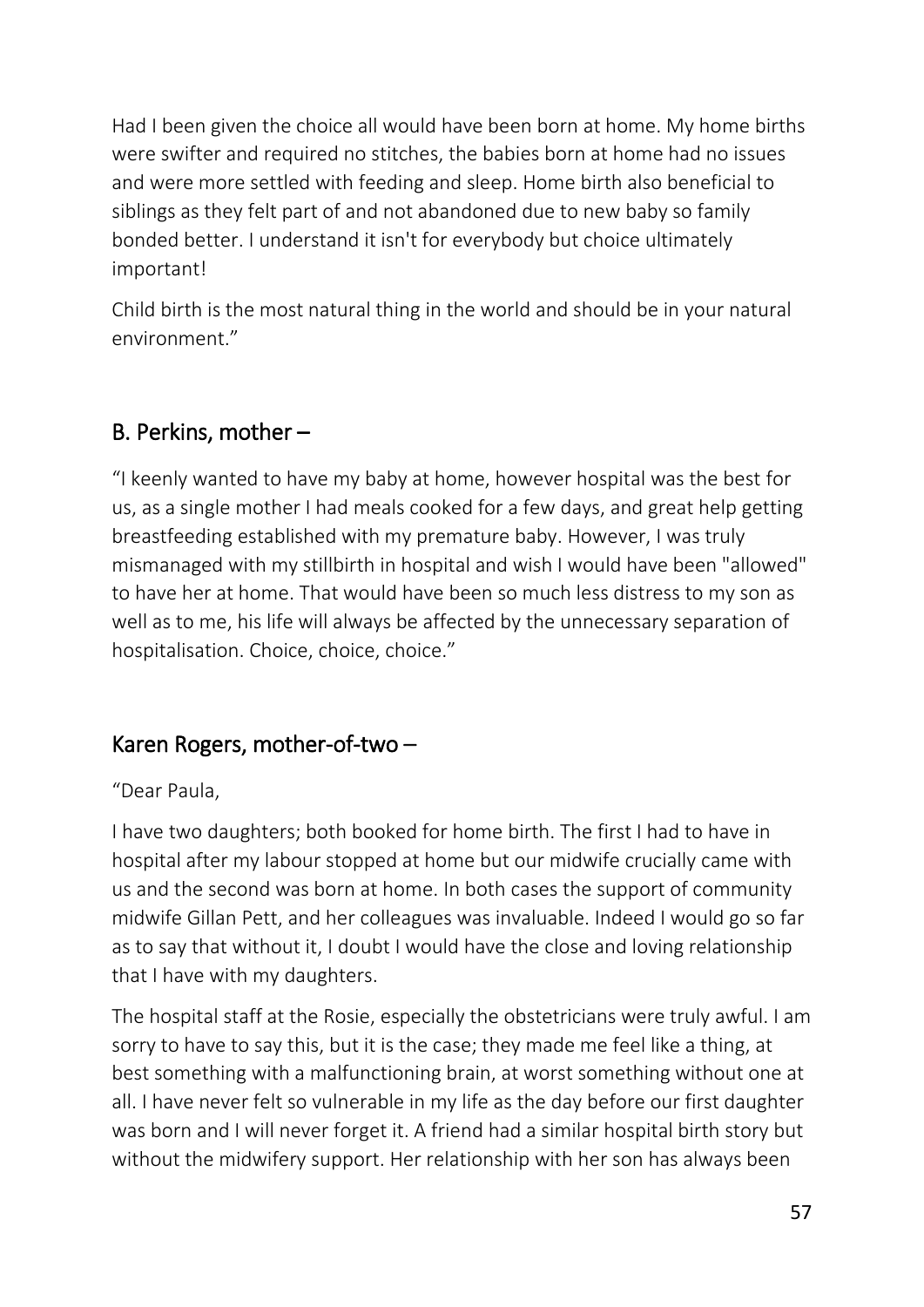very difficult and it all started with the fear she felt resulting in difficulties with bonding.

I consider Gillian to be an honorary part of our family; she made me feel safe and a human being in a situation in which without this I would have been wiped out emotionally. I have no doubt at all that this would have seriously affected my relationship with my daughter.

Community midwives are in my experience radically different in their approach from hospital midwives and obstetricians; compassionate and competent but above all wise enough to know when to intervene and when to hold back and crucially always treating you as a person not a problem.

Preservation of a community midwifery service and of the option for home birth is a crucial human rights issue."

## Barb Sheppard, mother -

"In 1958, after a distressing stay in hospital for the birth of her child, Sally Willington aimed to publish a letter in a newspaper, asking if other women had shared her unhappy experience.

She wrote that, 'In hospital, as a matter of course presumably, mothers put up with loneliness, lack of sympathy, lack of privacy, lack of consideration, poor food, unlikely visiting hours, callousness, regimentation, lack of instruction, lack of rest, deprivation of the new baby, stupidly rigid routines, rudeness, a complete disregard of mental care or the personality of the mother.'

Childbirth was still taboo in the 1950s and it was more than a year later, on 1st April 1960, that her letter was eventually published in The Observer. The response, once it did appear, gave rise to a new voluntary organisation, the Society for the Prevention of Cruelty to Pregnant Women, renamed in 1960 the Association for Improvements in the Maternity Services (AIMS)." http://www.historyandpolicy.org/.../choice-policy-and... .....

Sally Willington's plea empowered many women to reclaim birth..... I hope your plea for homebirth helps to change the current culture of fear surrounding what should be a joyous experience.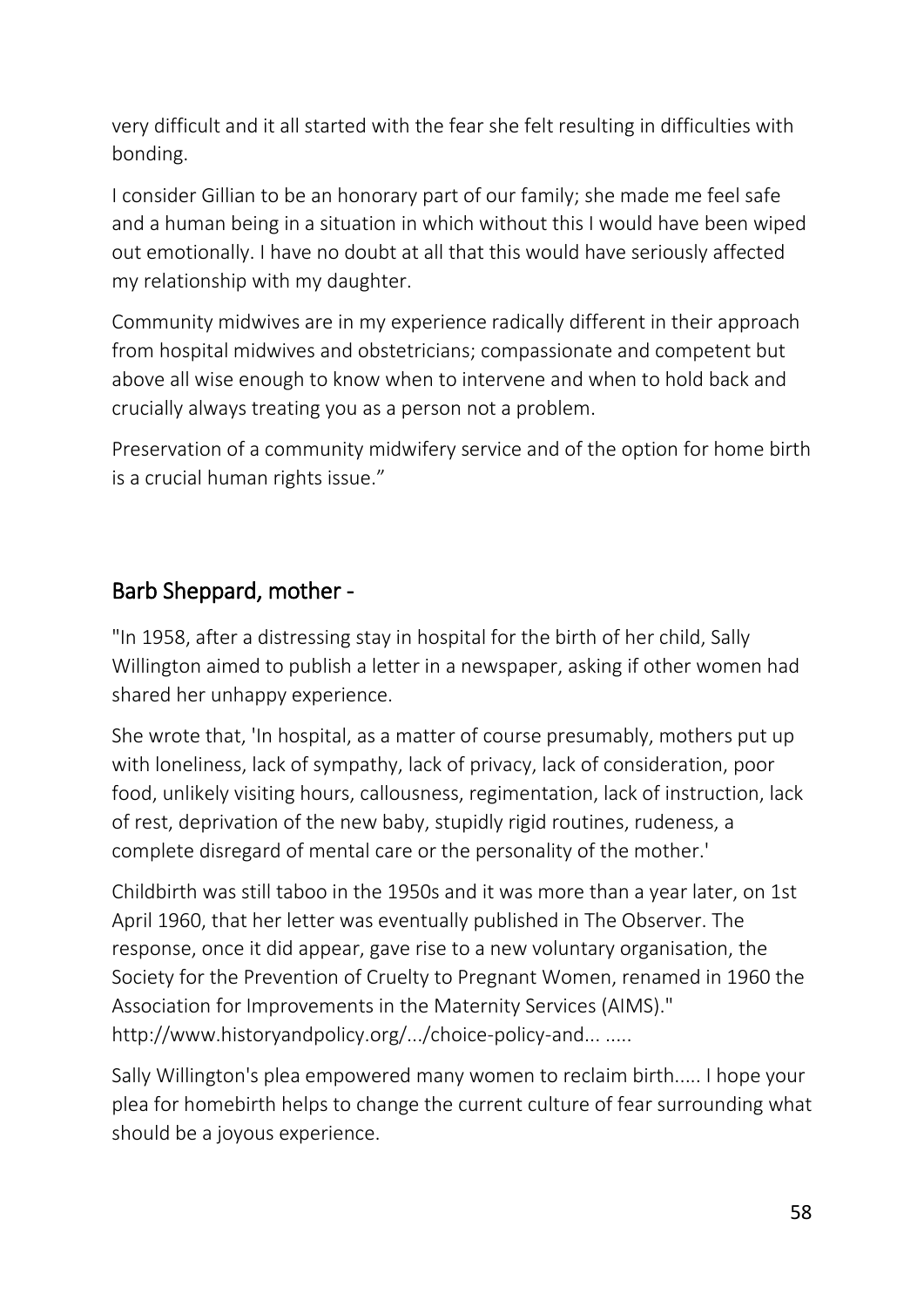# A final word…..

Pete Cleary, father-of-five and husband of the author of the original letter has one last thing to say……

# "Dear homebirth policy-makers,

I have had the pleasure of being at and supporting my wife during all five of my children's births. We have been blessed in that all our children have been born naturally with my beautiful wife working her mother magic and birthing the natural way without the need for medical intervention.

Our first child was born in hospital, however we had planned and prepared for a home birth, which appeared to be supported by our local midwifery team. However after 13 years, I still feel duped into having him at the hospital.

On the day of his birth we contacted the midwifery team to tell them we were in labour. They used our inexperience of what stage we were at within labour to advise us to come in for a check-up, after we rang several times and no-one seemed to want to come out. On arrival at the hospital, my wife was 7cm dilated and we were advised that we were now too far gone to return home and should stay in. As first timers we did not have the conviction or confidence to follow our plan and lost our voice, a more supportive homebirth centric team or doula would have been a godsend and no doubt changed our history.

The next two births were beautiful home births fully supported and attended by an excellent midwifery team. It was at these births that I learnt how to support and provide all my wife's needs through labour.

We had moved to a new part of the country and our fourth birth was an uphill battle to get the home birth we wanted and deserved. Our local GP surgery advised us that birthing at home was dangerous and not advised. My wife was grilled by the midwifery team on our birth plan and use of supporting natural remedies and herbs. However the midwifery team did support us in a home birth. When the day arrived only one midwife arrived in time, she was flustered and was asking us to wait for her colleague before birthing. At this time we were strong and confident in our way of birth and proceeded to have a beautiful birth despite this unneeded energy.

By the time of our fifth birth the local midwifery team had stopped providing home births in our area. The midwife services had been reduced since our last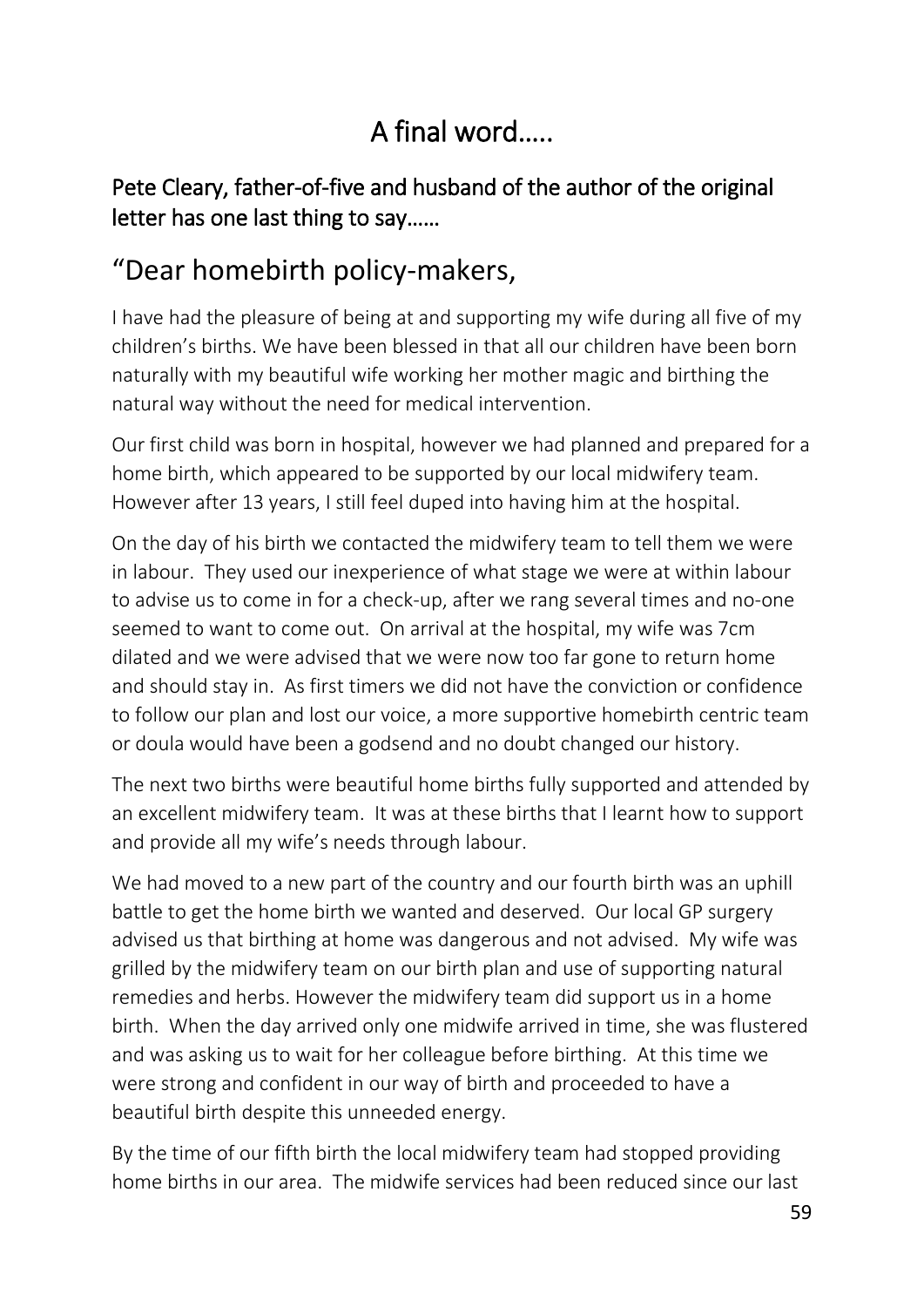child, they now had a larger geographical area to cover with less staff. The local GP surgery remained resolute in their opposition to homebirth. We did have our birth at home, surrounded by all our children who witnessed the most magic event of their young lives, but not with the assistance of the local midwifery team.

I believe that our NHS is a pillar of our society and the job it provides is amazing and worth fighting for. The conditions that it is working under of increasing patients, decreasing funding and requests for more varied treatments is thrusting it headlong into a tipping point in the wrong direction. The erosion of the NHS by all political parties is not condonable.

Our society is built on freedom, the freedom of speech and of choice. It is underpinned by our basic human rights. We all pay into a group collective to support those freedoms and rights. We are standing by and witnessing them being eroded away by centralised governments in exchange for global conglomerates, pharmaceutical, petrochemical, military, that look for selfprofit.

Birth is not a disease, not a wound, not an incident that needs treatment. It is a natural process that thrives with support and assistance. Assistance that should be given in an environment best suited to individual. It should be the choice and right of the individual where that occurs and the duty of the state to provide that in any way possible. Should medical intervention be required then this should be supplied but not be the first and only solution in cases that do not need it.

The option for home birth in my area has been removed because of government policy and funding. The knowledge at my local GP surgery around the success of home birth and the use of natural remedies in birth has been tainted by pharmaceutical companies touting their own products and solutions.

Too many entries and exits in this world are marred by disrespect, where individuals are patronised or marginalised. Birth and death are universal and basic human rights that should be provided for in a loving and respectful way. Our society should always strive to improve our support at these moments in life."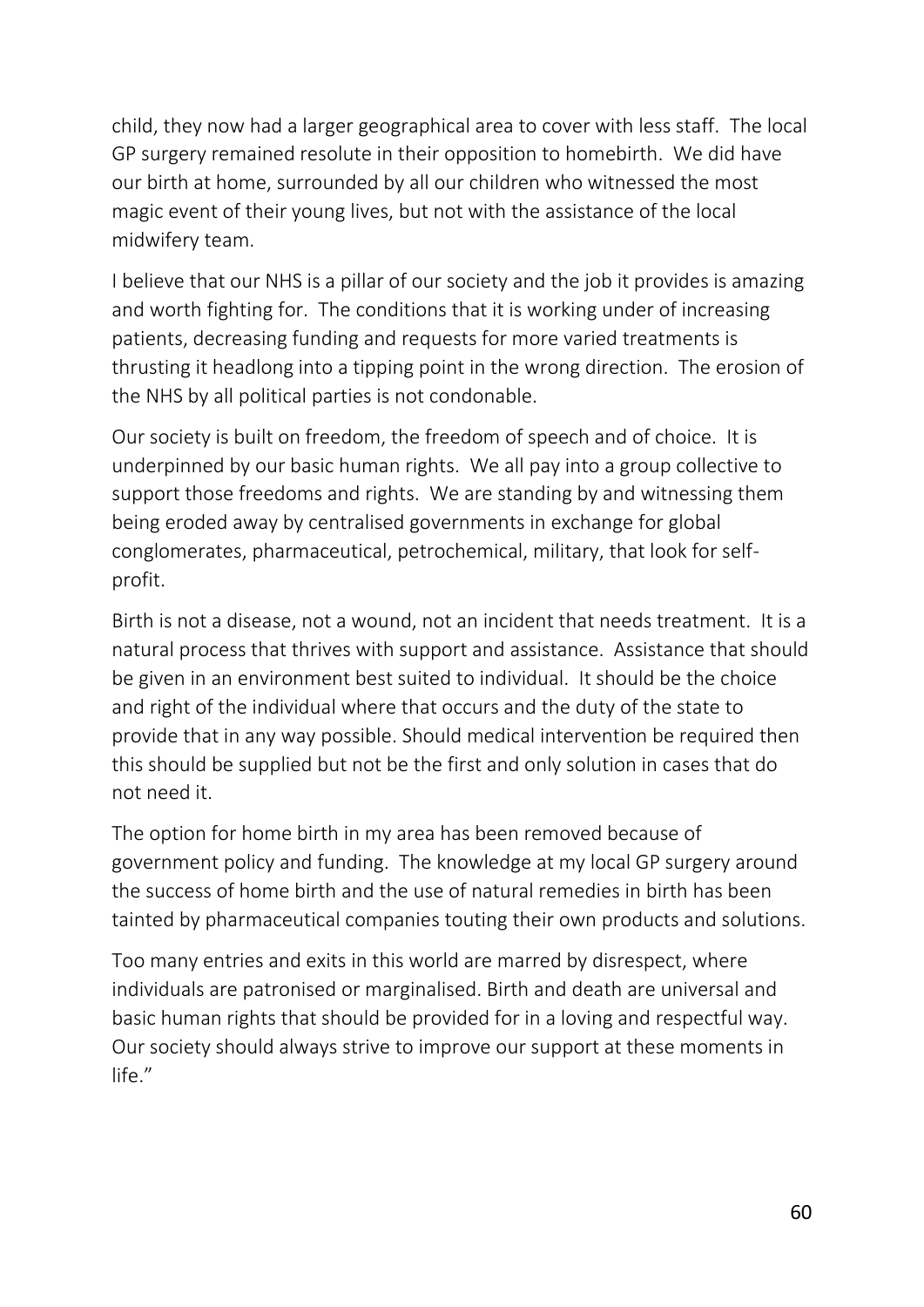## *Further reading*

Am I allowed? AIMS (Association for Improvements in the Maternity Services)

Birth Crisis by Sheila Kitzinger

The Baby's Coming by Virginia Howes

The Heart in the Womb by Dr. Amali Lokugamage

Sensitive Midwifery by Caroline Flint

Birth Space, Safe Place by Adela Stockton

New Active Birth by Janet Balaskas

The Father's Homebirth Book by Leah Hazard

Birth Matters by Ina May Gaskin

When survivors give birth by Penny Simkin

Birth Rediscovered by Sheila Kitzinger

Gentle birth, Gentle Mothering by Dr. Sarah Buckley